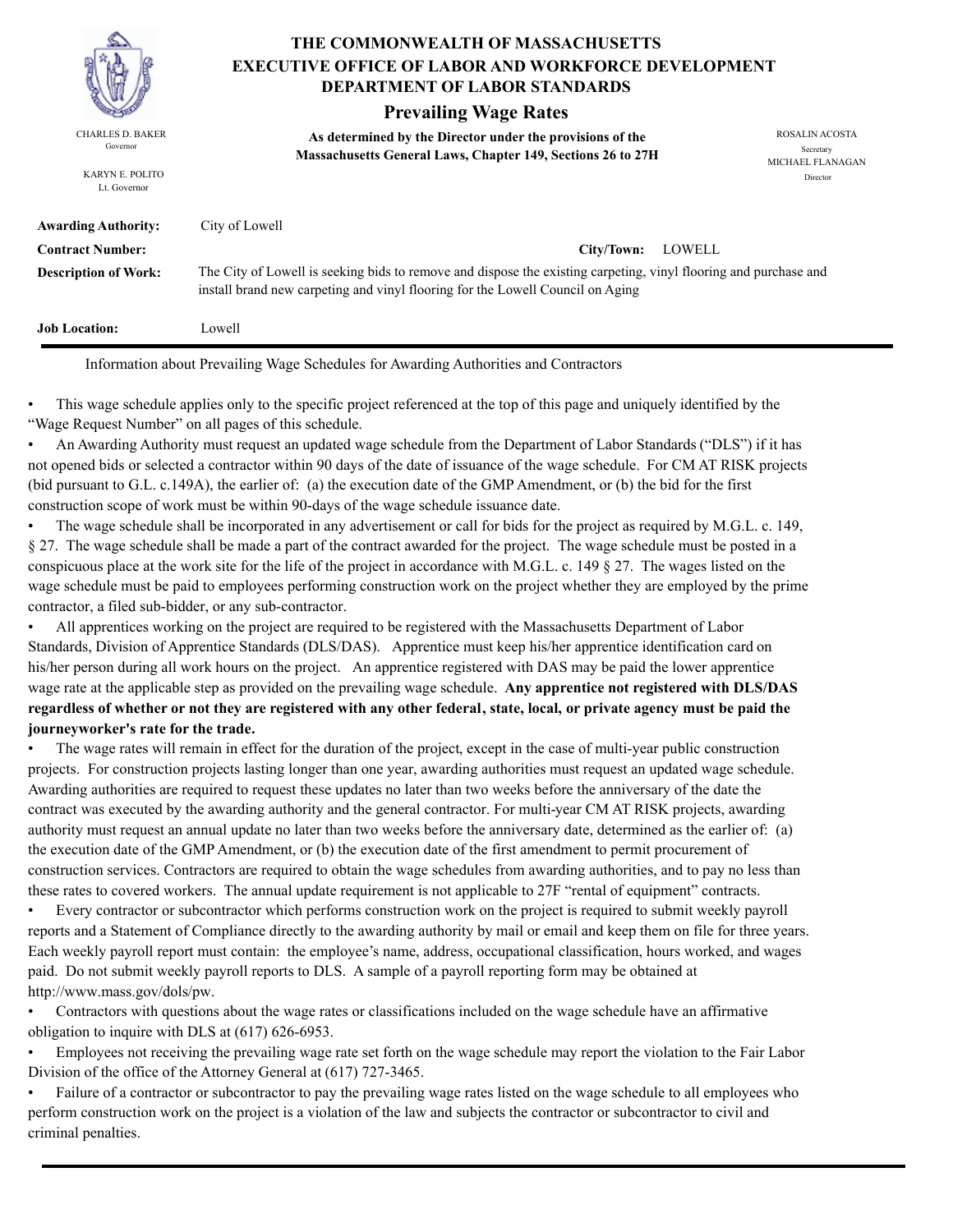| Classification                                                                      | <b>Effective Date</b> | <b>Base Wage</b> | Health  | <b>Pension</b> | Supplemental<br>Unemployment | <b>Total Rate</b> |
|-------------------------------------------------------------------------------------|-----------------------|------------------|---------|----------------|------------------------------|-------------------|
| <b>Construction</b>                                                                 |                       |                  |         |                |                              |                   |
| (2 AXLE) DRIVER - EQUIPMENT<br>TEAMSTERS JOINT COUNCIL NO. 10 ZONE B                | 12/01/2021            | \$35.95          | \$13.41 | \$16.01        | \$0.00                       | \$65.37           |
| (3 AXLE) DRIVER - EQUIPMENT<br>TEAMSTERS JOINT COUNCIL NO. 10 ZONE B                | 12/01/2021            | \$36.02          | \$13.41 | \$16.01        | \$0.00                       | \$65.44           |
| (4 & 5 AXLE) DRIVER - EQUIPMENT<br>TEAMSTERS JOINT COUNCIL NO. 10 ZONE B            | 12/01/2021            | \$36.14          | \$13.41 | \$16.01        | \$0.00                       | \$65.56           |
| ADS/SUBMERSIBLE PILOT<br>PILE DRIVER LOCAL 56 (ZONE 1)                              | 08/01/2020            | \$103.05         | \$9.40  | \$23.12        | \$0.00                       | \$135.57          |
| For apprentice rates see "Apprentice- PILE DRIVER"                                  |                       |                  |         |                |                              |                   |
| AIR TRACK OPERATOR                                                                  | 12/01/2021            | \$36.16          | \$9.10  | \$16.64        | \$0.00                       | \$61.90           |
| <b>LABORERS - ZONE 2</b>                                                            | 06/01/2022            | \$37.06          | \$9.10  | \$16.64        | \$0.00                       | \$62.80           |
|                                                                                     | 12/01/2022            | \$37.91          | \$9.10  | \$16.64        | \$0.00                       | \$63.65           |
|                                                                                     | 06/01/2023            | \$38.81          | \$9.10  | \$16.64        | \$0.00                       | \$64.55           |
|                                                                                     | 12/01/2023            | \$39.71          | \$9.10  | \$16.64        | \$0.00                       | \$65.45           |
| For apprentice rates see "Apprentice-LABORER"                                       |                       |                  |         |                |                              |                   |
| AIR TRACK OPERATOR (HEAVY & HIGHWAY)<br>LABORERS - ZONE 2 (HEAVY & HIGHWAY)         | 12/01/2021            | \$36.16          | \$9.10  | \$16.64        | \$0.00                       | \$61.90           |
| For apprentice rates see "Apprentice- LABORER (Heavy and Highway)                   |                       |                  |         |                |                              |                   |
| ASBESTOS REMOVER - PIPE / MECH. EQUIPT.<br>HEAT & FROST INSULATORS LOCAL 6 (BOSTON) | 12/01/2020            | \$38.10          | \$12.80 | \$9.45         | \$0.00                       | \$60.35           |
| <b>ASPHALT RAKER</b>                                                                | 12/01/2021            | \$35.66          | \$9.10  | \$16.64        | \$0.00                       | \$61.40           |
| <b>LABORERS - ZONE 2</b>                                                            | 06/01/2022            | \$36.56          | \$9.10  | \$16.64        | \$0.00                       | \$62.30           |
|                                                                                     | 12/01/2022            | \$37.41          | \$9.10  | \$16.64        | \$0.00                       | \$63.15           |
|                                                                                     | 06/01/2023            | \$38.31          | \$9.10  | \$16.64        | \$0.00                       | \$64.05           |
|                                                                                     | 12/01/2023            | \$39.21          | \$9.10  | \$16.64        | \$0.00                       | \$64.95           |
| For apprentice rates see "Apprentice- LABORER"                                      |                       |                  |         |                |                              |                   |
| ASPHALT RAKER (HEAVY & HIGHWAY)<br>LABORERS - ZONE 2 (HEAVY & HIGHWAY)              | 12/01/2021            | \$35.66          | \$9.10  | \$16.64        | \$0.00                       | \$61.40           |
| For apprentice rates see "Apprentice-LABORER (Heavy and Highway)                    |                       |                  |         |                |                              |                   |
| ASPHALT/CONCRETE/CRUSHER PLANT-ON SITE<br>OPERATING ENGINEERS LOCAL 4               | 12/01/2021            | \$51.38          | \$14.00 | \$16.05        | \$0.00                       | \$81.43           |
| For apprentice rates see "Apprentice- OPERATING ENGINEERS"                          |                       |                  |         |                |                              |                   |
| <b>BACKHOE/FRONT-END LOADER</b><br>OPERATING ENGINEERS LOCAL 4                      | 12/01/2021            | \$51.38          | \$14.00 | \$16.05        | \$0.00                       | \$81.43           |
| For apprentice rates see "Apprentice- OPERATING ENGINEERS"                          |                       |                  |         |                |                              |                   |
| BARCO-TYPE JUMPING TAMPER<br>LABORERS - ZONE 2                                      | 12/01/2021            | \$35.66          | \$9.10  | \$16.64        | \$0.00                       | \$61.40           |
|                                                                                     | 06/01/2022            | \$36.56          | \$9.10  | \$16.64        | \$0.00                       | \$62.30           |
|                                                                                     | 12/01/2022            | \$37.41          | \$9.10  | \$16.64        | \$0.00                       | \$63.15           |
|                                                                                     | 06/01/2023            | \$38.31          | \$9.10  | \$16.64        | \$0.00                       | \$64.05           |
|                                                                                     | 12/01/2023            | \$39.21          | \$9.10  | \$16.64        | \$0.00                       | \$64.95           |
| For apprentice rates see "Apprentice-LABORER"                                       |                       |                  |         |                |                              |                   |
| <b>BLOCK PAVER, RAMMER / CURB SETTER</b><br><b>LABORERS - ZONE 2</b>                | 12/01/2021            | \$36.16          | \$9.10  | \$16.64        | \$0.00                       | \$61.90           |
|                                                                                     | 06/01/2022            | \$37.06          | \$9.10  | \$16.64        | \$0.00                       | \$62.80           |
|                                                                                     | 12/01/2022            | \$37.91          | \$9.10  | \$16.64        | \$0.00                       | \$63.65           |
|                                                                                     | 06/01/2023            | \$38.81          | \$9.10  | \$16.64        | \$0.00                       | \$64.55           |
|                                                                                     | 12/01/2023            | \$39.71          | \$9.10  | \$16.64        | \$0.00                       | \$65.45           |
| For apprentice rates see "Apprentice- LABORER"                                      |                       |                  |         |                |                              |                   |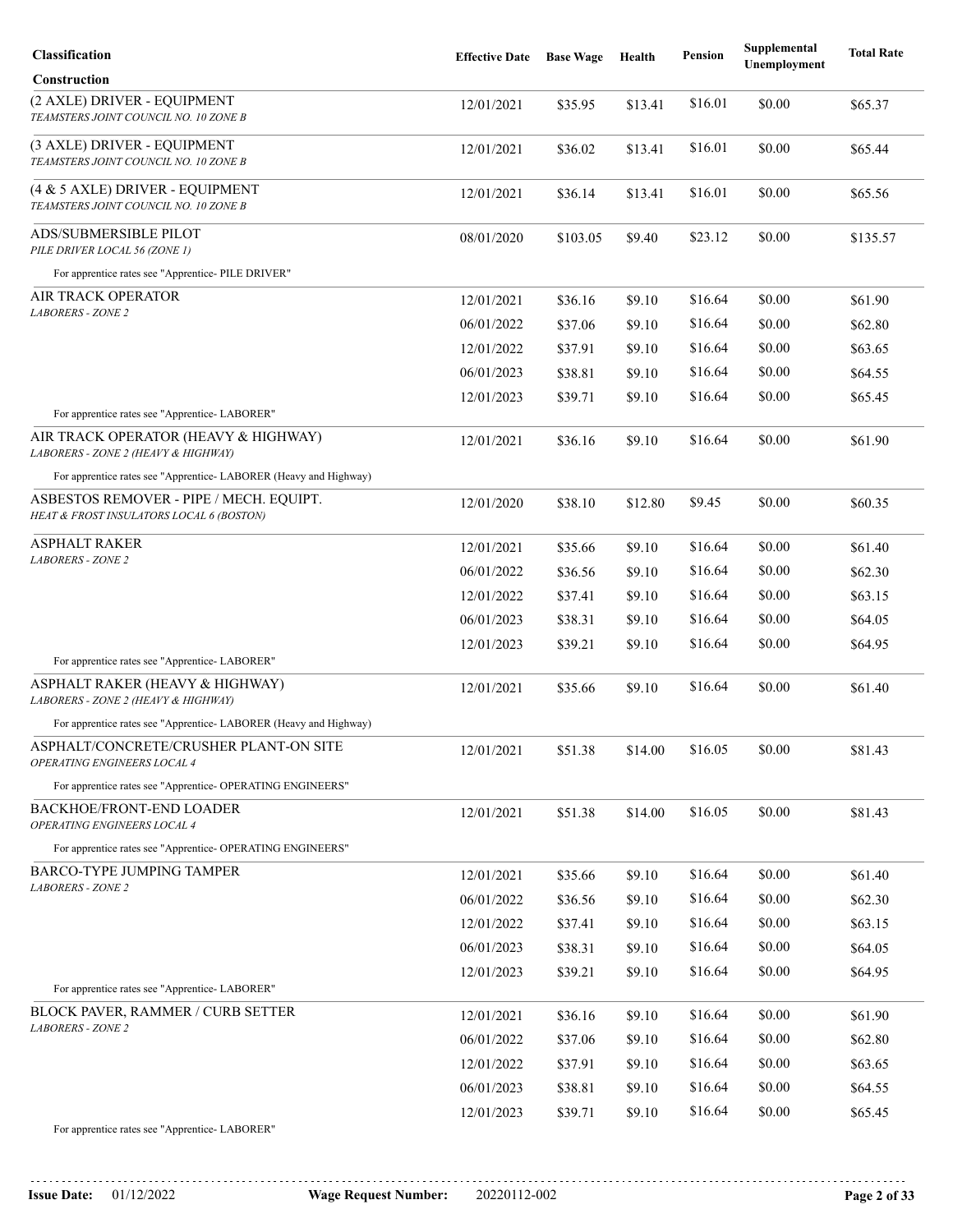| <b>Classification</b>                                                                                   | <b>Effective Date</b> | <b>Base Wage</b> | Health | Pension | Supplemental<br>Unemployment | <b>Total Rate</b> |
|---------------------------------------------------------------------------------------------------------|-----------------------|------------------|--------|---------|------------------------------|-------------------|
| BLOCK PAVER, RAMMER / CURB SETTER (HEAVY &<br>HIGHWAY)                                                  | 12/01/2021            | \$36.16          | \$9.10 | \$16.64 | \$0.00                       | \$61.90           |
| LABORERS - ZONE 2 (HEAVY & HIGHWAY)<br>For apprentice rates see "Apprentice-LABORER (Heavy and Highway) |                       |                  |        |         |                              |                   |
| <b>BOILER MAKER</b><br><b>BOILERMAKERS LOCAL 29</b>                                                     | 01/01/2020            | \$46.10          | \$7.07 | \$17.98 | \$0.00                       | \$71.15           |

|                                                       | Apprentice -<br><b>Effective Date -</b><br>Step<br>percent | <b>BOILERMAKER</b> - Local 29<br>01/01/2020   | Apprentice Base Wage Health |         | Pension | Supplemental<br>Unemployment | <b>Total Rate</b> |         |
|-------------------------------------------------------|------------------------------------------------------------|-----------------------------------------------|-----------------------------|---------|---------|------------------------------|-------------------|---------|
|                                                       | $\mathbf{1}$<br>65                                         |                                               | \$29.97                     | \$7.07  | \$11.69 | \$0.00                       |                   | \$48.73 |
|                                                       | 2<br>65                                                    |                                               | \$29.97                     | \$7.07  | \$11.69 | \$0.00                       |                   | \$48.73 |
|                                                       | 3<br>70                                                    |                                               | \$32.27                     | \$7.07  | \$12.59 | \$0.00                       |                   | \$51.93 |
|                                                       | 4<br>75                                                    |                                               | \$34.58                     | \$7.07  | \$13.49 | \$0.00                       |                   | \$55.14 |
|                                                       | 5<br>80                                                    |                                               | \$36.88                     | \$7.07  | \$14.38 | \$0.00                       |                   | \$58.33 |
|                                                       | 6<br>85                                                    |                                               | \$39.19                     | \$7.07  | \$15.29 | \$0.00                       |                   | \$61.55 |
|                                                       | $\overline{7}$<br>90                                       |                                               | \$41.49                     | \$7.07  | \$16.18 | \$0.00                       |                   | \$64.74 |
|                                                       | 8<br>95                                                    |                                               | \$43.80                     | \$7.07  | \$17.09 | \$0.00                       |                   | \$67.96 |
|                                                       | Notes:                                                     |                                               |                             |         |         |                              |                   |         |
|                                                       |                                                            | <b>Apprentice to Journeyworker Ratio:1:4</b>  |                             |         |         |                              |                   |         |
|                                                       |                                                            | BRICK/STONE/ARTIFICIAL MASONRY (INCL. MASONRY | 08/01/2021                  | \$55.01 | \$11.39 | \$21.57                      | \$0.00            | \$87.97 |
| WATERPROOFING)<br><b>BRICKLAYERS LOCAL 3 (LOWELL)</b> |                                                            |                                               | 02/01/2022                  | \$55.59 | \$11.39 | \$21.57                      | \$0.00            | \$88.55 |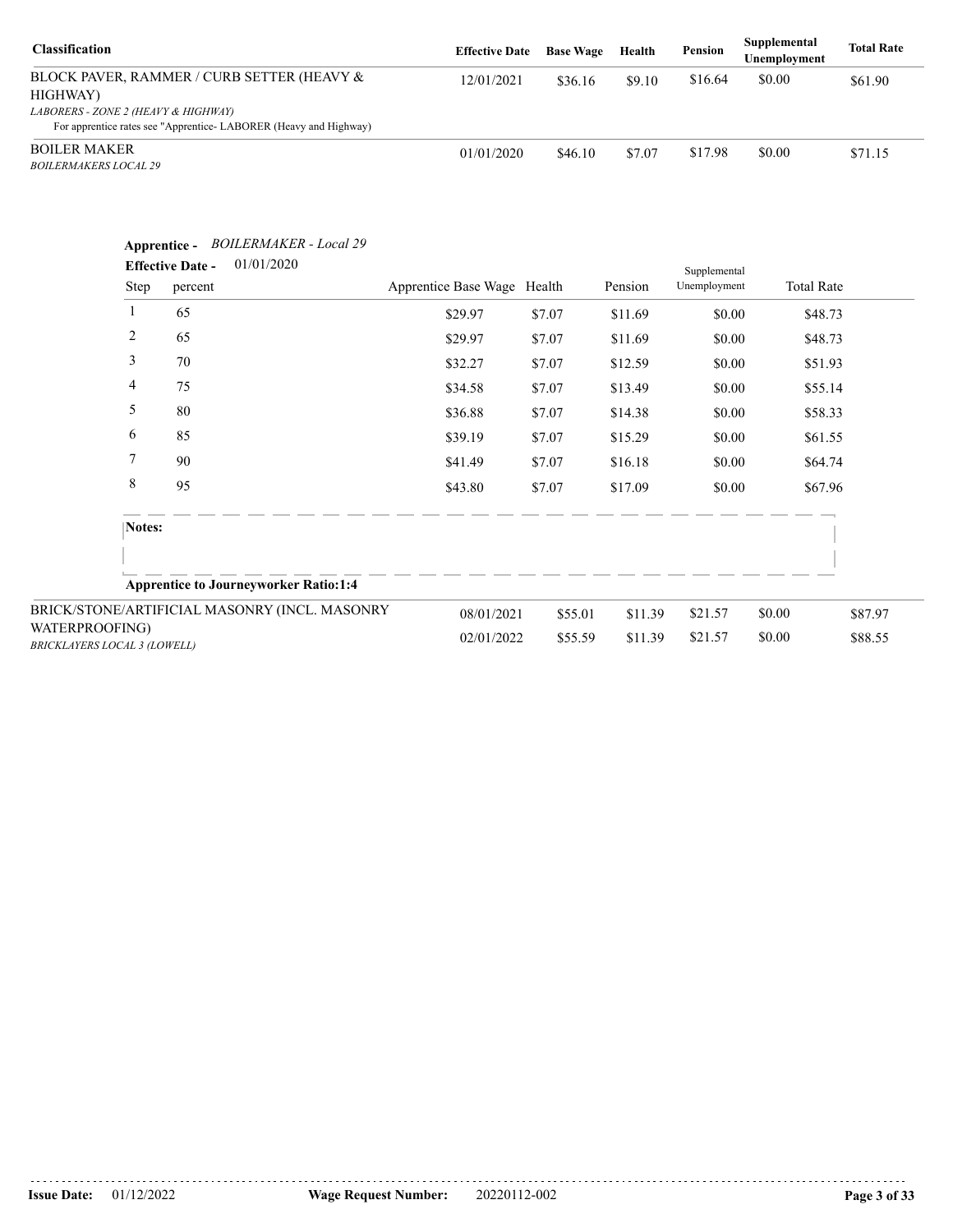|                                                                                           |        | <b>Effective Date -</b> | 08/01/2021                                                 |                             |         |         | Supplemental |                   |         |
|-------------------------------------------------------------------------------------------|--------|-------------------------|------------------------------------------------------------|-----------------------------|---------|---------|--------------|-------------------|---------|
|                                                                                           | Step   | percent                 |                                                            | Apprentice Base Wage Health |         | Pension | Unemployment | <b>Total Rate</b> |         |
|                                                                                           | 1      | 50                      |                                                            | \$27.51                     | \$11.39 | \$21.57 | \$0.00       | \$60.47           |         |
|                                                                                           | 2      | 60                      |                                                            | \$33.01                     | \$11.39 | \$21.57 | \$0.00       | \$65.97           |         |
|                                                                                           | 3      | 70                      |                                                            | \$38.51                     | \$11.39 | \$21.57 | \$0.00       | \$71.47           |         |
|                                                                                           | 4      | 80                      |                                                            | \$44.01                     | \$11.39 | \$21.57 | \$0.00       | \$76.97           |         |
|                                                                                           | 5      | 90                      |                                                            | \$49.51                     | \$11.39 | \$21.57 | \$0.00       | \$82.47           |         |
|                                                                                           |        | <b>Effective Date -</b> | 02/01/2022                                                 |                             |         |         | Supplemental |                   |         |
|                                                                                           | Step   | percent                 |                                                            | Apprentice Base Wage Health |         | Pension | Unemployment | <b>Total Rate</b> |         |
|                                                                                           | 1      | 50                      |                                                            | \$27.80                     | \$11.39 | \$21.57 | \$0.00       | \$60.76           |         |
|                                                                                           | 2      | 60                      |                                                            | \$33.35                     | \$11.39 | \$21.57 | \$0.00       | \$66.31           |         |
|                                                                                           | 3      | 70                      |                                                            | \$38.91                     | \$11.39 | \$21.57 | \$0.00       | \$71.87           |         |
|                                                                                           | 4      | 80                      |                                                            | \$44.47                     | \$11.39 | \$21.57 | \$0.00       | \$77.43           |         |
|                                                                                           | 5      | 90                      |                                                            | \$50.03                     | \$11.39 | \$21.57 | \$0.00       | \$82.99           |         |
|                                                                                           | Notes: |                         |                                                            |                             |         |         |              |                   |         |
|                                                                                           |        |                         |                                                            |                             |         |         |              |                   |         |
|                                                                                           |        |                         | <b>Apprentice to Journeyworker Ratio:1:5</b>               |                             |         |         |              |                   |         |
| BULLDOZER/GRADER/SCRAPER                                                                  |        |                         |                                                            | 12/01/2021                  | \$50.83 | \$14.00 | \$16.05      | \$0.00            | \$80.88 |
| OPERATING ENGINEERS LOCAL 4                                                               |        |                         |                                                            |                             |         |         |              |                   |         |
| CAISSON & UNDERPINNING BOTTOM MAN                                                         |        |                         | For apprentice rates see "Apprentice- OPERATING ENGINEERS" |                             |         |         |              |                   |         |
| LABORERS - FOUNDATION AND MARINE                                                          |        |                         |                                                            | 12/01/2021                  | \$42.33 | \$9.10  | \$17.72      | \$0.00            | \$69.15 |
| For apprentice rates see "Apprentice- LABORER"                                            |        |                         |                                                            |                             |         |         |              |                   |         |
| CAISSON & UNDERPINNING LABORER                                                            |        |                         |                                                            | 12/01/2021                  | \$41.18 | \$9.10  | \$17.72      | \$0.00            | \$68.00 |
| <b>LABORERS - FOUNDATION AND MARINE</b><br>For apprentice rates see "Apprentice- LABORER" |        |                         |                                                            |                             |         |         |              |                   |         |
| CAISSON & UNDERPINNING TOP MAN<br><b>LABORERS - FOUNDATION AND MARINE</b>                 |        |                         |                                                            | 12/01/2021                  | \$41.18 | \$9.10  | \$17.72      | \$0.00            | \$68.00 |
| For apprentice rates see "Apprentice-LABORER"                                             |        |                         |                                                            |                             |         |         |              |                   |         |
| CARBIDE CORE DRILL OPERATOR                                                               |        |                         |                                                            | 12/01/2021                  | \$35.66 | \$9.10  | \$16.64      | \$0.00            | \$61.40 |
| <b>LABORERS - ZONE 2</b>                                                                  |        |                         |                                                            | 06/01/2022                  | \$36.56 | \$9.10  | \$16.64      | \$0.00            | \$62.30 |
|                                                                                           |        |                         |                                                            | 12/01/2022                  | \$37.41 | \$9.10  | \$16.64      | \$0.00            | \$63.15 |
|                                                                                           |        |                         |                                                            | 06/01/2023                  | \$38.31 | \$9.10  | \$16.64      | \$0.00            | \$64.05 |
|                                                                                           |        |                         |                                                            | 12/01/2023                  | \$39.21 | \$9.10  | \$16.64      | \$0.00            | \$64.95 |
| For apprentice rates see "Apprentice- LABORER"                                            |        |                         |                                                            |                             |         |         |              |                   |         |
| <b>CARPENTER</b><br><b>CARPENTERS - ZONE 2 (Eastern Massachusetts)</b>                    |        |                         |                                                            | 09/01/2021                  | \$44.18 | \$8.58  | \$19.82      | \$0.00            | \$72.58 |
|                                                                                           |        |                         |                                                            | 03/01/2022                  | \$44.78 | \$8.58  | \$19.82      | \$0.00            | \$73.18 |
|                                                                                           |        |                         |                                                            | 09/01/2022                  | \$45.43 | \$8.58  | \$19.82      | \$0.00            | \$73.83 |
|                                                                                           |        |                         |                                                            | 03/01/2023                  | \$46.03 | \$8.58  | \$19.82      | \$0.00            | \$74.43 |

#### **Apprentice -** *BRICK/PLASTER/CEMENT MASON - Local 3 Lowell* 08/01/2021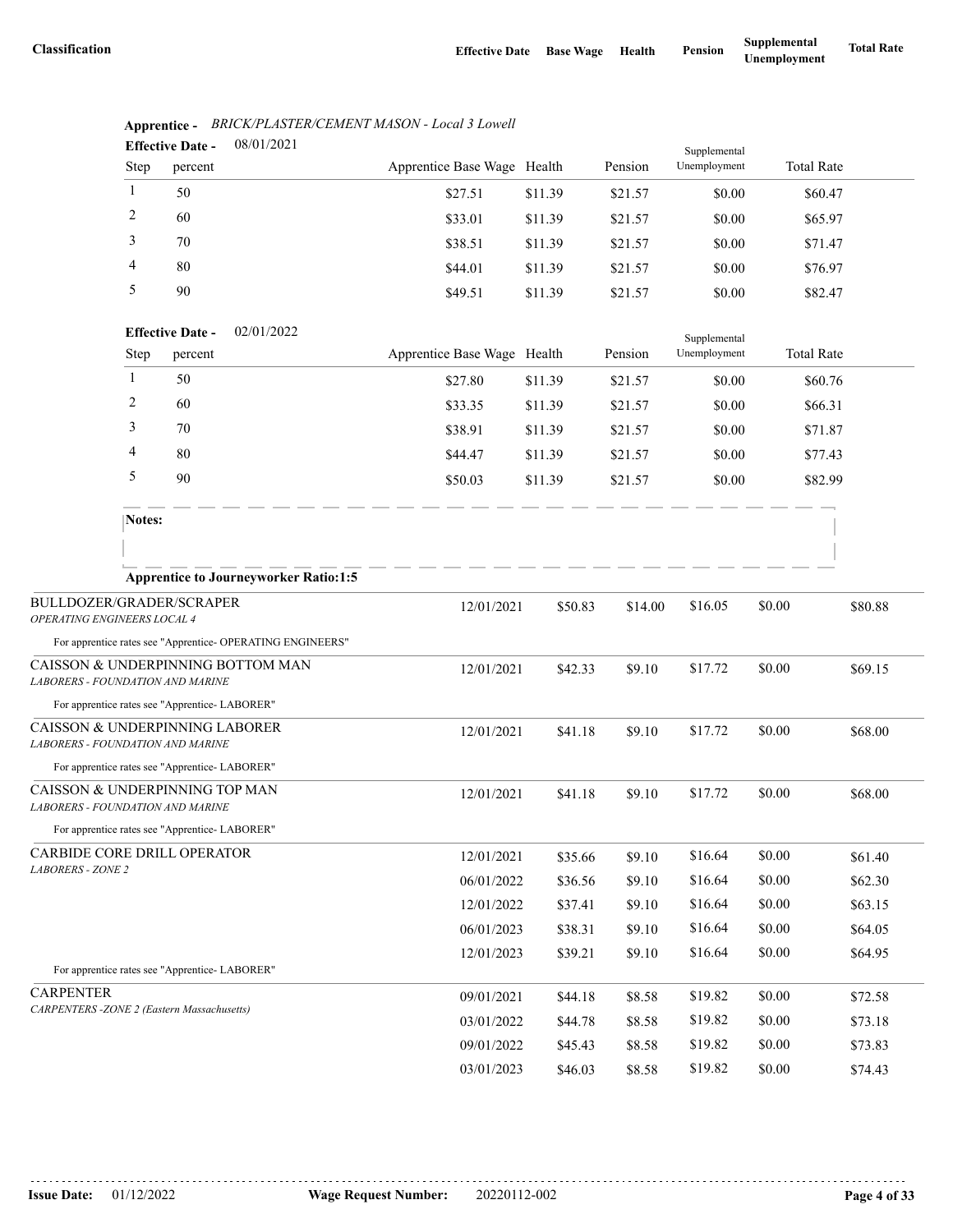|      | 09/01/2021<br><b>Effective Date -</b> |                             |        |         | Supplemental |                   |
|------|---------------------------------------|-----------------------------|--------|---------|--------------|-------------------|
| Step | percent                               | Apprentice Base Wage Health |        | Pension | Unemployment | <b>Total Rate</b> |
| 1    | 50                                    | \$22.09                     | \$8.58 | \$1.73  | \$0.00       | \$32.40           |
| 2    | 60                                    | \$26.51                     | \$8.58 | \$1.73  | \$0.00       | \$36.82           |
| 3    | 70                                    | \$30.93                     | \$8.58 | \$14.63 | \$0.00       | \$54.14           |
| 4    | 75                                    | \$33.14                     | \$8.58 | \$14.63 | \$0.00       | \$56.35           |
| 5    | 80                                    | \$35.34                     | \$8.58 | \$16.36 | \$0.00       | \$60.28           |
| 6    | 80                                    | \$35.34                     | \$8.58 | \$16.36 | \$0.00       | \$60.28           |
| 7    | 90                                    | \$39.76                     | \$8.58 | \$18.09 | \$0.00       | \$66.43           |
| 8    | 90                                    | \$39.76                     | \$8.58 | \$18.09 | \$0.00       | \$66.43           |

# **Apprentice -** *CARPENTER - Zone 2 Eastern MA*

#### 03/01/2022 **Effective Date -**

|                                |                | <b>Effective Date -</b><br>03/01/2022        |                                                                                                             |         |         | Supplemental |        |                   |
|--------------------------------|----------------|----------------------------------------------|-------------------------------------------------------------------------------------------------------------|---------|---------|--------------|--------|-------------------|
|                                | Step           | percent                                      | Apprentice Base Wage Health                                                                                 |         | Pension | Unemployment |        | <b>Total Rate</b> |
|                                | 1              | 50                                           | \$22.39                                                                                                     | \$8.58  | \$1.73  | \$0.00       |        | \$32.70           |
|                                | $\overline{c}$ | 60                                           | \$26.87                                                                                                     | \$8.58  | \$1.73  | \$0.00       |        | \$37.18           |
|                                | 3              | 70                                           | \$31.35                                                                                                     | \$8.58  | \$14.63 | \$0.00       |        | \$54.56           |
|                                | 4              | 75                                           | \$33.59                                                                                                     | \$8.58  | \$14.63 | \$0.00       |        | \$56.80           |
|                                | 5              | 80                                           | \$35.82                                                                                                     | \$8.58  | \$16.36 | \$0.00       |        | \$60.76           |
|                                | 6              | 80                                           | \$35.82                                                                                                     | \$8.58  | \$16.36 | \$0.00       |        | \$60.76           |
|                                | 7              | 90                                           | \$40.30                                                                                                     | \$8.58  | \$18.09 | \$0.00       |        | \$66.97           |
|                                | 8              | 90                                           | \$40.30                                                                                                     | \$8.58  | \$18.09 | \$0.00       |        | \$66.97           |
|                                | Notes:         |                                              |                                                                                                             |         |         |              |        |                   |
|                                |                |                                              | % Indentured After 10/1/17; 45/45/55/55/70/70/80/80<br>Step 1&2 \$30.19/3&4 \$36.28/5&6 \$55.87/7&8 \$62.01 |         |         |              |        |                   |
|                                |                | <b>Apprentice to Journeyworker Ratio:1:5</b> |                                                                                                             |         |         |              |        |                   |
| <b>CARPENTER WOOD FRAME</b>    |                |                                              | 04/01/2021                                                                                                  | \$23.16 | \$7.21  | \$4.80       | \$0.00 | \$35.17           |
| CARPENTERS-ZONE 3 (Wood Frame) |                |                                              | 04/01/2022                                                                                                  | \$23.66 | \$7.21  | \$4.80       | \$0.00 | \$35.67           |
|                                |                |                                              | 04/01/2023                                                                                                  | \$24.16 | \$7.21  | \$4.80       | \$0.00 | \$36.17           |

All Aspects of New Wood Frame Work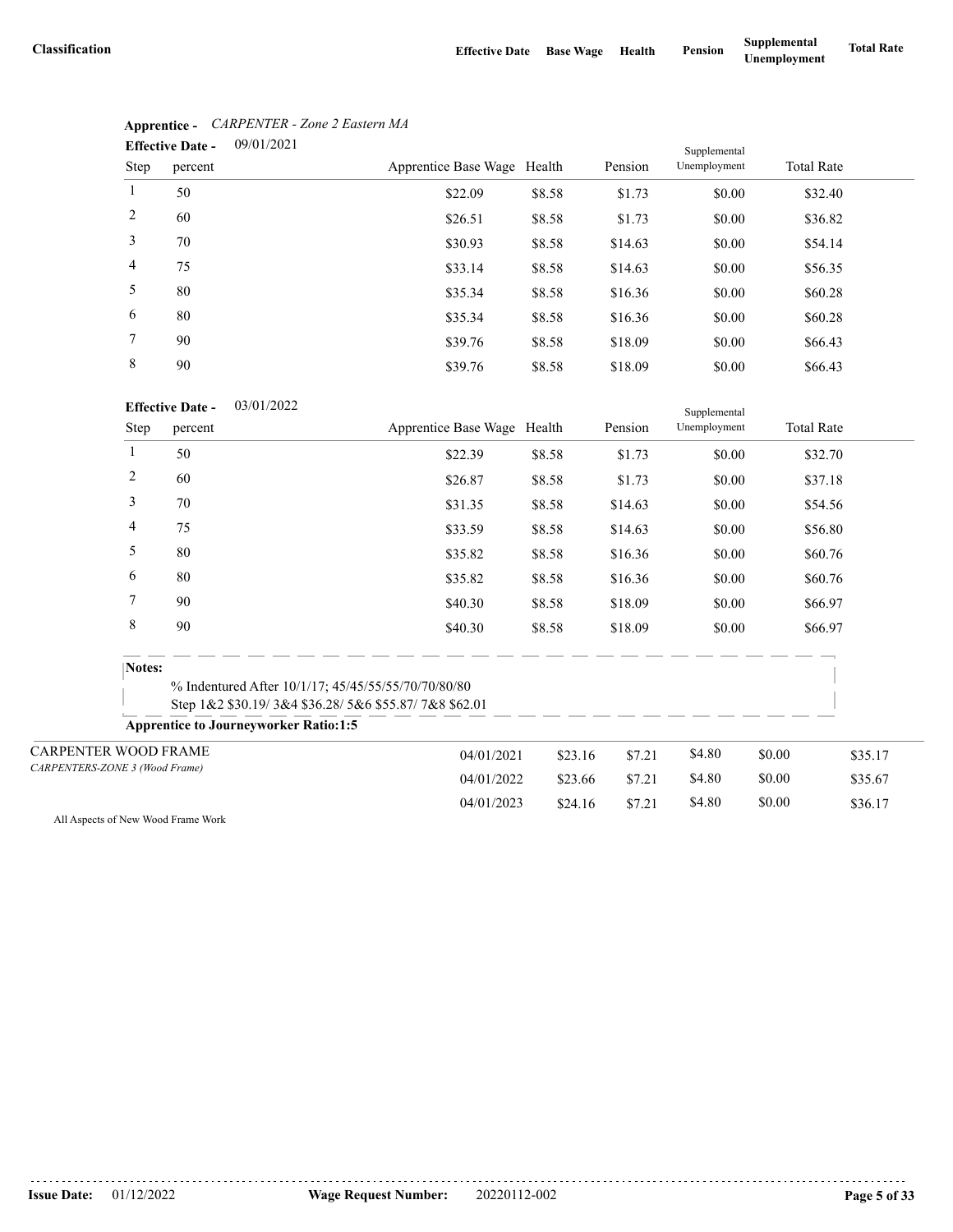|                | 04/01/2021<br><b>Effective Date -</b> |                             |        |         | Supplemental |                   |
|----------------|---------------------------------------|-----------------------------|--------|---------|--------------|-------------------|
| Step           | percent                               | Apprentice Base Wage Health |        | Pension | Unemployment | <b>Total Rate</b> |
| 1              | 60                                    | \$13.90                     | \$7.21 | \$0.00  | \$0.00       | \$21.11           |
| 2              | 60                                    | \$13.90                     | \$7.21 | \$0.00  | \$0.00       | \$21.11           |
| 3              | 65                                    | \$15.05                     | \$7.21 | \$0.00  | \$0.00       | \$22.26           |
| $\overline{4}$ | 70                                    | \$16.21                     | \$7.21 | \$0.00  | \$0.00       | \$23.42           |
| 5              | 75                                    | \$17.37                     | \$7.21 | \$3.80  | \$0.00       | \$28.38           |
| 6              | 80                                    | \$18.53                     | \$7.21 | \$3.80  | \$0.00       | \$29.54           |
| 7              | 85                                    | \$19.69                     | \$7.21 | \$3.80  | \$0.00       | \$30.70           |
| 8              | 90                                    | \$20.84                     | \$7.21 | \$3.80  | \$0.00       | \$31.85           |

# **Apprentice -** *CARPENTER (Wood Frame) - Zone 3*

#### 04/01/2022 **Effective Date -**

|                                                                         | <b>Effective Date -</b><br>04/01/2022                |                                                     |         |         |              |                   |         |  |
|-------------------------------------------------------------------------|------------------------------------------------------|-----------------------------------------------------|---------|---------|--------------|-------------------|---------|--|
| Step                                                                    | percent                                              | Apprentice Base Wage Health                         |         | Pension | Unemployment | <b>Total Rate</b> |         |  |
|                                                                         | 60                                                   | \$14.20                                             | \$7.21  | \$0.00  | \$0.00       | \$21.41           |         |  |
| 2                                                                       | 60                                                   | \$14.20                                             | \$7.21  | \$0.00  | \$0.00       | \$21.41           |         |  |
| 3                                                                       | 65                                                   | \$15.38                                             | \$7.21  | \$0.00  | \$0.00       | \$22.59           |         |  |
| 4                                                                       | 70                                                   | \$16.56                                             | \$7.21  | \$0.00  | \$0.00       | \$23.77           |         |  |
| 5                                                                       | 75                                                   | \$17.75                                             | \$7.21  | \$3.80  | \$0.00       | \$28.76           |         |  |
| 6                                                                       | 80                                                   | \$18.93                                             | \$7.21  | \$3.80  | \$0.00       | \$29.94           |         |  |
| 7                                                                       | 85                                                   | \$20.11                                             | \$7.21  | \$3.80  | \$0.00       | \$31.12           |         |  |
| 8                                                                       | 90                                                   | \$21.29                                             | \$7.21  | \$3.80  | \$0.00       | \$32.30           |         |  |
| Notes:                                                                  |                                                      |                                                     |         |         |              |                   |         |  |
|                                                                         |                                                      | % Indentured After 10/1/17; 45/45/55/55/70/70/80/80 |         |         |              |                   |         |  |
|                                                                         | Step 1&2 \$17.63/3&4 \$19.95/5&6 \$27.22/7&8 \$29.54 |                                                     |         |         |              |                   |         |  |
|                                                                         | <b>Apprentice to Journeyworker Ratio:1:5</b>         |                                                     |         |         |              |                   |         |  |
| <b>CEMENT MASONRY/PLASTERING</b><br><b>BRICKLAYERS LOCAL 3 (LOWELL)</b> |                                                      | 01/01/2020                                          | \$45.23 | \$12.75 | \$22.41      | \$0.62            | \$81.01 |  |

### **Apprentice -** *CEMENT MASONRY/PLASTERING - Lowell*

| <b>Effective Date -</b> |         | 01/01/2020 |                             |         |         | Supplemental |                   |  |
|-------------------------|---------|------------|-----------------------------|---------|---------|--------------|-------------------|--|
| Step                    | percent |            | Apprentice Base Wage Health |         | Pension | Unemployment | <b>Total Rate</b> |  |
|                         | 50      |            | \$22.62                     | \$12.75 | \$15.41 | \$0.00       | \$50.78           |  |
| 2                       | 60      |            | \$27.14                     | \$12.75 | \$17.41 | \$0.62       | \$57.92           |  |
| 3                       | 65      |            | \$29.40                     | \$12.75 | \$18.41 | \$0.62       | \$61.18           |  |
| $\overline{4}$          | 70      |            | \$31.66                     | \$12.75 | \$19.41 | \$0.62       | \$64.44           |  |
| 5                       | 75      |            | \$33.92                     | \$12.75 | \$20.41 | \$0.62       | \$67.70           |  |
| 6                       | 80      |            | \$36.18                     | \$12.75 | \$21.41 | \$0.62       | \$70.96           |  |
|                         | 90      |            | \$40.71                     | \$12.75 | \$22.41 | \$0.62       | \$76.49           |  |

#### **Notes:**

Steps 3,4 are 500 hrs. All other steps are 1,000 hrs.

**Apprentice to Journeyworker Ratio:1:3**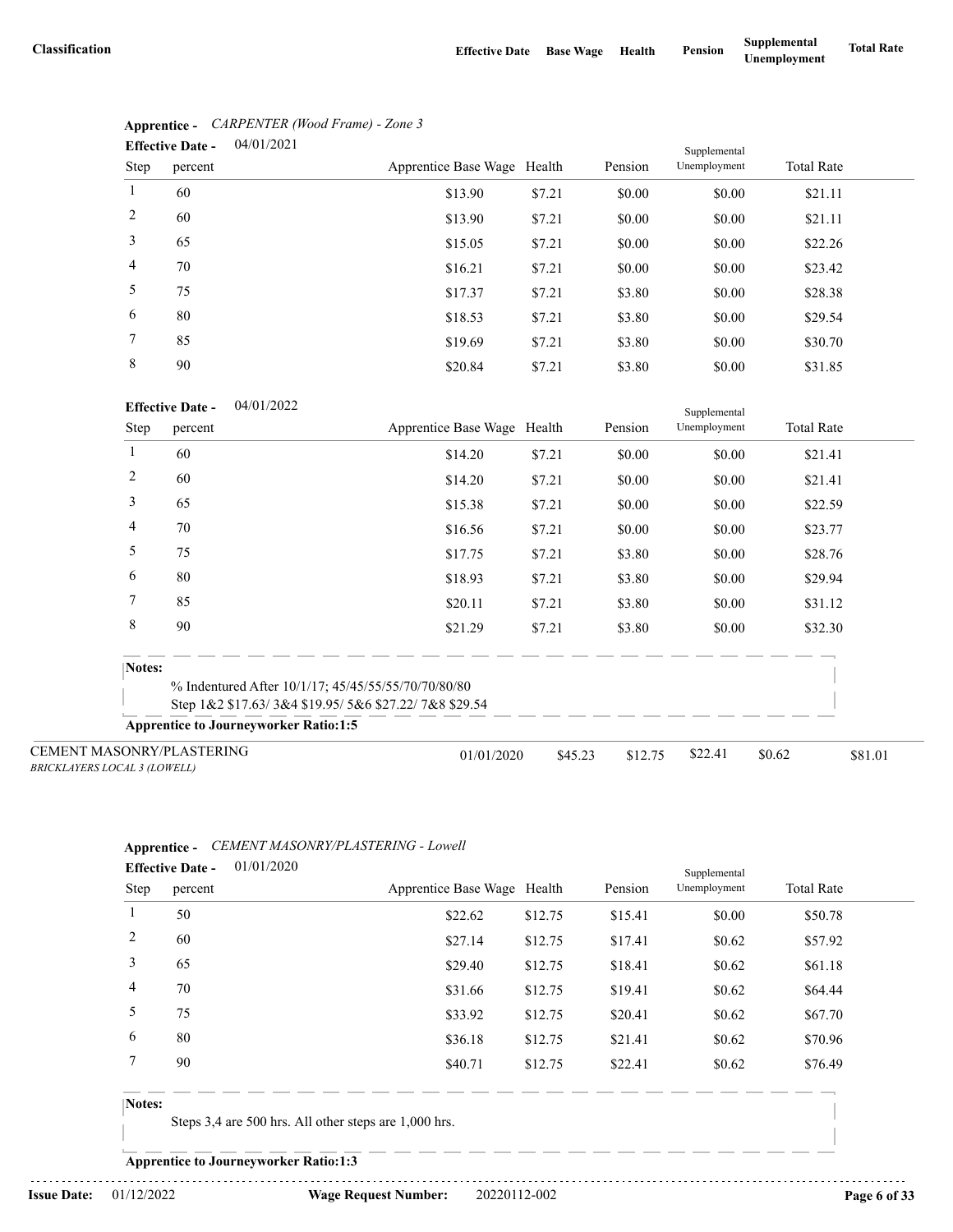| <b>Classification</b>                                                      | <b>Effective Date</b> | <b>Base Wage</b> | Health  | <b>Pension</b> | Supplemental<br>Unemployment | <b>Total Rate</b> |
|----------------------------------------------------------------------------|-----------------------|------------------|---------|----------------|------------------------------|-------------------|
| <b>CHAIN SAW OPERATOR</b>                                                  | 12/01/2021            | \$35.66          | \$9.10  | \$16.64        | \$0.00                       | \$61.40           |
| <b>LABORERS - ZONE 2</b>                                                   | 06/01/2022            | \$36.56          | \$9.10  | \$16.64        | \$0.00                       | \$62.30           |
|                                                                            | 12/01/2022            | \$37.41          | \$9.10  | \$16.64        | \$0.00                       | \$63.15           |
|                                                                            | 06/01/2023            | \$38.31          | \$9.10  | \$16.64        | \$0.00                       | \$64.05           |
|                                                                            | 12/01/2023            | \$39.21          | \$9.10  | \$16.64        | \$0.00                       | \$64.95           |
| For apprentice rates see "Apprentice-LABORER"                              |                       |                  |         |                |                              |                   |
| CLAM SHELLS/SLURRY BUCKETS/HEADING MACHINES<br>OPERATING ENGINEERS LOCAL 4 | 12/01/2021            | \$52.38          | \$14.00 | \$16.05        | \$0.00                       | \$82.43           |
| For apprentice rates see "Apprentice- OPERATING ENGINEERS"                 |                       |                  |         |                |                              |                   |
| <b>COMPRESSOR OPERATOR</b>                                                 | 12/01/2021            | \$33.69          | \$14.00 | \$16.05        | \$0.00                       | \$63.74           |
| OPERATING ENGINEERS LOCAL 4                                                |                       |                  |         |                |                              |                   |
| For apprentice rates see "Apprentice- OPERATING ENGINEERS"                 |                       |                  |         |                |                              |                   |
| DELEADER (BRIDGE)                                                          | 01/01/2022            | \$53.66          | \$8.65  | \$23.05        | \$0.00                       | \$85.36           |
| PAINTERS LOCAL 35 - ZONE 2                                                 | 07/01/2022            | \$54.86          | \$8.65  | \$23.05        | \$0.00                       | \$86.56           |
|                                                                            | 01/01/2023            | \$56.06          | \$8.65  | \$23.05        | \$0.00                       | \$87.76           |
|                                                                            | 07/01/2023            | \$57.26          | \$8.65  | \$23.05        | \$0.00                       | \$88.96           |
|                                                                            | 01/01/2024            | \$58.46          | \$8.65  | \$23.05        | \$0.00                       | \$90.16           |
|                                                                            | 07/01/2024            | \$59.66          | \$8.65  | \$23.05        | \$0.00                       | \$91.36           |
|                                                                            | 01/01/2025            | \$60.86          | \$8.65  | \$23.05        | \$0.00                       | \$92.56           |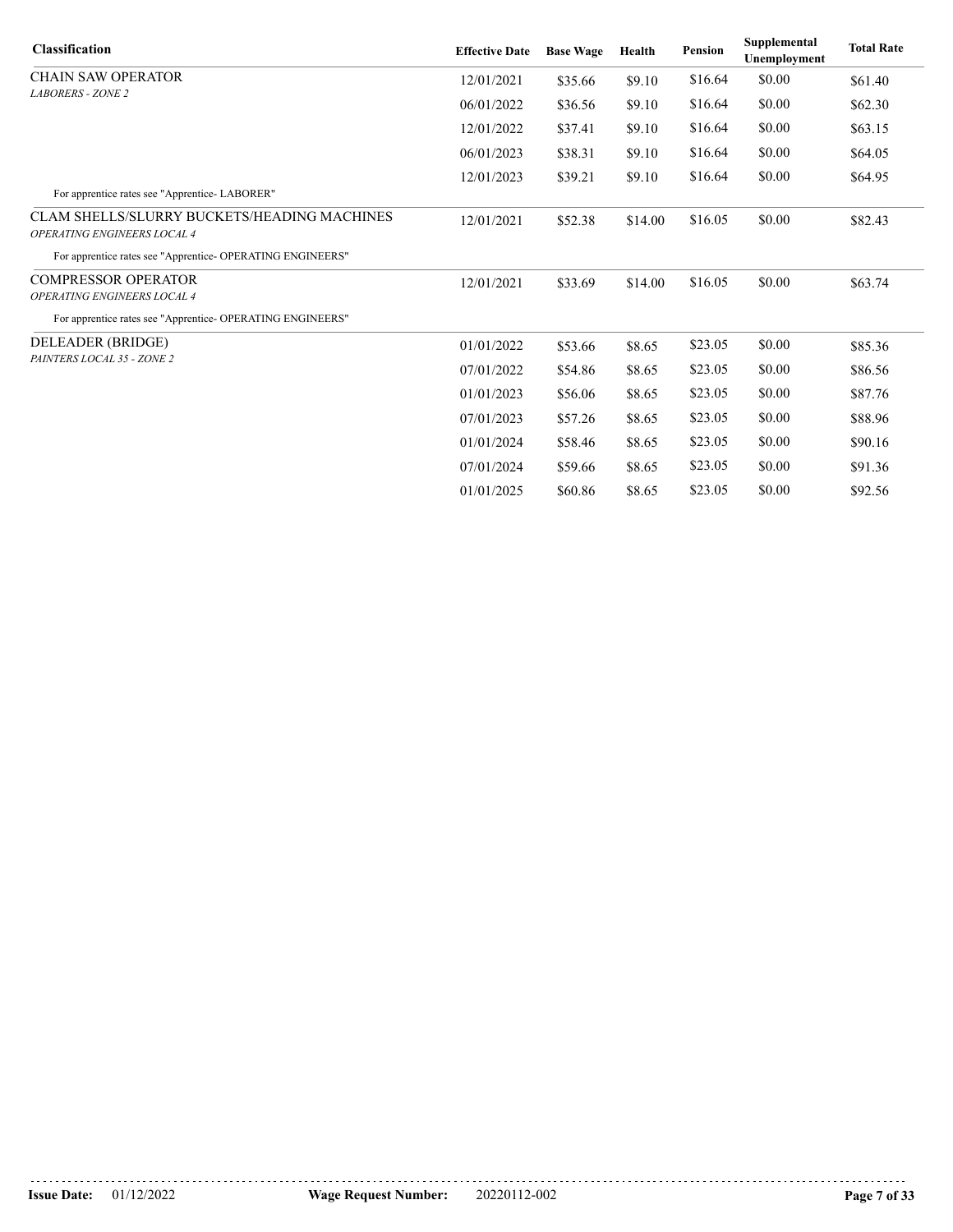|                | 01/01/2022<br><b>Effective Date -</b> | Supplemental                |        |         |              |                   |
|----------------|---------------------------------------|-----------------------------|--------|---------|--------------|-------------------|
| Step           | percent                               | Apprentice Base Wage Health |        | Pension | Unemployment | <b>Total Rate</b> |
| 1              | 50                                    | \$26.83                     | \$8.65 | \$0.00  | \$0.00       | \$35.48           |
| 2              | 55                                    | \$29.51                     | \$8.65 | \$6.27  | \$0.00       | \$44.43           |
| 3              | 60                                    | \$32.20                     | \$8.65 | \$6.84  | \$0.00       | \$47.69           |
| $\overline{4}$ | 65                                    | \$34.88                     | \$8.65 | \$7.41  | \$0.00       | \$50.94           |
| 5              | 70                                    | \$37.56                     | \$8.65 | \$19.63 | \$0.00       | \$65.84           |
| 6              | 75                                    | \$40.25                     | \$8.65 | \$20.20 | \$0.00       | \$69.10           |
| 7              | 80                                    | \$42.93                     | \$8.65 | \$20.77 | \$0.00       | \$72.35           |
| 8              | 90                                    | \$48.29                     | \$8.65 | \$21.91 | \$0.00       | \$78.85           |

### **Apprentice -** *PAINTER Local 35 - BRIDGES/TANKS*

#### 07/01/2022 **Effective Date -**

|      | <b>Effective Date -</b><br>0//01/2022 |                             |        |         | Supplemental |                   |  |
|------|---------------------------------------|-----------------------------|--------|---------|--------------|-------------------|--|
| Step | percent                               | Apprentice Base Wage Health |        | Pension | Unemployment | <b>Total Rate</b> |  |
|      | 50                                    | \$27.43                     | \$8.65 | \$0.00  | \$0.00       | \$36.08           |  |
| 2    | 55                                    | \$30.17                     | \$8.65 | \$6.27  | \$0.00       | \$45.09           |  |
| 3    | 60                                    | \$32.92                     | \$8.65 | \$6.84  | \$0.00       | \$48.41           |  |
| 4    | 65                                    | \$35.66                     | \$8.65 | \$7.41  | \$0.00       | \$51.72           |  |
| 5    | 70                                    | \$38.40                     | \$8.65 | \$19.63 | \$0.00       | \$66.68           |  |
| 6    | 75                                    | \$41.15                     | \$8.65 | \$20.20 | \$0.00       | \$70.00           |  |
|      | 80                                    | \$43.89                     | \$8.65 | \$20.77 | \$0.00       | \$73.31           |  |
| 8    | 90                                    | \$49.37                     | \$8.65 | \$21.91 | \$0.00       | \$79.93           |  |

Steps are 750 hrs.

### **Apprentice to Journeyworker Ratio:1:1**

| <b>DEMO: ADZEMAN</b>                          | 12/01/2021 | \$41.33 | \$9.10 | \$17.57 | \$0.00 | \$68.00 |
|-----------------------------------------------|------------|---------|--------|---------|--------|---------|
| <b>LABORERS - ZONE 2</b>                      | 06/01/2022 | \$42.33 | \$9.10 | \$17.57 | \$0.00 | \$69.00 |
|                                               | 12/01/2022 | \$43.33 | \$9.10 | \$17.57 | \$0.00 | \$70.00 |
|                                               | 06/01/2023 | \$44.33 | \$9.10 | \$17.57 | \$0.00 | \$71.00 |
|                                               | 12/01/2023 | \$45.58 | \$9.10 | \$17.57 | \$0.00 | \$72.25 |
| For apprentice rates see "Apprentice-LABORER" |            |         |        |         |        |         |
| DEMO: BACKHOE/LOADER/HAMMER OPERATOR          | 12/01/2021 | \$42.33 | \$9.10 | \$17.57 | \$0.00 | \$69.00 |
| <b>LABORERS - ZONE 2</b>                      | 06/01/2022 | \$43.33 | \$9.10 | \$17.57 | \$0.00 | \$70.00 |
|                                               | 12/01/2022 | \$44.33 | \$9.10 | \$17.57 | \$0.00 | \$71.00 |
|                                               | 06/01/2023 | \$45.33 | \$9.10 | \$17.57 | \$0.00 | \$72.00 |
|                                               | 12/01/2023 | \$46.58 | \$9.10 | \$17.57 | \$0.00 | \$73.25 |
| For apprentice rates see "Apprentice-LABORER" |            |         |        |         |        |         |
| <b>DEMO: BURNERS</b>                          | 12/01/2021 | \$42.08 | \$9.10 | \$17.57 | \$0.00 | \$68.75 |
| <b>LABORERS - ZONE 2</b>                      | 06/01/2022 | \$43.08 | \$9.10 | \$17.57 | \$0.00 | \$69.75 |
|                                               | 12/01/2022 | \$44.08 | \$9.10 | \$17.57 | \$0.00 | \$70.75 |
|                                               | 06/01/2023 | \$45.08 | \$9.10 | \$17.57 | \$0.00 | \$71.75 |
|                                               | 12/01/2023 | \$46.33 | \$9.10 | \$17.57 | \$0.00 | \$73.00 |
|                                               |            |         |        |         |        |         |

For apprentice rates see "Apprentice- LABORER"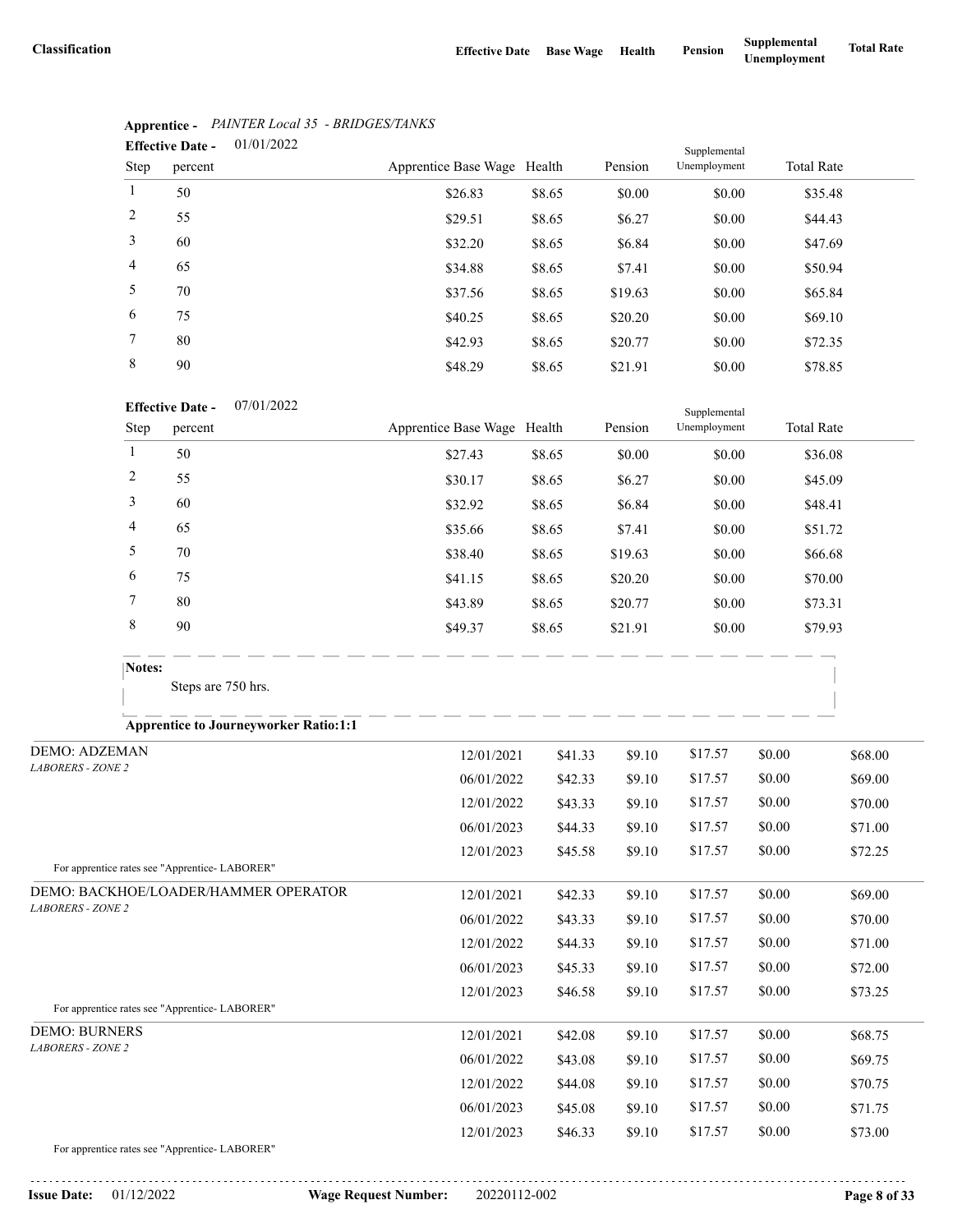| Classification                                                    | <b>Effective Date</b> | <b>Base Wage</b> | Health  | Pension | Supplemental<br>Unemployment | <b>Total Rate</b> |
|-------------------------------------------------------------------|-----------------------|------------------|---------|---------|------------------------------|-------------------|
| DEMO: CONCRETE CUTTER/SAWYER                                      | 12/01/2021            | \$42.33          | \$9.10  | \$17.57 | \$0.00                       | \$69.00           |
| <b>LABORERS - ZONE 2</b>                                          | 06/01/2022            | \$43.33          | \$9.10  | \$17.57 | \$0.00                       | \$70.00           |
|                                                                   | 12/01/2022            | \$44.33          | \$9.10  | \$17.57 | \$0.00                       | \$71.00           |
|                                                                   | 06/01/2023            | \$45.33          | \$9.10  | \$17.57 | \$0.00                       | \$72.00           |
|                                                                   | 12/01/2023            | \$46.58          | \$9.10  | \$17.57 | \$0.00                       | \$73.25           |
| For apprentice rates see "Apprentice- LABORER"                    |                       |                  |         |         |                              |                   |
| DEMO: JACKHAMMER OPERATOR<br><b>LABORERS - ZONE 2</b>             | 12/01/2021            | \$42.08          | \$9.10  | \$17.57 | \$0.00                       | \$68.75           |
|                                                                   | 06/01/2022            | \$43.08          | \$9.10  | \$17.57 | \$0.00                       | \$69.75           |
|                                                                   | 12/01/2022            | \$44.08          | \$9.10  | \$17.57 | \$0.00                       | \$70.75           |
|                                                                   | 06/01/2023            | \$45.08          | \$9.10  | \$17.57 | \$0.00                       | \$71.75           |
|                                                                   | 12/01/2023            | \$46.33          | \$9.10  | \$17.57 | \$0.00                       | \$73.00           |
| For apprentice rates see "Apprentice- LABORER"                    |                       |                  |         |         |                              |                   |
| DEMO: WRECKING LABORER<br><b>LABORERS - ZONE 2</b>                | 12/01/2021            | \$41.33          | \$9.10  | \$17.57 | \$0.00                       | \$68.00           |
|                                                                   | 06/01/2022            | \$42.33          | \$9.10  | \$17.57 | \$0.00                       | \$69.00           |
|                                                                   | 12/01/2022            | \$43.33          | \$9.10  | \$17.57 | \$0.00                       | \$70.00           |
|                                                                   | 06/01/2023            | \$44.33          | \$9.10  | \$17.57 | \$0.00                       | \$71.00           |
|                                                                   | 12/01/2023            | \$45.58          | \$9.10  | \$17.57 | \$0.00                       | \$72.25           |
| For apprentice rates see "Apprentice-LABORER"                     |                       |                  |         |         |                              |                   |
| DIRECTIONAL DRILL MACHINE OPERATOR<br>OPERATING ENGINEERS LOCAL 4 | 12/01/2021            | \$50.83          | \$14.00 | \$16.05 | \$0.00                       | \$80.88           |
| For apprentice rates see "Apprentice- OPERATING ENGINEERS"        |                       |                  |         |         |                              |                   |
| DIVER<br>PILE DRIVER LOCAL 56 (ZONE 1)                            | 08/01/2020            | \$68.70          | \$9.40  | \$23.12 | \$0.00                       | \$101.22          |
| For apprentice rates see "Apprentice- PILE DRIVER"                |                       |                  |         |         |                              |                   |
| <b>DIVER TENDER</b><br>PILE DRIVER LOCAL 56 (ZONE 1)              | 08/01/2020            | \$49.07          | \$9.40  | \$23.12 | \$0.00                       | \$81.59           |
| For apprentice rates see "Apprentice- PILE DRIVER"                |                       |                  |         |         |                              |                   |
| DIVER TENDER (EFFLUENT)<br>PILE DRIVER LOCAL 56 (ZONE 1)          | 08/01/2020            | \$73.60          | \$9.40  | \$23.12 | \$0.00                       | \$106.12          |
| For apprentice rates see "Apprentice- PILE DRIVER"                |                       |                  |         |         |                              |                   |
| DIVER/SLURRY (EFFLUENT)<br>PILE DRIVER LOCAL 56 (ZONE 1)          | 08/01/2020            | \$103.05         | \$9.40  | \$23.12 | \$0.00                       | \$135.57          |
| For apprentice rates see "Apprentice- PILE DRIVER"                |                       |                  |         |         |                              |                   |
| DRAWBRIDGE OPERATOR (Construction)<br>DRAWBRIDGE - SEIU LOCAL 888 | 07/01/2020            | \$26.77          | \$6.67  | \$3.93  | \$0.16                       | \$37.53           |
| <b>ELECTRICIAN</b><br>ELECTRICIANS LOCAL 103                      | 09/01/2021            | \$56.36          | \$13.00 | \$20.54 | \$0.00                       | \$89.90           |
|                                                                   | 03/01/2022            | \$57.32          | \$13.00 | \$20.82 | \$0.00                       | \$91.14           |
|                                                                   | 09/01/2022            | \$58.76          | \$13.00 | \$20.86 | \$0.00                       | \$92.62           |
|                                                                   | 03/01/2023            | \$60.43          | \$13.00 | \$20.91 | \$0.00                       | \$94.34           |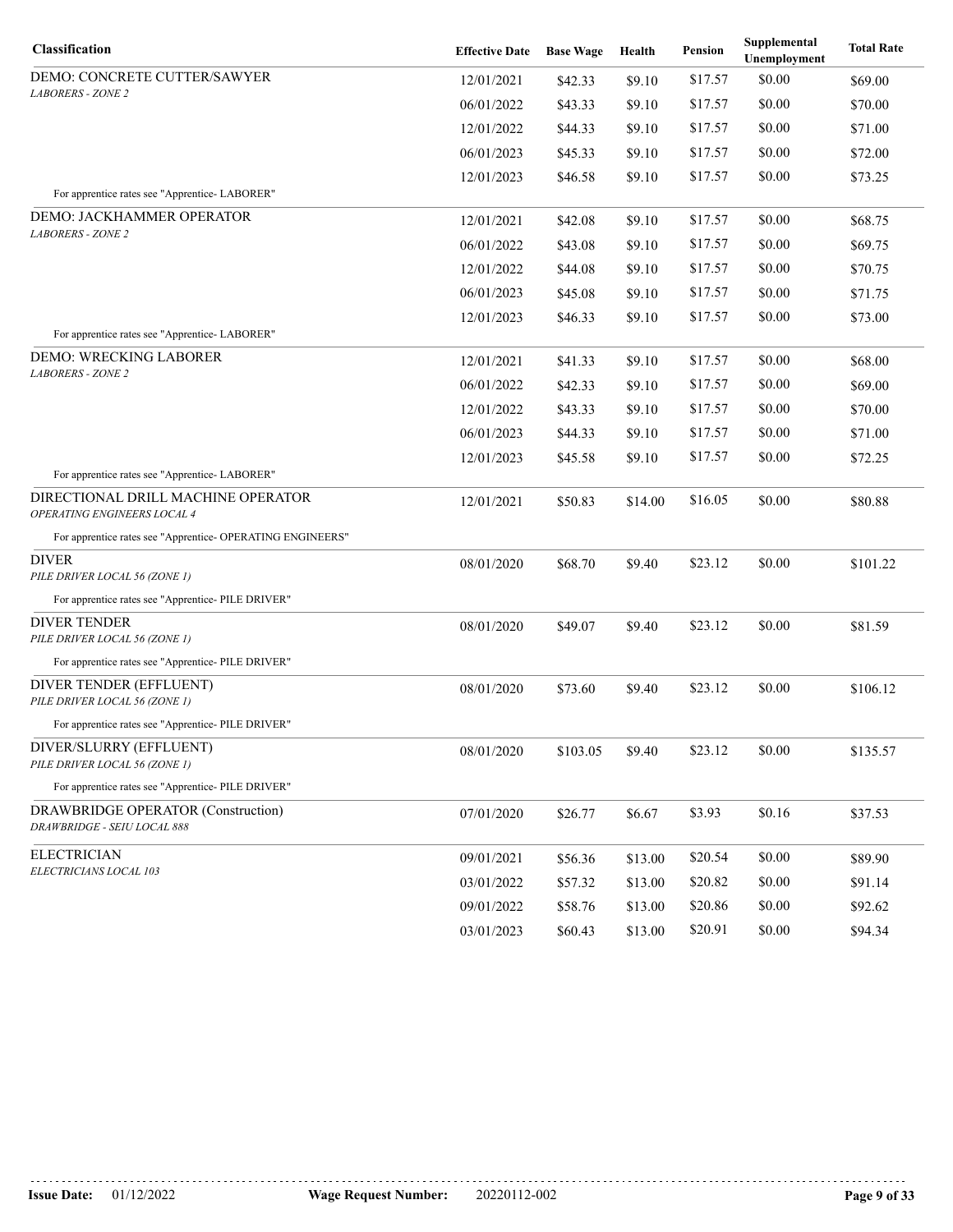|                | 09/01/2021<br><b>Effective Date -</b> |                             |         |         |              |                   |
|----------------|---------------------------------------|-----------------------------|---------|---------|--------------|-------------------|
| Step           | percent                               | Apprentice Base Wage Health |         | Pension | Unemployment | <b>Total Rate</b> |
| $\mathbf{1}$   | 40                                    | \$22.54                     | \$13.00 | \$0.68  | \$0.00       | \$36.22           |
| 2              | 40                                    | \$22.54                     | \$13.00 | \$0.68  | \$0.00       | \$36.22           |
| 3              | 45                                    | \$25.36                     | \$13.00 | \$15.36 | \$0.00       | \$53.72           |
| $\overline{4}$ | 45                                    | \$25.36                     | \$13.00 | \$15.36 | \$0.00       | \$53.72           |
| 5              | 50                                    | \$28.18                     | \$13.00 | \$15.84 | \$0.00       | \$57.02           |
| 6              | 55                                    | \$31.00                     | \$13.00 | \$16.31 | \$0.00       | \$60.31           |
| $\tau$         | 60                                    | \$33.82                     | \$13.00 | \$16.77 | \$0.00       | \$63.59           |
| 8              | 65                                    | \$36.63                     | \$13.00 | \$17.25 | \$0.00       | \$66.88           |
| 9              | 70                                    | \$39.45                     | \$13.00 | \$17.71 | \$0.00       | \$70.16           |
| 10             | 75                                    | \$42.27                     | \$13.00 | \$18.19 | \$0.00       | \$73.46           |

# **Apprentice -** *ELECTRICIAN - Local 103*

| <b>Effective Date -</b> | 03/01/2022 |
|-------------------------|------------|
|-------------------------|------------|

|                                                       | <b>Effective Date -</b>                         | 03/01/2022                                       |         |         | Supplemental |                   |          |  |
|-------------------------------------------------------|-------------------------------------------------|--------------------------------------------------|---------|---------|--------------|-------------------|----------|--|
| Step                                                  | percent                                         | Apprentice Base Wage Health                      |         | Pension | Unemployment | <b>Total Rate</b> |          |  |
| 1                                                     | 40                                              | \$22.93                                          | \$13.00 | \$0.69  | \$0.00       | \$36.62           |          |  |
| $\overline{c}$                                        | 40                                              | \$22.93                                          | \$13.00 | \$0.69  | \$0.00       | \$36.62           |          |  |
| 3                                                     | 45                                              | \$25.79                                          | \$13.00 | \$15.62 | \$0.00       | \$54.41           |          |  |
| 4                                                     | 45                                              | \$25.79                                          | \$13.00 | \$15.62 | \$0.00       | \$54.41           |          |  |
| 5                                                     | 50                                              | \$28.66                                          | \$13.00 | \$16.10 | \$0.00       | \$57.76           |          |  |
| 6                                                     | 55                                              | \$31.53                                          | \$13.00 | \$16.58 | \$0.00       | \$61.11           |          |  |
| $\overline{7}$                                        | 60                                              | \$34.39                                          | \$13.00 | \$17.04 | \$0.00       | \$64.43           |          |  |
| 8                                                     | 65                                              | \$37.26                                          | \$13.00 | \$17.52 | \$0.00       | \$67.78           |          |  |
| 9                                                     | 70                                              | \$40.12                                          | \$13.00 | \$17.98 | \$0.00       | \$71.10           |          |  |
| 10                                                    | 75                                              | \$42.99                                          | \$13.00 | \$18.46 | \$0.00       | \$74.45           |          |  |
| Notes: :                                              |                                                 |                                                  |         |         |              |                   |          |  |
|                                                       | App Prior 1/1/03; 30/35/40/45/50/55/65/70/75/80 |                                                  |         |         |              |                   |          |  |
|                                                       |                                                 | <b>Apprentice to Journeyworker Ratio:2:3 ***</b> |         |         |              |                   |          |  |
| ELEVATOR CONSTRUCTOR<br>ELEVATOR CONSTRUCTORS LOCAL 4 |                                                 | 01/01/2022                                       | \$65.62 | \$16.03 | \$20.21      | \$0.00            | \$101.86 |  |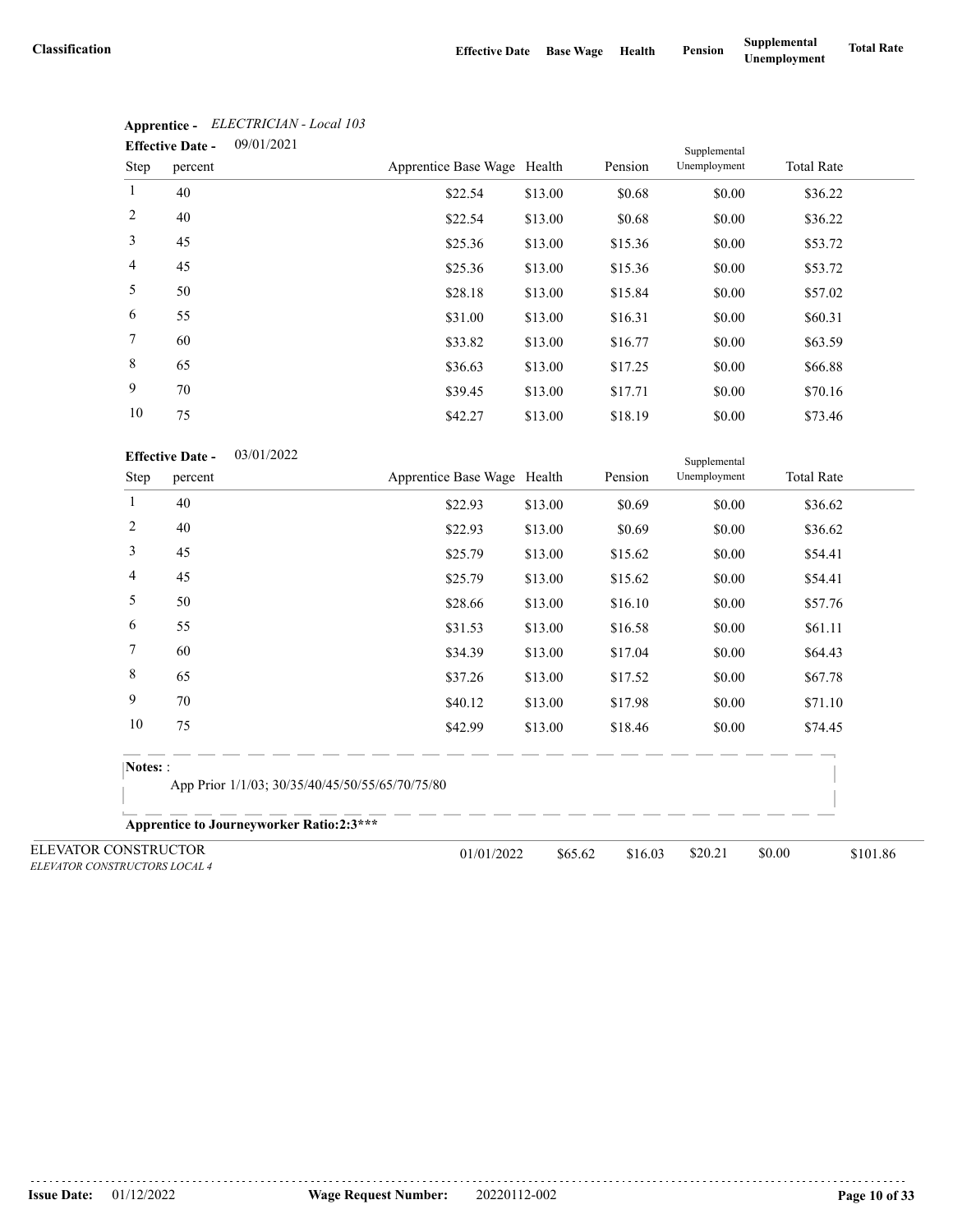|                                                                             | 01/01/2022<br><b>Effective Date -</b> |                                                    |                                                                      |                             |                    |                    | Supplemental       |                  |                    |  |
|-----------------------------------------------------------------------------|---------------------------------------|----------------------------------------------------|----------------------------------------------------------------------|-----------------------------|--------------------|--------------------|--------------------|------------------|--------------------|--|
|                                                                             | <b>Step</b>                           | percent                                            |                                                                      | Apprentice Base Wage Health |                    | Pension            | Unemployment       |                  | <b>Total Rate</b>  |  |
|                                                                             | $\mathbf{1}$                          | 50                                                 |                                                                      | \$32.81                     | \$16.03            | \$0.00             | \$0.00             |                  | \$48.84            |  |
|                                                                             | 2                                     | 55                                                 |                                                                      | \$36.09                     | \$16.03            | \$20.21            | \$0.00             |                  | \$72.33            |  |
|                                                                             | 3                                     | 65                                                 |                                                                      | \$42.65                     | \$16.03            | \$20.21            | \$0.00             |                  | \$78.89            |  |
|                                                                             | 4                                     | 70                                                 |                                                                      | \$45.93                     | \$16.03            | \$20.21            | \$0.00             |                  | \$82.17            |  |
|                                                                             | 5                                     | 80                                                 |                                                                      | \$52.50                     | \$16.03            | \$20.21            | \$0.00             |                  | \$88.74            |  |
|                                                                             | Notes:                                |                                                    | Steps 1-2 are 6 mos.; Steps 3-5 are 1 year                           |                             |                    |                    |                    |                  |                    |  |
|                                                                             |                                       |                                                    | <b>Apprentice to Journeyworker Ratio:1:1</b>                         |                             |                    |                    |                    |                  |                    |  |
| ELEVATOR CONSTRUCTOR HELPER<br>ELEVATOR CONSTRUCTORS LOCAL 4                |                                       |                                                    |                                                                      | 01/01/2022                  | \$45.93            | \$16.03            | \$20.21            | \$0.00           | \$82.17            |  |
|                                                                             |                                       |                                                    | For apprentice rates see "Apprentice - ELEVATOR CONSTRUCTOR"         |                             |                    |                    |                    |                  |                    |  |
| LABORERS - ZONE 2 (HEAVY & HIGHWAY)                                         |                                       |                                                    | FENCE & GUARD RAIL ERECTOR (HEAVY & HIGHWAY)                         | 12/01/2021                  | \$35.66            | \$9.10             | \$16.64            | \$0.00           | \$61.40            |  |
|                                                                             |                                       |                                                    | For apprentice rates see "Apprentice-LABORER (Heavy and Highway)     |                             |                    |                    |                    |                  |                    |  |
| FIELD ENG.INST.PERSON-BLDG, SITE, HVY/HWY<br>OPERATING ENGINEERS LOCAL 4    |                                       |                                                    | 11/01/2021                                                           | \$46.53                     | \$13.75            | \$15.80            | \$0.00             | \$76.08          |                    |  |
|                                                                             |                                       |                                                    | For apprentice rates see "Apprentice- OPERATING ENGINEERS"           | 05/01/2022                  | \$47.86            | \$13.75            | \$15.80            | \$0.00           | \$77.41            |  |
| FIELD ENG.PARTY CHIEF-BLDG, SITE, HVY/HWY                                   |                                       |                                                    | 11/01/2021                                                           | \$48.06                     | \$13.75            | \$15.80            | \$0.00             | \$77.61          |                    |  |
| OPERATING ENGINEERS LOCAL 4                                                 |                                       |                                                    |                                                                      | 05/01/2022                  | \$49.22            | \$13.75            | \$15.80            | \$0.00           | \$78.77            |  |
|                                                                             |                                       |                                                    | For apprentice rates see "Apprentice- OPERATING ENGINEERS"           |                             |                    |                    |                    |                  |                    |  |
| FIELD ENG.ROD PERSON-BLDG, SITE, HVY/HWY<br>OPERATING ENGINEERS LOCAL 4     |                                       |                                                    |                                                                      | 11/01/2021                  | \$23.16            | \$13.75            | \$15.80            | \$0.00           | \$52.71            |  |
|                                                                             |                                       |                                                    |                                                                      | 05/01/2022                  | \$23.83            | \$13.75            | \$15.80            | \$0.00           | \$53.38            |  |
| FIRE ALARM INSTALLER                                                        |                                       |                                                    | For apprentice rates see "Apprentice- OPERATING ENGINEERS"           |                             |                    |                    |                    |                  |                    |  |
| ELECTRICIANS LOCAL 103                                                      |                                       |                                                    |                                                                      | 09/01/2021<br>03/01/2022    | \$56.36<br>\$57.32 | \$13.00<br>\$13.00 | \$20.54<br>\$20.82 | \$0.00<br>\$0.00 | \$89.90<br>\$91.14 |  |
|                                                                             |                                       |                                                    |                                                                      | 09/01/2022                  | \$58.76            | \$13.00            | \$20.86            | \$0.00           | \$92.62            |  |
|                                                                             |                                       |                                                    |                                                                      | 03/01/2023                  | \$60.43            | \$13.00            | \$20.91            | \$0.00           | \$94.34            |  |
|                                                                             |                                       | For apprentice rates see "Apprentice- ELECTRICIAN" |                                                                      |                             |                    |                    |                    |                  |                    |  |
| FIRE ALARM REPAIR / MAINTENANCE                                             |                                       |                                                    |                                                                      | 09/01/2021                  | \$43.40            | \$13.00            | \$18.37            | \$0.00           | \$74.77            |  |
| LOCAL 103                                                                   |                                       |                                                    | / COMMISSIONINGELECTRICIANS                                          | 03/01/2022                  | \$44.71            | \$13.00            | \$18.74            | \$0.00           | \$76.45            |  |
|                                                                             |                                       |                                                    |                                                                      | 09/01/2022                  | \$46.42            | \$13.00            | \$18.87            | \$0.00           | \$78.29            |  |
|                                                                             |                                       |                                                    |                                                                      | 03/01/2023                  | \$48.34            | \$13.00            | \$19.01            | \$0.00           | \$80.35            |  |
| FIREMAN (ASST. ENGINEER)                                                    |                                       |                                                    | For apprentice rates see "Apprentice- TELECOMMUNICATIONS TECHNICIAN" |                             |                    |                    |                    |                  |                    |  |
| OPERATING ENGINEERS LOCAL 4                                                 |                                       |                                                    |                                                                      | 12/01/2021                  | \$41.76            | \$14.00            | \$16.05            | \$0.00           | \$71.81            |  |
|                                                                             |                                       |                                                    | For apprentice rates see "Apprentice- OPERATING ENGINEERS"           |                             |                    |                    |                    |                  |                    |  |
| FLAGGER & SIGNALER (HEAVY & HIGHWAY)<br>LABORERS - ZONE 2 (HEAVY & HIGHWAY) |                                       |                                                    |                                                                      | 12/01/2021                  | \$24.50            | \$9.10             | \$16.64            | \$0.00           | \$50.24            |  |
|                                                                             |                                       |                                                    | For apprentice rates see "Apprentice-LABORER (Heavy and Highway)     |                             |                    |                    |                    |                  |                    |  |
| <b>FLOORCOVERER</b><br><i>FLOORCOVERERS LOCAL 2168 ZONE I</i>               |                                       |                                                    |                                                                      | 09/01/2021                  | \$49.38            | \$8.58             | \$20.12            | \$0.00           | \$78.08            |  |
|                                                                             |                                       |                                                    |                                                                      | 03/01/2022                  | \$50.18            | \$8.58             | \$20.12            | \$0.00           | \$78.88            |  |

# **Apprentice -** *ELEVATOR CONSTRUCTOR - Local 4*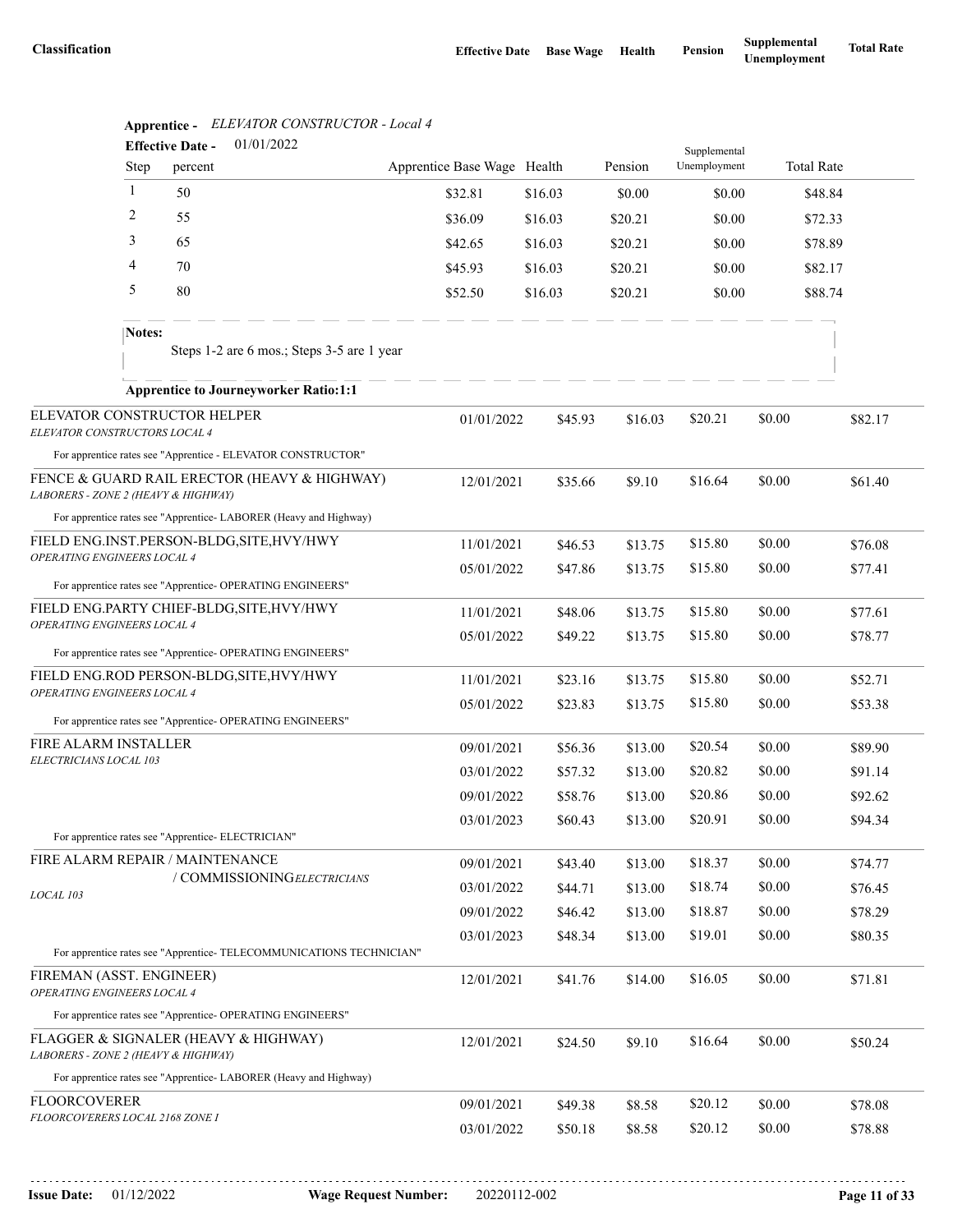| <b>Effective Date -</b> |         | 09/01/2021 |                             |        | Supplemental |              |                   |  |
|-------------------------|---------|------------|-----------------------------|--------|--------------|--------------|-------------------|--|
| Step                    | percent |            | Apprentice Base Wage Health |        | Pension      | Unemployment | <b>Total Rate</b> |  |
|                         | 50      |            | \$24.69                     | \$8.58 | \$1.79       | \$0.00       | \$35.06           |  |
| 2                       | 55      |            | \$27.16                     | \$8.58 | \$1.79       | \$0.00       | \$37.53           |  |
| 3                       | 60      |            | \$29.63                     | \$8.58 | \$14.75      | \$0.00       | \$52.96           |  |
| $\overline{4}$          | 65      |            | \$32.10                     | \$8.58 | \$14.75      | \$0.00       | \$55.43           |  |
| 5                       | 70      |            | \$34.57                     | \$8.58 | \$16.54      | \$0.00       | \$59.69           |  |
| 6                       | 75      |            | \$37.04                     | \$8.58 | \$16.54      | \$0.00       | \$62.16           |  |
| 7                       | 80      |            | \$39.50                     | \$8.58 | \$18.33      | \$0.00       | \$66.41           |  |
| 8                       | 85      |            | \$41.97                     | \$8.58 | \$18.33      | \$0.00       | \$68.88           |  |

## **Apprentice -** *FLOORCOVERER - Local 2168 Zone I*

#### 03/01/2022 **Effective Date -**

|                                        |      | <b>Effective Date -</b><br>03/01/2022                                     |                                                                                                                 |                             |         | Supplemental |              |        |                   |
|----------------------------------------|------|---------------------------------------------------------------------------|-----------------------------------------------------------------------------------------------------------------|-----------------------------|---------|--------------|--------------|--------|-------------------|
|                                        | Step | percent                                                                   |                                                                                                                 | Apprentice Base Wage Health |         | Pension      | Unemployment |        | <b>Total Rate</b> |
|                                        | 1    | 50                                                                        |                                                                                                                 | \$25.09                     | \$8.58  | \$1.79       | \$0.00       |        | \$35.46           |
|                                        | 2    | 55                                                                        |                                                                                                                 | \$27.60                     | \$8.58  | \$1.79       | \$0.00       |        | \$37.97           |
|                                        | 3    | 60                                                                        |                                                                                                                 | \$30.11                     | \$8.58  | \$14.75      | \$0.00       |        | \$53.44           |
|                                        | 4    | 65                                                                        |                                                                                                                 | \$32.62                     | \$8.58  | \$14.75      | \$0.00       |        | \$55.95           |
|                                        | 5    | 70                                                                        |                                                                                                                 | \$35.13                     | \$8.58  | \$16.54      | \$0.00       |        | \$60.25           |
|                                        | 6    | 75                                                                        |                                                                                                                 | \$37.64                     | \$8.58  | \$16.54      | \$0.00       |        | \$62.76           |
|                                        | 7    | 80                                                                        |                                                                                                                 | \$40.14                     | \$8.58  | \$18.33      | \$0.00       |        | \$67.05           |
|                                        | 8    | 85                                                                        |                                                                                                                 | \$42.65                     | \$8.58  | \$18.33      | \$0.00       |        | \$69.56           |
|                                        |      | Notes: Steps are 750 hrs.<br><b>Apprentice to Journeyworker Ratio:1:1</b> | % After 10/1/17; 45/45/55/55/70/70/80/80 (1500hr Steps)<br>Step 1&2 \$32.59/3&4 \$39.26/5&6 \$59.69/7&8 \$66.41 |                             |         |              |              |        |                   |
| FORK LIFT/CHERRY PICKER                |      |                                                                           |                                                                                                                 | 12/01/2021                  | \$51.38 | \$14.00      | \$16.05      | \$0.00 | \$81.43           |
| OPERATING ENGINEERS LOCAL 4            |      |                                                                           |                                                                                                                 |                             |         |              |              |        |                   |
|                                        |      | For apprentice rates see "Apprentice- OPERATING ENGINEERS"                |                                                                                                                 |                             |         |              |              |        |                   |
| OPERATING ENGINEERS LOCAL 4            |      | GENERATOR/LIGHTING PLANT/HEATERS                                          |                                                                                                                 | 12/01/2021                  | \$33.69 | \$14.00      | \$16.05      | \$0.00 | \$63.74           |
|                                        |      | For apprentice rates see "Apprentice- OPERATING ENGINEERS"                |                                                                                                                 |                             |         |              |              |        |                   |
|                                        |      | <b>GLAZIER (GLASS PLANK/AIR BARRIER/INTERIOR</b>                          |                                                                                                                 | 01/01/2022                  | \$43.16 | \$8.65       | \$23.05      | \$0.00 | \$74.86           |
| SYSTEMS)<br>GLAZIERS LOCAL 35 (ZONE 2) |      |                                                                           |                                                                                                                 | 07/01/2022                  | \$44.36 | \$8.65       | \$23.05      | \$0.00 | \$76.06           |
|                                        |      |                                                                           |                                                                                                                 | 01/01/2023                  | \$45.56 | \$8.65       | \$23.05      | \$0.00 | \$77.26           |
|                                        |      |                                                                           |                                                                                                                 | 07/01/2023                  | \$46.76 | \$8.65       | \$23.05      | \$0.00 | \$78.46           |
|                                        |      |                                                                           |                                                                                                                 | 01/01/2024                  | \$47.96 | \$8.65       | \$23.05      | \$0.00 | \$79.66           |
|                                        |      |                                                                           |                                                                                                                 | 07/01/2024                  | \$49.16 | \$8.65       | \$23.05      | \$0.00 | \$80.86           |
|                                        |      |                                                                           |                                                                                                                 | 01/01/2025                  | \$50.36 | \$8.65       | \$23.05      | \$0.00 | \$82.06           |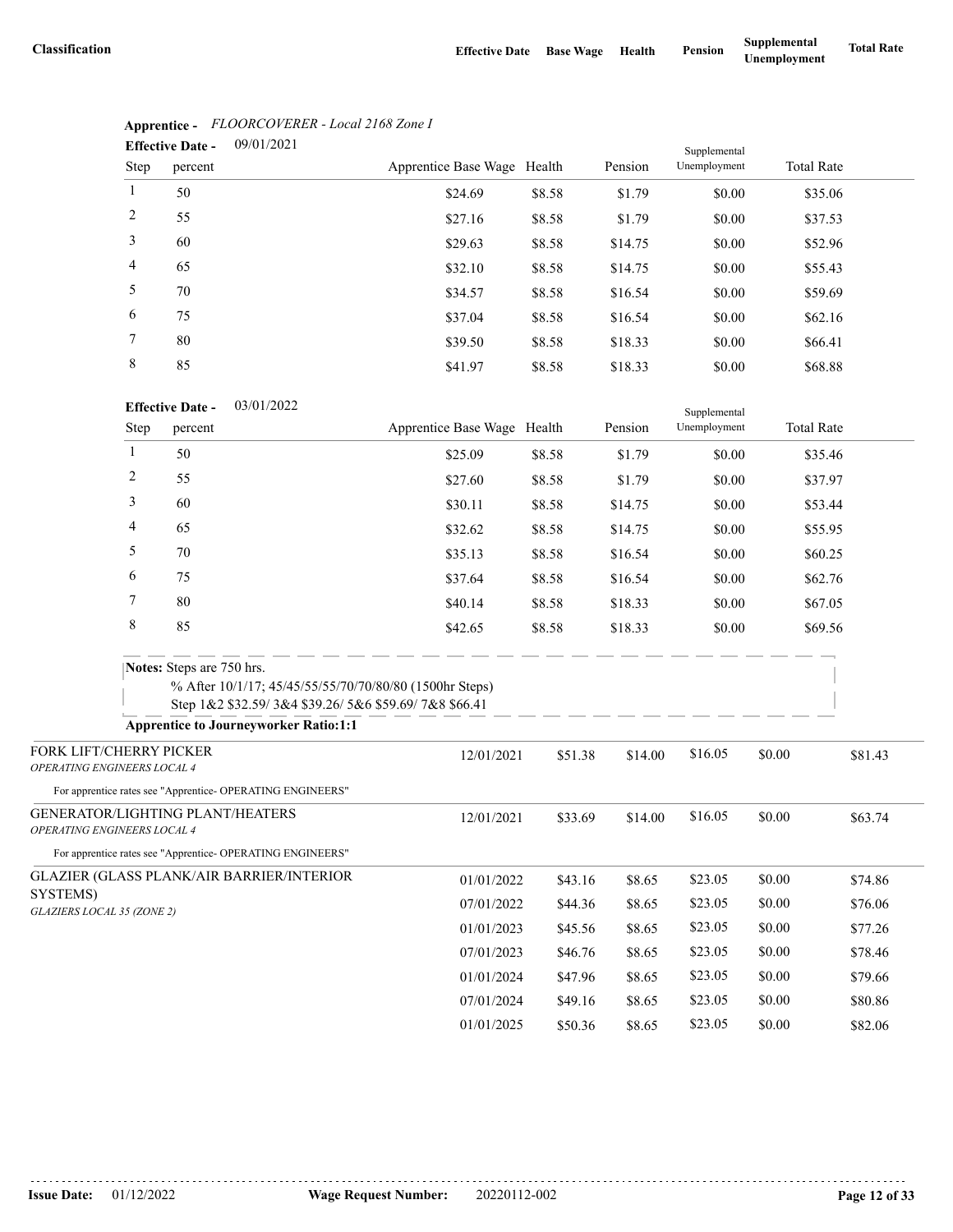|                 | 01/01/2022<br><b>Effective Date -</b> |                             |        |         | Supplemental |                   |
|-----------------|---------------------------------------|-----------------------------|--------|---------|--------------|-------------------|
| Step            | percent                               | Apprentice Base Wage Health |        | Pension | Unemployment | <b>Total Rate</b> |
| $\mathbf{1}$    | 50                                    | \$21.58                     | \$8.65 | \$0.00  | \$0.00       | \$30.23           |
| 2               | 55                                    | \$23.74                     | \$8.65 | \$6.27  | \$0.00       | \$38.66           |
| 3               | 60                                    | \$25.90                     | \$8.65 | \$6.84  | \$0.00       | \$41.39           |
| $\overline{4}$  | 65                                    | \$28.05                     | \$8.65 | \$7.41  | \$0.00       | \$44.11           |
| 5               | 70                                    | \$30.21                     | \$8.65 | \$19.63 | \$0.00       | \$58.49           |
| 6               | 75                                    | \$32.37                     | \$8.65 | \$20.20 | \$0.00       | \$61.22           |
| $7\phantom{.0}$ | 80                                    | \$34.53                     | \$8.65 | \$20.77 | \$0.00       | \$63.95           |
| 8               | 90                                    | \$38.84                     | \$8.65 | \$21.91 | \$0.00       | \$69.40           |

| Apprentice -            | GLAZIER - Local 35 Zone 2 |
|-------------------------|---------------------------|
| <b>Effective Date -</b> | 01/01/2022                |

07/01/2022 **Effective Date -**

|                                    | <b>Effective Date -</b>                      | 07/01/2022 |                             |         |         | Supplemental |                   |         |
|------------------------------------|----------------------------------------------|------------|-----------------------------|---------|---------|--------------|-------------------|---------|
| Step                               | percent                                      |            | Apprentice Base Wage Health |         | Pension | Unemployment | <b>Total Rate</b> |         |
| 1                                  | 50                                           |            | \$22.18                     | \$8.65  | \$0.00  | \$0.00       | \$30.83           |         |
| 2                                  | 55                                           |            | \$24.40                     | \$8.65  | \$6.27  | \$0.00       | \$39.32           |         |
| 3                                  | 60                                           |            | \$26.62                     | \$8.65  | \$6.84  | \$0.00       | \$42.11           |         |
| 4                                  | 65                                           |            | \$28.83                     | \$8.65  | \$7.41  | \$0.00       | \$44.89           |         |
| 5                                  | 70                                           |            | \$31.05                     | \$8.65  | \$19.63 | \$0.00       | \$59.33           |         |
| 6                                  | 75                                           |            | \$33.27                     | \$8.65  | \$20.20 | \$0.00       | \$62.12           |         |
| 7                                  | 80                                           |            | \$35.49                     | \$8.65  | \$20.77 | \$0.00       | \$64.91           |         |
| 8                                  | 90                                           |            | \$39.92                     | \$8.65  | \$21.91 | \$0.00       | \$70.48           |         |
|                                    | Notes:                                       |            |                             |         |         |              |                   |         |
|                                    | Steps are 750 hrs.                           |            |                             |         |         |              |                   |         |
|                                    | <b>Apprentice to Journeyworker Ratio:1:1</b> |            |                             |         |         |              |                   |         |
| <b>OPERATING ENGINEERS LOCAL 4</b> | HOISTING ENGINEER/CRANES/GRADALLS            |            | 12/01/2021                  | \$51.38 | \$14.00 | \$16.05      | \$0.00            | \$81.43 |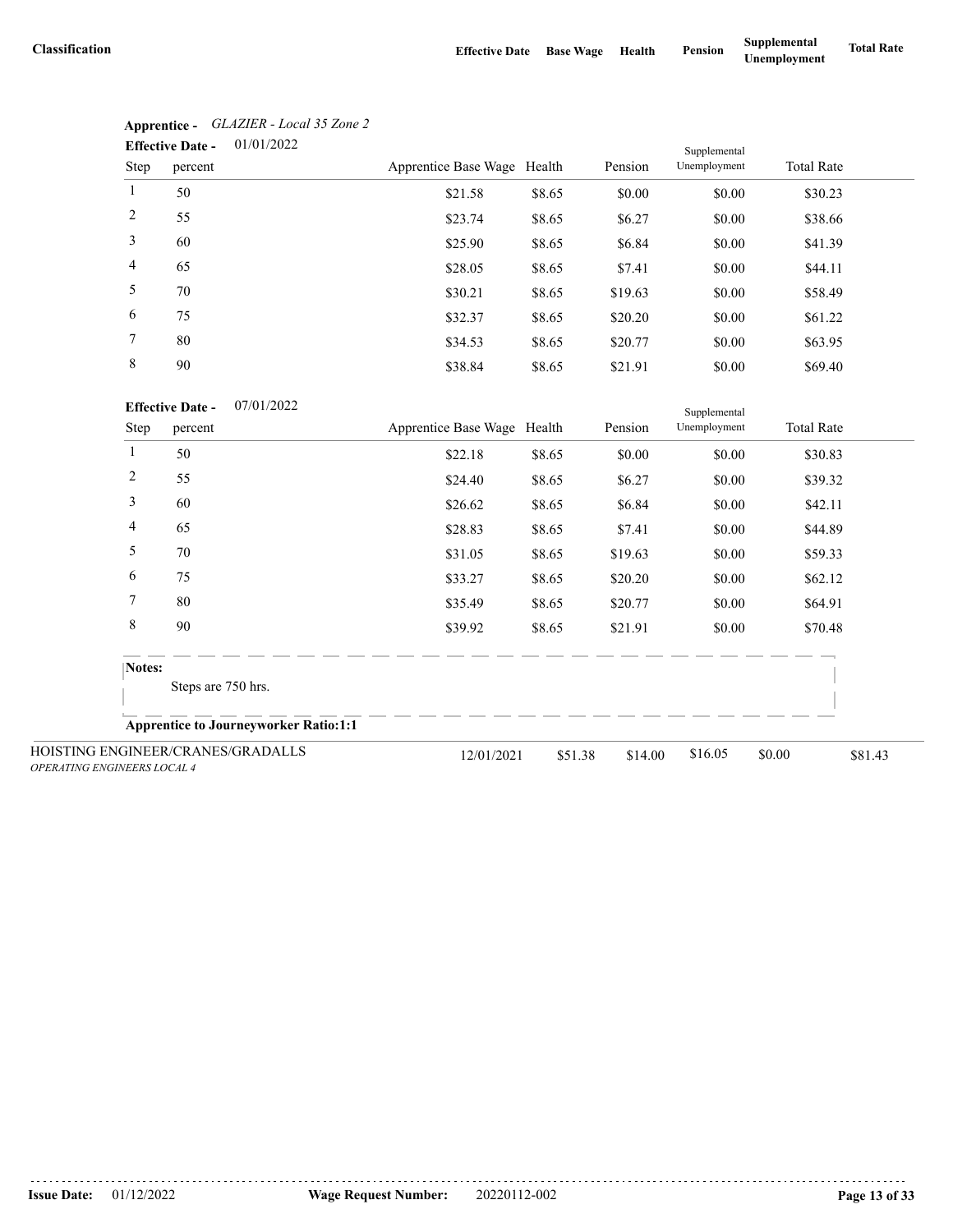|                                        |              | <b>Apprentice -</b> Or ENATING ENGINEERS - Local 4<br>12/01/2021<br><b>Effective Date -</b> |                             |         |         |                              |        |                   |
|----------------------------------------|--------------|---------------------------------------------------------------------------------------------|-----------------------------|---------|---------|------------------------------|--------|-------------------|
|                                        | Step         | percent                                                                                     | Apprentice Base Wage Health |         | Pension | Supplemental<br>Unemployment |        | <b>Total Rate</b> |
|                                        | $\mathbf{1}$ | 55                                                                                          | \$28.26                     | \$14.00 | \$0.00  | \$0.00                       |        | \$42.26           |
|                                        | 2            | 60                                                                                          | \$30.83                     | \$14.00 | \$16.05 | \$0.00                       |        | \$60.88           |
|                                        | 3            | 65                                                                                          | \$33.40                     | \$14.00 | \$16.05 | \$0.00                       |        | \$63.45           |
|                                        | 4            | 70                                                                                          | \$35.97                     | \$14.00 | \$16.05 | \$0.00                       |        | \$66.02           |
|                                        | 5            | 75                                                                                          | \$38.54                     | \$14.00 | \$16.05 | \$0.00                       |        | \$68.59           |
|                                        | 6            | 80                                                                                          | \$41.10                     | \$14.00 | \$16.05 | \$0.00                       |        | \$71.15           |
|                                        | 7            | 85                                                                                          | \$43.67                     | \$14.00 | \$16.05 | \$0.00                       |        | \$73.72           |
|                                        | 8            | 90                                                                                          | \$46.24                     | \$14.00 | \$16.05 | \$0.00                       |        | \$76.29           |
|                                        | Notes:       |                                                                                             |                             |         |         |                              |        |                   |
|                                        |              | <b>Apprentice to Journeyworker Ratio:1:6</b>                                                |                             |         |         |                              |        |                   |
| HVAC (DUCTWORK)                        |              |                                                                                             | 08/01/2021                  | \$51.95 | \$13.80 | \$25.60                      | \$2.74 | \$94.09           |
| SHEETMETAL WORKERS LOCAL 17 - A        |              |                                                                                             | 02/01/2022                  | \$53.70 | \$13.80 | \$25.60                      | \$2.79 | \$95.89           |
|                                        |              | For apprentice rates see "Apprentice- SHEET METAL WORKER"                                   |                             |         |         |                              |        |                   |
| HVAC (ELECTRICAL CONTROLS)             |              |                                                                                             | 09/01/2021                  | \$56.36 | \$13.00 | \$20.54                      | \$0.00 | \$89.90           |
| ELECTRICIANS LOCAL 103                 |              |                                                                                             | 03/01/2022                  | \$57.32 | \$13.00 | \$20.82                      | \$0.00 | \$91.14           |
|                                        |              |                                                                                             | 09/01/2022                  | \$58.76 | \$13.00 | \$20.86                      | \$0.00 | \$92.62           |
|                                        |              |                                                                                             | 03/01/2023                  | \$60.43 | \$13.00 | \$20.91                      | \$0.00 | \$94.34           |
|                                        |              | For apprentice rates see "Apprentice- ELECTRICIAN"                                          |                             |         |         |                              |        |                   |
| SHEETMETAL WORKERS LOCAL 17 - A        |              | HVAC (TESTING AND BALANCING - AIR)                                                          | 08/01/2021                  | \$51.95 | \$13.80 | \$25.60                      | \$2.74 | \$94.09           |
|                                        |              | For apprentice rates see "Apprentice- SHEET METAL WORKER"                                   | 02/01/2022                  | \$53.70 | \$13.80 | \$25.60                      | \$2.79 | \$95.89           |
| PIPEFITTERS LOCAL 537                  |              | HVAC (TESTING AND BALANCING - WATER)                                                        | 03/01/2021                  | \$57.94 | \$11.70 | \$20.24                      | \$0.00 | \$89.88           |
|                                        |              | For apprentice rates see "Apprentice- PIPEFITTER" or "PLUMBER/PIPEFITTER"                   |                             |         |         |                              |        |                   |
| HVAC MECHANIC<br>PIPEFITTERS LOCAL 537 |              |                                                                                             | 03/01/2021                  | \$57.94 | \$11.70 | \$20.24                      | \$0.00 | \$89.88           |
|                                        |              | For apprentice rates see "Apprentice-PIPEFITTER" or "PLUMBER/PIPEFITTER"                    |                             |         |         |                              |        |                   |
| <b>HYDRAULIC DRILLS</b>                |              |                                                                                             | 12/01/2021                  | \$36.16 | \$9.10  | \$16.64                      | \$0.00 | \$61.90           |
| <b>LABORERS - ZONE 2</b>               |              |                                                                                             | 06/01/2022                  | \$37.06 | \$9.10  | \$16.64                      | \$0.00 | \$62.80           |
|                                        |              |                                                                                             | 12/01/2022                  | \$37.91 | \$9.10  | \$16.64                      | \$0.00 | \$63.65           |
|                                        |              |                                                                                             | 06/01/2023                  | \$38.81 | \$9.10  | \$16.64                      | \$0.00 | \$64.55           |
|                                        |              |                                                                                             | 12/01/2023                  | \$39.71 | \$9.10  | \$16.64                      | \$0.00 | \$65.45           |
|                                        |              | For apprentice rates see "Apprentice-LABORER"                                               |                             |         |         |                              |        |                   |
| LABORERS - ZONE 2 (HEAVY & HIGHWAY)    |              | HYDRAULIC DRILLS (HEAVY & HIGHWAY)                                                          | 12/01/2021                  | \$36.16 | \$9.10  | \$16.64                      | \$0.00 | \$61.90           |
|                                        |              | For apprentice rates see "Apprentice-LABORER (Heavy and Highway)                            |                             |         |         |                              |        |                   |
| <b>INSULATOR (PIPES &amp; TANKS)</b>   |              | HEAT & FROST INSULATORS LOCAL 6 (BOSTON)                                                    | 09/01/2021                  | \$51.40 | \$13.80 | \$17.14                      | \$0.00 | \$82.34           |
|                                        |              |                                                                                             | 09/01/2022                  | \$53.85 | \$13.80 | \$17.14                      | \$0.00 | \$84.79           |

**Apprentice -** *OPERATING ENGINEERS - Local 4*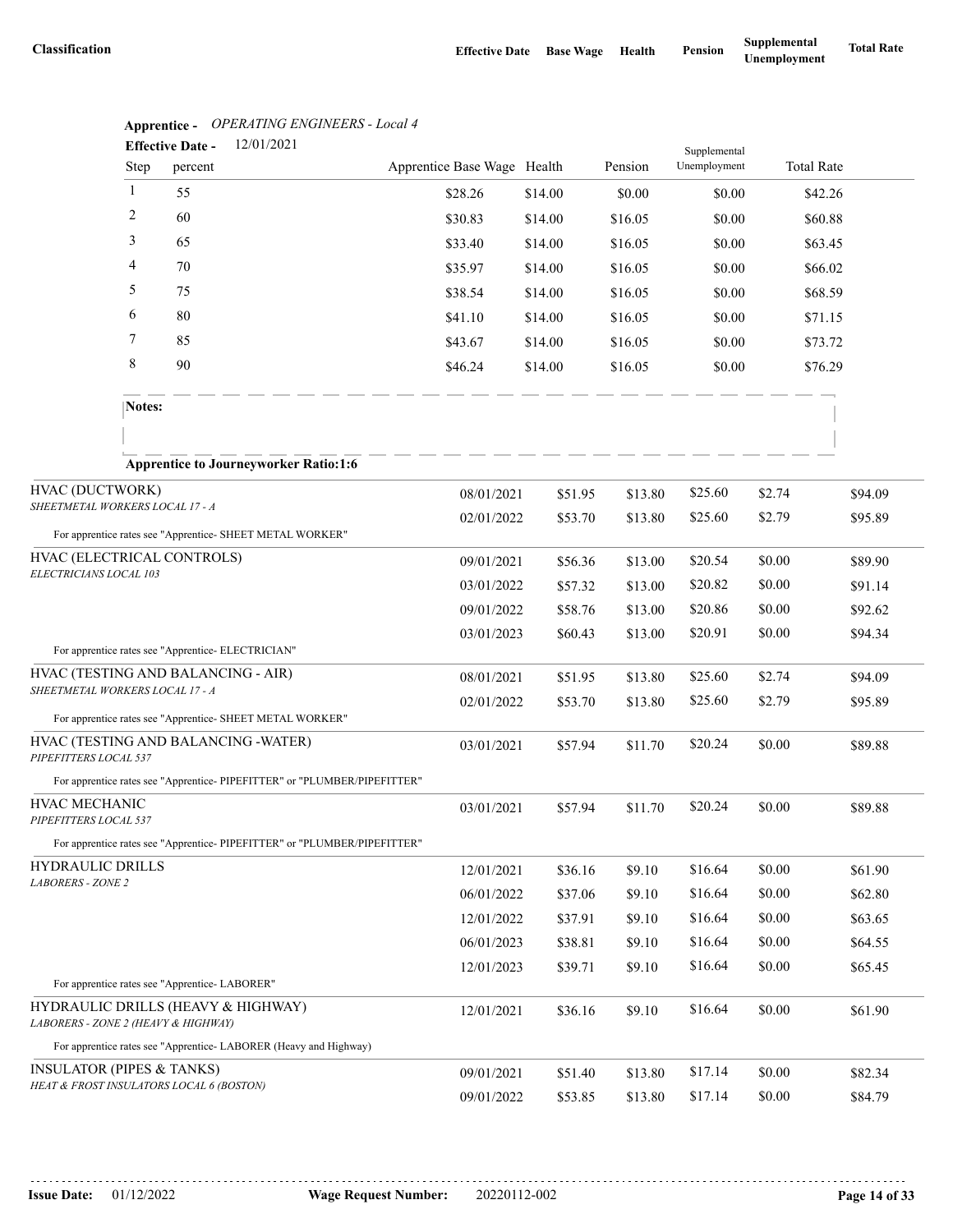|      | <b>Effective Date -</b> | 09/01/2021 |                             |         |         | Supplemental |                   |  |
|------|-------------------------|------------|-----------------------------|---------|---------|--------------|-------------------|--|
| Step | percent                 |            | Apprentice Base Wage Health |         | Pension | Unemployment | <b>Total Rate</b> |  |
|      | 50                      |            | \$25.70                     | \$13.80 | \$12.42 | \$0.00       | \$51.92           |  |
| 2    | 60                      |            | \$30.84                     | \$13.80 | \$13.36 | \$0.00       | \$58.00           |  |
| 3    | 70                      |            | \$35.98                     | \$13.80 | \$14.31 | \$0.00       | \$64.09           |  |
| 4    | 80                      |            | \$41.12                     | \$13.80 | \$15.25 | \$0.00       | \$70.17           |  |

|      | Apprentice - ASBESTOS INSULATOR (Pipes & Tanks) - Local 6 Boston |
|------|------------------------------------------------------------------|
| $ -$ | 001010001                                                        |

|                                                                 | 09/01/2022<br><b>Effective Date -</b>        |                             |         |         | Supplemental |                   |         |
|-----------------------------------------------------------------|----------------------------------------------|-----------------------------|---------|---------|--------------|-------------------|---------|
| Step                                                            | percent                                      | Apprentice Base Wage Health |         | Pension | Unemployment | <b>Total Rate</b> |         |
|                                                                 | 50                                           | \$26.93                     | \$13.80 | \$12.42 | \$0.00       | \$53.15           |         |
| 2                                                               | 60                                           | \$32.31                     | \$13.80 | \$13.36 | \$0.00       | \$59.47           |         |
| 3                                                               | 70                                           | \$37.70                     | \$13.80 | \$14.31 | \$0.00       | \$65.81           |         |
| 4                                                               | 80                                           | \$43.08                     | \$13.80 | \$15.25 | \$0.00       | \$72.13           |         |
| Notes:                                                          |                                              |                             |         |         |              |                   |         |
|                                                                 | Steps are 1 year                             |                             |         |         |              |                   |         |
|                                                                 | <b>Apprentice to Journeyworker Ratio:1:4</b> |                             |         |         |              |                   |         |
| <b>IRONWORKER/WELDER</b><br>IRONWORKERS LOCAL 7 (LAWRENCE AREA) |                                              | 09/16/2020                  | \$44.25 | \$8.10  | \$25.10      | \$0.00            | \$77.45 |

### **Apprentice -** *IRONWORKER - Local 7 Lawrence*

|                          |                | 09/16/2020<br><b>Effective Date -</b>     |                             |         |         | Supplemental |                   |         |
|--------------------------|----------------|-------------------------------------------|-----------------------------|---------|---------|--------------|-------------------|---------|
|                          | Step           | percent                                   | Apprentice Base Wage Health |         | Pension | Unemployment | <b>Total Rate</b> |         |
|                          | 1              | 60                                        | \$26.55                     | \$8.10  | \$25.10 | \$0.00       |                   | \$59.75 |
|                          | $\overline{c}$ | 70                                        | \$30.98                     | \$8.10  | \$25.10 | \$0.00       |                   | \$64.18 |
|                          | 3              | 75                                        | \$33.19                     | \$8.10  | \$25.10 | \$0.00       |                   | \$66.39 |
|                          | 4              | 80                                        | \$35.40                     | \$8.10  | \$25.10 | \$0.00       |                   | \$68.60 |
|                          | 5              | 85                                        | \$37.61                     | \$8.10  | \$25.10 | \$0.00       |                   | \$70.81 |
|                          | 6              | 90                                        | \$39.83                     | \$8.10  | \$25.10 | \$0.00       |                   | \$73.03 |
|                          | Notes:         |                                           |                             |         |         |              |                   |         |
|                          |                | Structural 1:6; Ornamental 1:4            |                             |         |         |              |                   |         |
|                          |                | <b>Apprentice to Journeyworker Ratio:</b> |                             |         |         |              |                   |         |
|                          |                | JACKHAMMER & PAVING BREAKER OPERATOR      | 12/01/2021                  | \$35.66 | \$9.10  | \$16.64      | \$0.00            | \$61.40 |
| <b>LABORERS - ZONE 2</b> |                |                                           | 06/01/2022                  | \$36.56 | \$9.10  | \$16.64      | \$0.00            | \$62.30 |
|                          |                |                                           | 12/01/2022                  | \$37.41 | \$9.10  | \$16.64      | \$0.00            | \$63.15 |
|                          |                |                                           | 06/01/2023                  | \$38.31 | \$9.10  | \$16.64      | \$0.00            | \$64.05 |
|                          |                |                                           | 12/01/2023                  | \$39.21 | \$9.10  | \$16.64      | \$0.00            | \$64.95 |

For apprentice rates see "Apprentice- LABORER"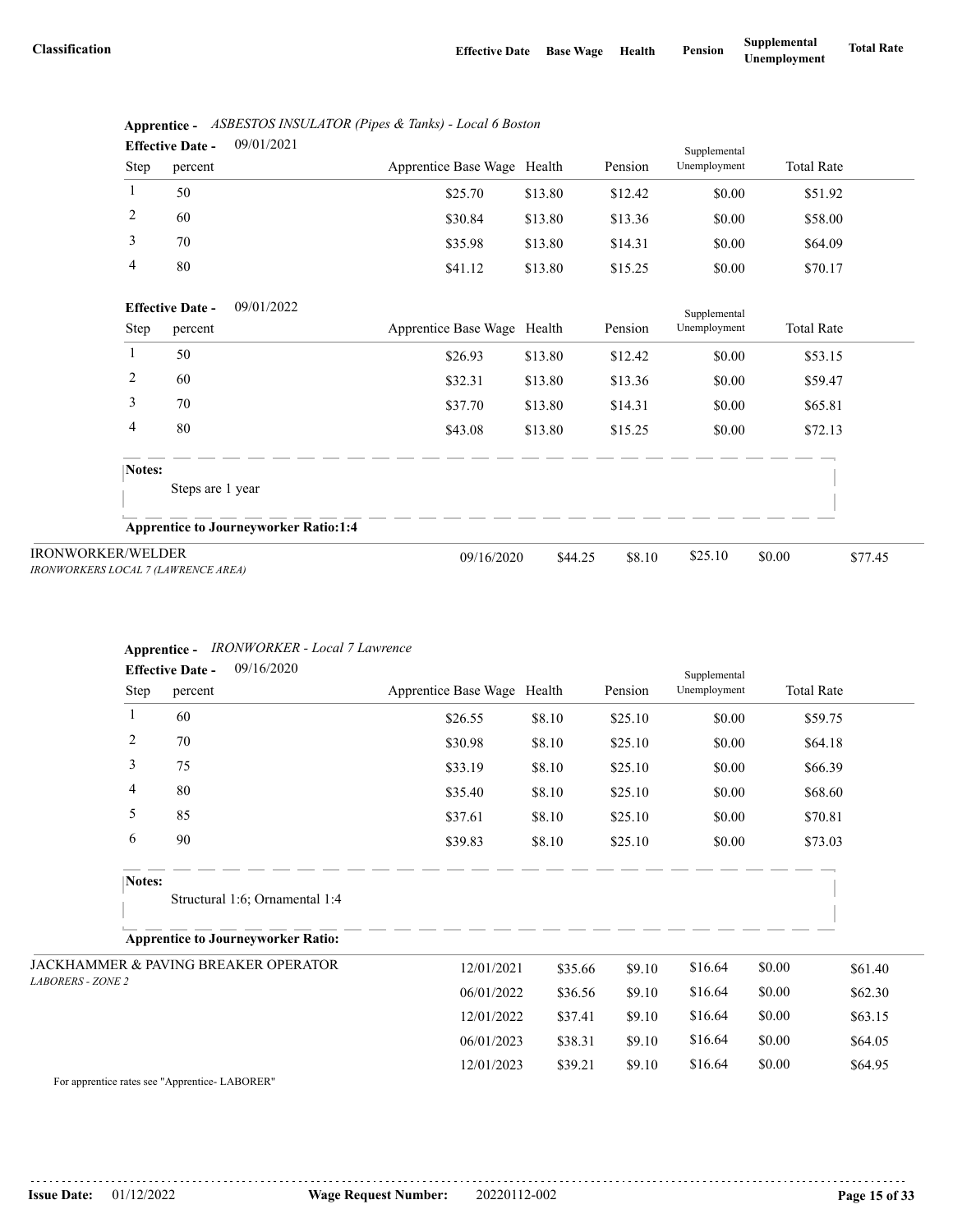LABORER *LABORERS - ZONE 2*

| <b>Classification</b>    | <b>Effective Date</b> | <b>Base Wage</b> | Health | Pension | Supplemental<br>Unemployment | <b>Total Rate</b> |
|--------------------------|-----------------------|------------------|--------|---------|------------------------------|-------------------|
| LABORER                  | 12/01/2021            | \$35.41          | \$9.10 | \$16.64 | \$0.00                       | \$61.15           |
| <i>LABORERS - ZONE 2</i> | 06/01/2022            | \$36.31          | \$9.10 | \$16.64 | \$0.00                       | \$62.05           |
|                          | 12/01/2022            | \$37.16          | \$9.10 | \$16.64 | \$0.00                       | \$62.90           |
|                          | 06/01/2023            | \$38.06          | \$9.10 | \$16.64 | \$0.00                       | \$63.80           |
|                          | 12/01/2023            | \$38.96          | \$9.10 | \$16.64 | \$0.00                       | \$64.70           |

| Step<br>percent<br>1<br>60<br>2<br>70<br>3<br>80<br>4<br>90<br><b>Effective Date -</b><br>Step<br>percent<br>60<br>1<br>2<br>70<br>3<br>80 | 06/01/2022 | Apprentice Base Wage Health<br>\$21.25<br>\$24.79<br>\$28.33<br>\$31.87<br>Apprentice Base Wage Health<br>\$21.79 | \$9.10<br>\$9.10<br>\$9.10<br>\$9.10<br>\$9.10 | Pension<br>\$16.64<br>\$16.64<br>\$16.64<br>\$16.64<br>Pension | Unemployment<br>\$0.00<br>\$0.00<br>\$0.00<br>\$0.00<br>Supplemental<br>Unemployment | <b>Total Rate</b><br>\$46.99<br>\$50.53<br>\$54.07<br>\$57.61<br><b>Total Rate</b> |
|--------------------------------------------------------------------------------------------------------------------------------------------|------------|-------------------------------------------------------------------------------------------------------------------|------------------------------------------------|----------------------------------------------------------------|--------------------------------------------------------------------------------------|------------------------------------------------------------------------------------|
|                                                                                                                                            |            |                                                                                                                   |                                                |                                                                |                                                                                      |                                                                                    |
|                                                                                                                                            |            |                                                                                                                   |                                                |                                                                |                                                                                      |                                                                                    |
|                                                                                                                                            |            |                                                                                                                   |                                                |                                                                |                                                                                      |                                                                                    |
|                                                                                                                                            |            |                                                                                                                   |                                                |                                                                |                                                                                      |                                                                                    |
|                                                                                                                                            |            |                                                                                                                   |                                                |                                                                |                                                                                      |                                                                                    |
|                                                                                                                                            |            |                                                                                                                   |                                                |                                                                |                                                                                      |                                                                                    |
|                                                                                                                                            |            |                                                                                                                   |                                                |                                                                |                                                                                      |                                                                                    |
|                                                                                                                                            |            |                                                                                                                   |                                                | \$16.64                                                        | \$0.00                                                                               | \$47.53                                                                            |
|                                                                                                                                            |            | \$25.42                                                                                                           | \$9.10                                         | \$16.64                                                        | \$0.00                                                                               | \$51.16                                                                            |
|                                                                                                                                            |            | \$29.05                                                                                                           | \$9.10                                         | \$16.64                                                        | \$0.00                                                                               | \$54.79                                                                            |
| 4<br>90                                                                                                                                    |            | \$32.68                                                                                                           | \$9.10                                         | \$16.64                                                        | \$0.00                                                                               | \$58.42                                                                            |
| Notes:                                                                                                                                     |            |                                                                                                                   |                                                |                                                                |                                                                                      |                                                                                    |
|                                                                                                                                            |            |                                                                                                                   |                                                |                                                                |                                                                                      |                                                                                    |
| <b>Apprentice to Journeyworker Ratio:1:5</b>                                                                                               |            |                                                                                                                   |                                                |                                                                |                                                                                      |                                                                                    |

| LABORER (HEAVY & HIGHWAY)           |
|-------------------------------------|
| LABORERS - ZONE 2 (HEAVY & HIGHWAY) |

|                                  |        | Apprentice - LABORER (Heavy & Highway) - Zone 2  |                             |         |         |                              |                   |         |
|----------------------------------|--------|--------------------------------------------------|-----------------------------|---------|---------|------------------------------|-------------------|---------|
|                                  | Step   | 12/01/2021<br><b>Effective Date -</b><br>percent | Apprentice Base Wage Health |         | Pension | Supplemental<br>Unemployment | <b>Total Rate</b> |         |
|                                  | 1      | 60                                               | \$21.25                     | \$9.10  | \$16.64 | \$0.00                       | \$46.99           |         |
|                                  | 2      | 70                                               | \$24.79                     | \$9.10  | \$16.64 | \$0.00                       | \$50.53           |         |
|                                  | 3      | 80                                               | \$28.33                     | \$9.10  | \$16.64 | \$0.00                       | \$54.07           |         |
|                                  | 4      | 90                                               | \$31.87                     | \$9.10  | \$16.64 | \$0.00                       | \$57.61           |         |
|                                  | Notes: |                                                  |                             |         |         |                              |                   |         |
|                                  |        | <b>Apprentice to Journeyworker Ratio:1:5</b>     |                             |         |         |                              |                   |         |
| <b>LABORER: CARPENTER TENDER</b> |        |                                                  | 12/01/2021                  | \$35.41 | \$9.10  | \$16.64                      | \$0.00            | \$61.15 |
| <b>LABORERS - ZONE 2</b>         |        |                                                  | 06/01/2022                  | \$36.31 | \$9.10  | \$16.64                      | \$0.00            | \$62.05 |
|                                  |        |                                                  | 12/01/2022                  | \$37.16 | \$9.10  | \$16.64                      | \$0.00            | \$62.90 |
|                                  |        |                                                  | 06/01/2023                  | \$38.06 | \$9.10  | \$16.64                      | \$0.00            | \$63.80 |
|                                  |        |                                                  | 12/01/2023                  | \$38.96 | \$9.10  | \$16.64                      | \$0.00            | \$64.70 |
|                                  |        | For apprentice rates see "Apprentice-LABORER"    |                             |         |         |                              |                   |         |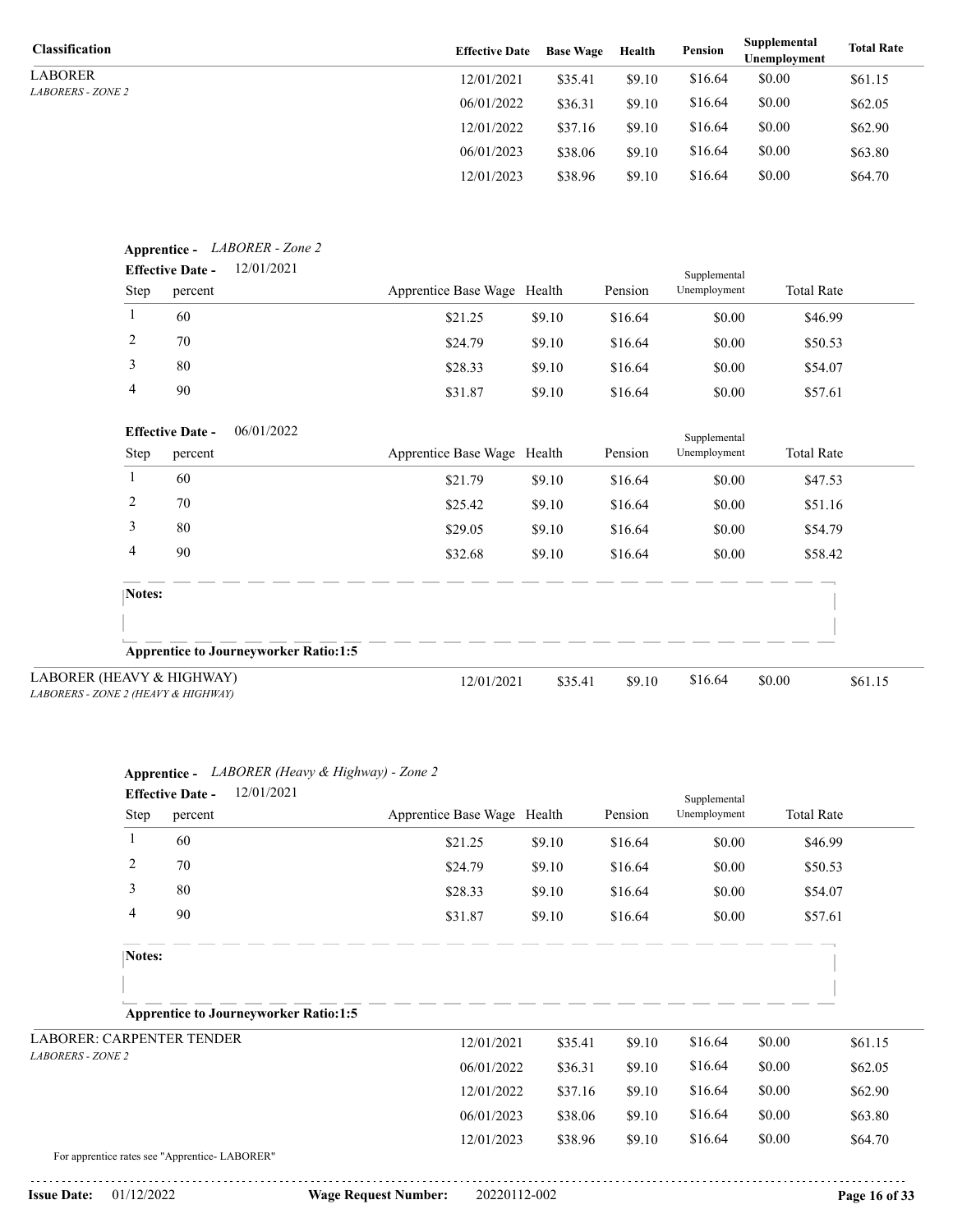| Classification                                                                                                                                                                                                                                            | <b>Effective Date</b> | <b>Base Wage</b> | Health  | Pension            | Supplemental<br>Unemployment | <b>Total Rate</b>  |
|-----------------------------------------------------------------------------------------------------------------------------------------------------------------------------------------------------------------------------------------------------------|-----------------------|------------------|---------|--------------------|------------------------------|--------------------|
| <b>LABORER: CEMENT FINISHER TENDER</b>                                                                                                                                                                                                                    | 12/01/2021            | \$35.41          | \$9.10  | \$16.64            | \$0.00                       | \$61.15            |
| <b>LABORERS - ZONE 2</b>                                                                                                                                                                                                                                  | 06/01/2022            | \$36.31          | \$9.10  | \$16.64            | \$0.00                       | \$62.05            |
|                                                                                                                                                                                                                                                           | 12/01/2022            | \$37.16          | \$9.10  | \$16.64            | \$0.00                       | \$62.90            |
|                                                                                                                                                                                                                                                           | 06/01/2023            | \$38.06          | \$9.10  | \$16.64            | \$0.00                       | \$63.80            |
| For apprentice rates see "Apprentice- LABORER"                                                                                                                                                                                                            | 12/01/2023            | \$38.96          | \$9.10  | \$16.64            | \$0.00                       | \$64.70            |
| LABORER: HAZARDOUS WASTE/ASBESTOS REMOVER                                                                                                                                                                                                                 |                       |                  |         |                    |                              |                    |
| <b>LABORERS - ZONE 2</b>                                                                                                                                                                                                                                  | 12/01/2021            | \$35.50          | \$9.10  | \$16.70<br>\$16.70 | \$0.00                       | \$61.30<br>\$62.20 |
|                                                                                                                                                                                                                                                           | 06/01/2022            | \$36.40          | \$9.10  | \$16.70            | \$0.00<br>\$0.00             |                    |
|                                                                                                                                                                                                                                                           | 12/01/2022            | \$37.25          | \$9.10  |                    |                              | \$63.05            |
|                                                                                                                                                                                                                                                           | 06/01/2023            | \$38.15          | \$9.10  | \$16.70            | \$0.00                       | \$63.95            |
| For apprentice rates see "Apprentice-LABORER"                                                                                                                                                                                                             | 12/01/2023            | \$39.05          | \$9.10  | \$16.70            | \$0.00                       | \$64.85            |
| <b>LABORER: MASON TENDER</b>                                                                                                                                                                                                                              | 12/01/2021            | \$35.66          | \$9.10  | \$16.64            | \$0.00                       | \$61.40            |
| <b>LABORERS - ZONE 2</b>                                                                                                                                                                                                                                  | 06/01/2022            | \$36.56          | \$9.10  | \$16.64            | \$0.00                       | \$62.30            |
|                                                                                                                                                                                                                                                           | 12/01/2022            | \$37.41          | \$9.10  | \$16.64            | \$0.00                       | \$63.15            |
|                                                                                                                                                                                                                                                           | 06/01/2023            | \$38.31          | \$9.10  | \$16.64            | \$0.00                       | \$64.05            |
|                                                                                                                                                                                                                                                           | 12/01/2023            | \$39.21          | \$9.10  | \$16.64            | \$0.00                       | \$64.95            |
| For apprentice rates see "Apprentice- LABORER"                                                                                                                                                                                                            |                       |                  |         |                    |                              |                    |
| LABORER: MASON TENDER (HEAVY & HIGHWAY)<br>LABORERS - ZONE 2 (HEAVY & HIGHWAY)                                                                                                                                                                            | 12/01/2021            | \$35.66          | \$9.10  | \$16.64            | \$0.00                       | \$61.40            |
| For apprentice rates see "Apprentice- LABORER (Heavy and Highway)                                                                                                                                                                                         |                       |                  |         |                    |                              |                    |
| LABORER: MULTI-TRADE TENDER                                                                                                                                                                                                                               | 12/01/2021            | \$35.41          | \$9.10  | \$16.64            | \$0.00                       | \$61.15            |
| <b>LABORERS - ZONE 2</b>                                                                                                                                                                                                                                  | 06/01/2022            | \$36.31          | \$9.10  | \$16.64            | \$0.00                       | \$62.05            |
|                                                                                                                                                                                                                                                           | 12/01/2022            | \$37.16          | \$9.10  | \$16.64            | \$0.00                       | \$62.90            |
|                                                                                                                                                                                                                                                           | 06/01/2023            | \$38.06          | \$9.10  | \$16.64            | \$0.00                       | \$63.80            |
|                                                                                                                                                                                                                                                           | 12/01/2023            | \$38.96          | \$9.10  | \$16.64            | \$0.00                       | \$64.70            |
| For apprentice rates see "Apprentice-LABORER"                                                                                                                                                                                                             |                       |                  |         |                    |                              |                    |
| <b>LABORER: TREE REMOVER</b><br><b>LABORERS - ZONE 2</b>                                                                                                                                                                                                  | 12/01/2021            | \$35.41          | \$9.10  | \$16.64            | \$0.00                       | \$61.15            |
|                                                                                                                                                                                                                                                           | 06/01/2022            | \$36.31          | \$9.10  | \$16.64            | \$0.00                       | \$62.05            |
|                                                                                                                                                                                                                                                           | 12/01/2022            | \$37.16          | \$9.10  | \$16.64            | \$0.00                       | \$62.90            |
|                                                                                                                                                                                                                                                           | 06/01/2023            | \$38.06          | \$9.10  | \$16.64            | \$0.00                       | \$63.80            |
|                                                                                                                                                                                                                                                           | 12/01/2023            | \$38.96          | \$9.10  | \$16.64            | \$0.00                       | \$64.70            |
| This classification applies to the removal of standing trees, and the trimming and removal of branches and limbs when related to public works construction or site<br>clearance incidental to construction. For apprentice rates see "Apprentice-LABORER" |                       |                  |         |                    |                              |                    |
| <b>LASER BEAM OPERATOR</b>                                                                                                                                                                                                                                | 12/01/2021            | \$35.66          | \$9.10  | \$16.64            | \$0.00                       | \$61.40            |
| <b>LABORERS - ZONE 2</b>                                                                                                                                                                                                                                  | 06/01/2022            | \$36.56          | \$9.10  | \$16.64            | \$0.00                       | \$62.30            |
|                                                                                                                                                                                                                                                           | 12/01/2022            | \$37.41          | \$9.10  | \$16.64            | \$0.00                       | \$63.15            |
|                                                                                                                                                                                                                                                           | 06/01/2023            | \$38.31          | \$9.10  | \$16.64            | \$0.00                       | \$64.05            |
|                                                                                                                                                                                                                                                           | 12/01/2023            | \$39.21          | \$9.10  | \$16.64            | \$0.00                       | \$64.95            |
| For apprentice rates see "Apprentice- LABORER"                                                                                                                                                                                                            |                       |                  |         |                    |                              |                    |
| LASER BEAM OPERATOR (HEAVY & HIGHWAY)<br>LABORERS - ZONE 2 (HEAVY & HIGHWAY)                                                                                                                                                                              | 12/01/2021            | \$35.66          | \$9.10  | \$16.64            | \$0.00                       | \$61.40            |
| For apprentice rates see "Apprentice- LABORER (Heavy and Highway)                                                                                                                                                                                         |                       |                  |         |                    |                              |                    |
| <b>MARBLE &amp; TILE FINISHERS</b>                                                                                                                                                                                                                        | 08/01/2021            | \$43.69          | \$11.39 | \$20.30            | \$0.00                       | \$75.38            |
| BRICKLAYERS LOCAL 3 - MARBLE & TILE                                                                                                                                                                                                                       | 02/01/2022            | \$44.16          | \$11.39 | \$20.30            | \$0.00                       | \$75.85            |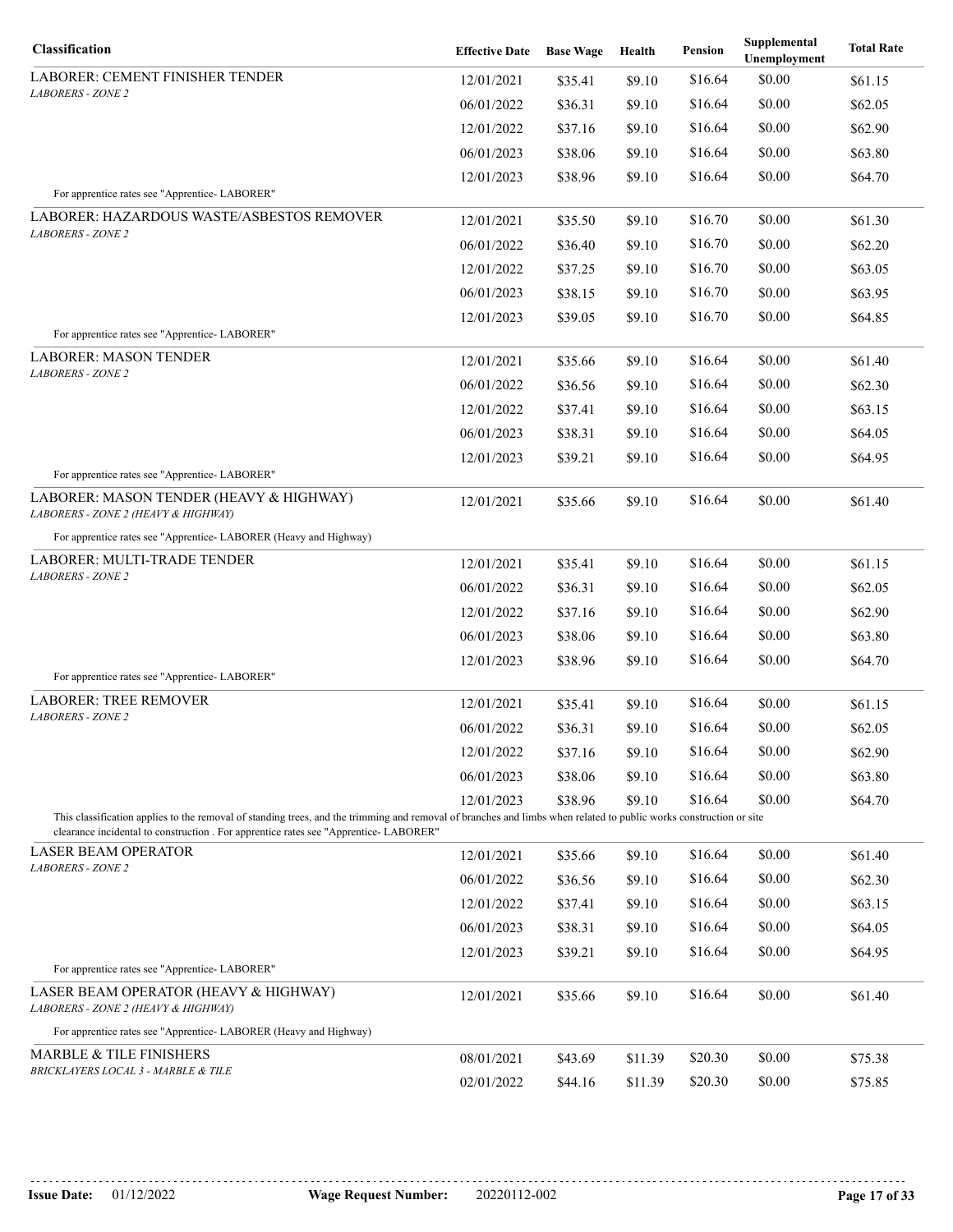|      | <b>Effective Date -</b> | 08/01/2021 |                             |         |         | Supplemental |                   |  |
|------|-------------------------|------------|-----------------------------|---------|---------|--------------|-------------------|--|
| Step | percent                 |            | Apprentice Base Wage Health |         | Pension | Unemployment | <b>Total Rate</b> |  |
|      | 50                      |            | \$21.85                     | \$11.39 | \$20.30 | \$0.00       | \$53.54           |  |
| 2    | 60                      |            | \$26.21                     | \$11.39 | \$20.30 | \$0.00       | \$57.90           |  |
| 3    | 70                      |            | \$30.58                     | \$11.39 | \$20.30 | \$0.00       | \$62.27           |  |
| 4    | 80                      |            | \$34.95                     | \$11.39 | \$20.30 | \$0.00       | \$66.64           |  |
| 5    | 90                      |            | \$39.32                     | \$11.39 | \$20.30 | \$0.00       | \$71.01           |  |

# **Apprentice -** *MARBLE & TILE FINISHER - Local 3 Marble & Tile*

| <b>Effective Date -</b> | 02/01/2022 |
|-------------------------|------------|
|                         |            |

|                                                | <b>Effective Date -</b> | 02/01/2022                                   | Supplemental                |         |         |              |                   |         |
|------------------------------------------------|-------------------------|----------------------------------------------|-----------------------------|---------|---------|--------------|-------------------|---------|
| Step                                           | percent                 |                                              | Apprentice Base Wage Health |         | Pension | Unemployment | <b>Total Rate</b> |         |
|                                                | 50                      |                                              | \$22.08                     | \$11.39 | \$20.30 | \$0.00       | \$53.77           |         |
| 2                                              | 60                      |                                              | \$26.50                     | \$11.39 | \$20.30 | \$0.00       | \$58.19           |         |
| 3                                              | 70                      |                                              | \$30.91                     | \$11.39 | \$20.30 | \$0.00       | \$62.60           |         |
| 4                                              | 80                      |                                              | \$35.33                     | \$11.39 | \$20.30 | \$0.00       | \$67.02           |         |
| 5                                              | 90                      |                                              | \$39.74                     | \$11.39 | \$20.30 | \$0.00       | \$71.43           |         |
| Notes:                                         |                         |                                              |                             |         |         |              |                   |         |
|                                                |                         | <b>Apprentice to Journeyworker Ratio:1:3</b> |                             |         |         |              |                   |         |
|                                                |                         | MARBLE MASONS, TILELAYERS & TERRAZZO MECH    | 08/01/2021                  | \$57.17 | \$11.39 | \$22.24      | \$0.00            | \$90.80 |
| <b>BRICKLAYERS LOCAL 3 - MARBLE &amp; TILE</b> |                         |                                              | 02/01/2022                  | \$57.74 | \$11.39 | \$22.24      | \$0.00            | \$91.37 |

#### **Apprentice -** *MARBLE-TILE-TERRAZZO MECHANIC - Local 3 Marble & Tile*

| <b>Effective Date -</b> |         | 08/01/2021 |                             |         |         | Supplemental |                   |  |
|-------------------------|---------|------------|-----------------------------|---------|---------|--------------|-------------------|--|
| <b>Step</b>             | percent |            | Apprentice Base Wage Health |         | Pension | Unemployment | <b>Total Rate</b> |  |
|                         | 50      |            | \$28.59                     | \$11.39 | \$22.24 | \$0.00       | \$62.22           |  |
|                         | 60      |            | \$34.30                     | \$11.39 | \$22.24 | \$0.00       | \$67.93           |  |
|                         | 70      |            | \$40.02                     | \$11.39 | \$22.24 | \$0.00       | \$73.65           |  |
| 4                       | 80      |            | \$45.74                     | \$11.39 | \$22.24 | \$0.00       | \$79.37           |  |
|                         | 90      |            | \$51.45                     | \$11.39 | \$22.24 | \$0.00       | \$85.08           |  |

|                | <b>Effective Date -</b> | 02/01/2022 |                             |         |         | Supplemental |                   |
|----------------|-------------------------|------------|-----------------------------|---------|---------|--------------|-------------------|
| Step           | percent                 |            | Apprentice Base Wage Health |         | Pension | Unemployment | <b>Total Rate</b> |
| 1              | 50                      |            | \$28.87                     | \$11.39 | \$22.24 | \$0.00       | \$62.50           |
| 2              | 60                      |            | \$34.64                     | \$11.39 | \$22.24 | \$0.00       | \$68.27           |
| $\overline{3}$ | 70                      |            | \$40.42                     | \$11.39 | \$22.24 | \$0.00       | \$74.05           |
| $\overline{4}$ | 80                      |            | \$46.19                     | \$11.39 | \$22.24 | \$0.00       | \$79.82           |
| 5              | 90                      |            | \$51.97                     | \$11.39 | \$22.24 | \$0.00       | \$85.60           |
| Notes:         |                         |            |                             |         |         |              |                   |
|                |                         |            |                             |         |         |              |                   |

**Apprentice to Journeyworker Ratio:1:5**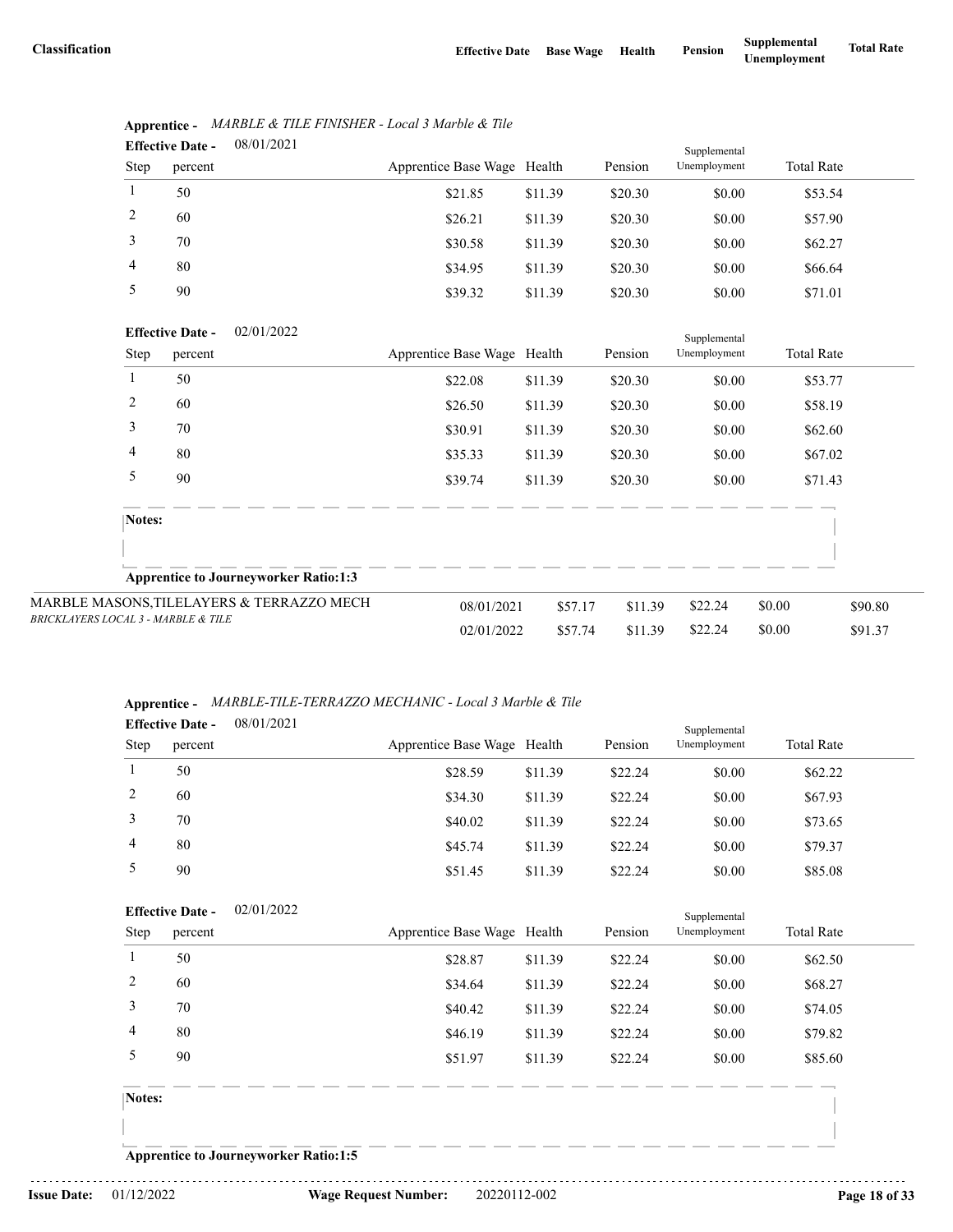| <b>Classification</b>                                                                 | <b>Effective Date</b> | <b>Base Wage</b> | Health  | <b>Pension</b> | Supplemental<br>Unemployment | <b>Total Rate</b> |
|---------------------------------------------------------------------------------------|-----------------------|------------------|---------|----------------|------------------------------|-------------------|
| MECH. SWEEPER OPERATOR (ON CONST. SITES)<br><i><b>OPERATING ENGINEERS LOCAL 4</b></i> | 12/01/2021            | \$50.83          | \$14.00 | \$16.05        | \$0.00                       | \$80.88           |
| For apprentice rates see "Apprentice-OPERATING ENGINEERS"                             |                       |                  |         |                |                              |                   |
| MECHANICS MAINTENANCE<br><i><b>OPERATING ENGINEERS LOCAL 4</b></i>                    | 12/01/2021            | \$50.83          | \$14.00 | \$16.05        | \$0.00                       | \$80.88           |
| For apprentice rates see "Apprentice-OPERATING ENGINEERS"                             |                       |                  |         |                |                              |                   |
| MILLWRIGHT (Zone 2)<br>MILLWRIGHTS LOCAL 1121 - Zone 2                                | 01/03/2022            | \$40.67          | \$8.58  | \$21.57        | \$0.00                       | \$70.82           |
|                                                                                       | 01/02/2023            | \$41.92          | \$8.58  | \$21.57        | \$0.00                       | \$72.07           |

## **Apprentice -** *MILLWRIGHT - Local 1121 Zone 2*

| <b>Effective Date -</b> |         | 01/03/2022 |                             |        |         | Supplemental |                   |  |  |
|-------------------------|---------|------------|-----------------------------|--------|---------|--------------|-------------------|--|--|
| <b>Step</b>             | percent |            | Apprentice Base Wage Health |        | Pension | Unemployment | <b>Total Rate</b> |  |  |
|                         | 55      |            | \$22.37                     | \$8.58 | \$5.72  | \$0.00       | \$36.67           |  |  |
|                         | 65      |            | \$26.44                     | \$8.58 | \$17.93 | \$0.00       | \$52.95           |  |  |
|                         | 75      |            | \$30.50                     | \$8.58 | \$18.98 | \$0.00       | \$58.06           |  |  |
| 4                       | 85      |            | \$34.57                     | \$8.58 | \$20.01 | \$0.00       | \$63.16           |  |  |

#### 01/02/2023 **Effective Date -**

|             | <b>Effective Date -</b> | 01/02/2023 | Supplemental                |        |         |              |                   |  |  |
|-------------|-------------------------|------------|-----------------------------|--------|---------|--------------|-------------------|--|--|
| <b>Step</b> | percent                 |            | Apprentice Base Wage Health |        | Pension | Unemployment | <b>Total Rate</b> |  |  |
|             | 55                      |            | \$23.06                     | \$8.58 | \$5.72  | \$0.00       | \$37.36           |  |  |
|             | 65                      |            | \$27.25                     | \$8.58 | \$17.93 | \$0.00       | \$53.76           |  |  |
|             | 75                      |            | \$31.44                     | \$8.58 | \$18.98 | \$0.00       | \$59.00           |  |  |
|             | 85                      |            | \$35.63                     | \$8.58 | \$20.01 | \$0.00       | \$64.22           |  |  |

| <b>Notes:</b> Step $1\&2$ Appr. indentured after $1/6/2020$ receive no pension, |
|---------------------------------------------------------------------------------|
| but do receive annuity. (Step 1 $$5.72$ , Step 2 $$6.66$ )                      |
| Steps are 2,000 hours                                                           |

**Apprentice to Journeyworker Ratio:1:4**

| <b>MORTAR MIXER</b>                                                             | 12/01/2021 | \$35.66 | \$9.10  | \$16.64 | \$0.00 | \$61.40 |
|---------------------------------------------------------------------------------|------------|---------|---------|---------|--------|---------|
| <b>LABORERS - ZONE 2</b>                                                        | 06/01/2022 | \$36.56 | \$9.10  | \$16.64 | \$0.00 | \$62.30 |
|                                                                                 | 12/01/2022 | \$37.41 | \$9.10  | \$16.64 | \$0.00 | \$63.15 |
|                                                                                 | 06/01/2023 | \$38.31 | \$9.10  | \$16.64 | \$0.00 | \$64.05 |
|                                                                                 | 12/01/2023 | \$39.21 | \$9.10  | \$16.64 | \$0.00 | \$64.95 |
| For apprentice rates see "Apprentice-LABORER"                                   |            |         |         |         |        |         |
| OILER (OTHER THAN TRUCK CRANES, GRADALLS)<br><b>OPERATING ENGINEERS LOCAL 4</b> | 12/01/2021 | \$23.48 | \$14.00 | \$16.05 | \$0.00 | \$53.53 |
| For apprentice rates see "Apprentice- OPERATING ENGINEERS"                      |            |         |         |         |        |         |
| OILER (TRUCK CRANES, GRADALLS)<br><b>OPERATING ENGINEERS LOCAL 4</b>            | 12/01/2021 | \$28.44 | \$14.00 | \$16.05 | \$0.00 | \$58.49 |
| For apprentice rates see "Apprentice- OPERATING ENGINEERS"                      |            |         |         |         |        |         |
| OTHER POWER DRIVEN EQUIPMENT - CLASS II<br><b>OPERATING ENGINEERS LOCAL 4</b>   | 12/01/2021 | \$50.83 | \$14.00 | \$16.05 | \$0.00 | \$80.88 |

For apprentice rates see "Apprentice- OPERATING ENGINEERS"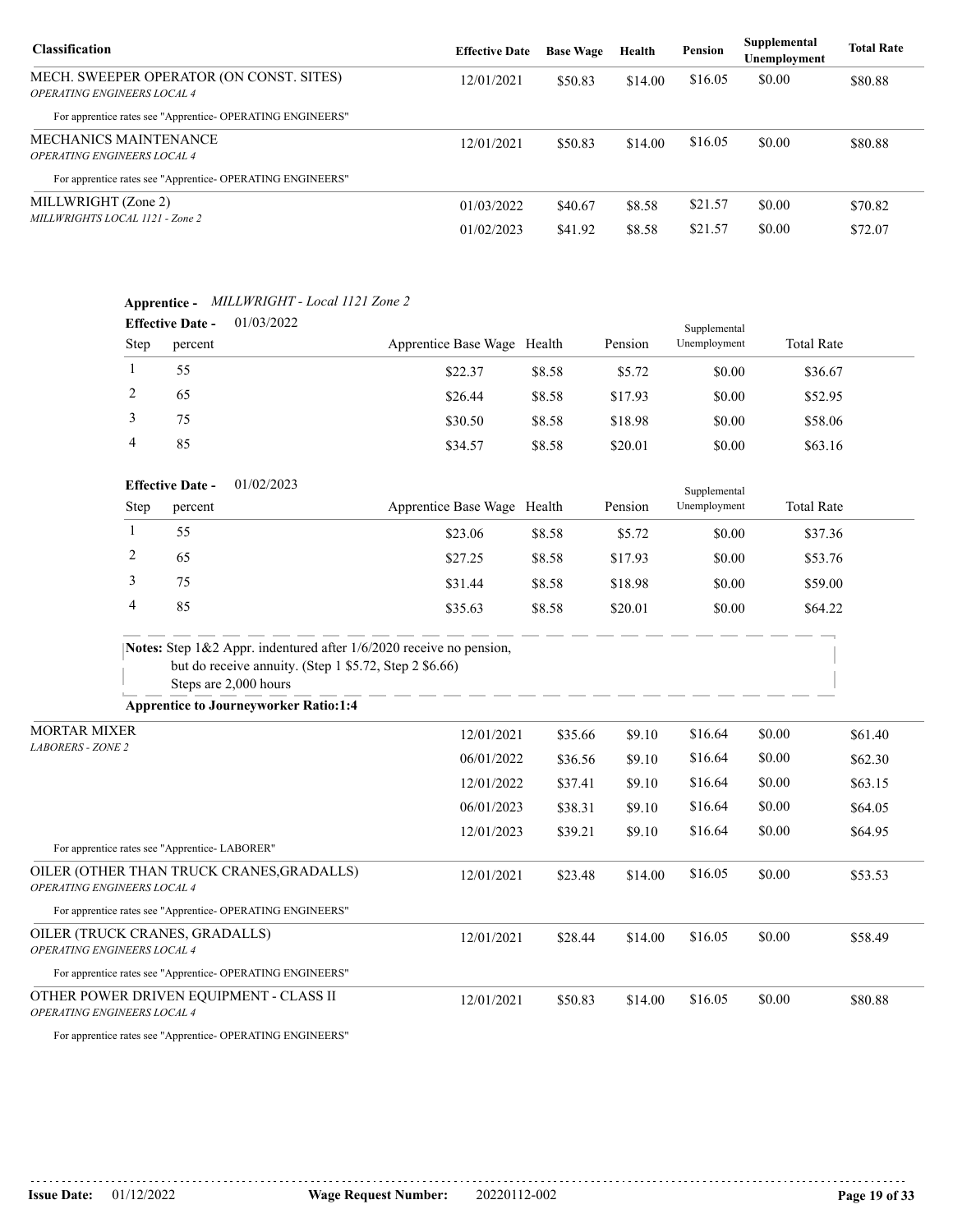| Classification                    | <b>Effective Date</b> | <b>Base Wage</b> | Health | Pension | Supplemental<br>Unemployment | <b>Total Rate</b> |
|-----------------------------------|-----------------------|------------------|--------|---------|------------------------------|-------------------|
| PAINTER (BRIDGES/TANKS)           | 01/01/2022            | \$53.66          | \$8.65 | \$23.05 | \$0.00                       | \$85.36           |
| <i>PAINTERS LOCAL 35 - ZONE 2</i> | 07/01/2022            | \$54.86          | \$8.65 | \$23.05 | \$0.00                       | \$86.56           |
|                                   | 01/01/2023            | \$56.06          | \$8.65 | \$23.05 | \$0.00                       | \$87.76           |
|                                   | 07/01/2023            | \$57.26          | \$8.65 | \$23.05 | \$0.00                       | \$88.96           |
|                                   | 01/01/2024            | \$58.46          | \$8.65 | \$23.05 | \$0.00                       | \$90.16           |
|                                   | 07/01/2024            | \$59.66          | \$8.65 | \$23.05 | \$0.00                       | \$91.36           |
|                                   | 01/01/2025            | \$60.86          | \$8.65 | \$23.05 | \$0.00                       | \$92.56           |

#### **Apprentice -** *PAINTER Local 35 - BRIDGES/TANKS*

|                 | <b>Effective Date -</b> | 01/01/2022 |                             |        |         | Supplemental |                   |
|-----------------|-------------------------|------------|-----------------------------|--------|---------|--------------|-------------------|
| Step            | percent                 |            | Apprentice Base Wage Health |        | Pension | Unemployment | <b>Total Rate</b> |
| 1               | 50                      |            | \$26.83                     | \$8.65 | \$0.00  | \$0.00       | \$35.48           |
| 2               | 55                      |            | \$29.51                     | \$8.65 | \$6.27  | \$0.00       | \$44.43           |
| 3               | 60                      |            | \$32.20                     | \$8.65 | \$6.84  | \$0.00       | \$47.69           |
| $\overline{4}$  | 65                      |            | \$34.88                     | \$8.65 | \$7.41  | \$0.00       | \$50.94           |
| 5               | 70                      |            | \$37.56                     | \$8.65 | \$19.63 | \$0.00       | \$65.84           |
| 6               | 75                      |            | \$40.25                     | \$8.65 | \$20.20 | \$0.00       | \$69.10           |
| $7\phantom{.0}$ | 80                      |            | \$42.93                     | \$8.65 | \$20.77 | \$0.00       | \$72.35           |
| 8               | 90                      |            | \$48.29                     | \$8.65 | \$21.91 | \$0.00       | \$78.85           |

#### 07/01/2022 **Effective Date -**

|                                                          | 07/01/2022<br><b>Effective Date -</b>                            |                             |         |         |              |        |                   |
|----------------------------------------------------------|------------------------------------------------------------------|-----------------------------|---------|---------|--------------|--------|-------------------|
| Step                                                     | percent                                                          | Apprentice Base Wage Health |         | Pension | Unemployment |        | <b>Total Rate</b> |
| $\mathbf{1}$                                             | 50                                                               | \$27.43                     | \$8.65  | \$0.00  | \$0.00       |        | \$36.08           |
| $\overline{c}$                                           | 55                                                               | \$30.17                     | \$8.65  | \$6.27  | \$0.00       |        | \$45.09           |
| 3                                                        | 60                                                               | \$32.92                     | \$8.65  | \$6.84  | \$0.00       |        | \$48.41           |
| 4                                                        | 65                                                               | \$35.66                     | \$8.65  | \$7.41  | \$0.00       |        | \$51.72           |
| 5                                                        | 70                                                               | \$38.40                     | \$8.65  | \$19.63 | \$0.00       |        | \$66.68           |
| 6                                                        | 75                                                               | \$41.15                     | \$8.65  | \$20.20 | \$0.00       |        | \$70.00           |
| $\overline{7}$                                           | 80                                                               | \$43.89                     | \$8.65  | \$20.77 | \$0.00       |        | \$73.31           |
| 8                                                        | 90                                                               | \$49.37                     | \$8.65  | \$21.91 | \$0.00       |        | \$79.93           |
| Notes:                                                   |                                                                  |                             |         |         |              |        |                   |
|                                                          | Steps are 750 hrs.                                               |                             |         |         |              |        |                   |
|                                                          | <b>Apprentice to Journeyworker Ratio:1:1</b>                     |                             |         |         |              |        |                   |
|                                                          | PAINTER (SPRAY OR SANDBLAST, NEW) *                              | 01/01/2022                  | \$44.56 | \$8.65  | \$23.05      | \$0.00 | \$76.26           |
|                                                          | * If 30% or more of surfaces to be painted are new construction, | 07/01/2022                  | \$45.76 | \$8.65  | \$23.05      | \$0.00 | \$77.46           |
| NEW paint rate shall be used. PAINTERS LOCAL 35 - ZONE 2 |                                                                  | 01/01/2023                  | \$46.96 | \$8.65  | \$23.05      | \$0.00 | \$78.66           |
|                                                          |                                                                  | 07/01/2023                  | \$48.16 | \$8.65  | \$23.05      | \$0.00 | \$79.86           |
|                                                          |                                                                  | 01/01/2024                  | \$49.36 | \$8.65  | \$23.05      | \$0.00 | \$81.06           |
|                                                          |                                                                  | 07/01/2024                  | \$50.56 | \$8.65  | \$23.05      | \$0.00 | \$82.26           |

01/01/2025 \$51.76 \$8.65 \$23.05 \$0.00 \$83.46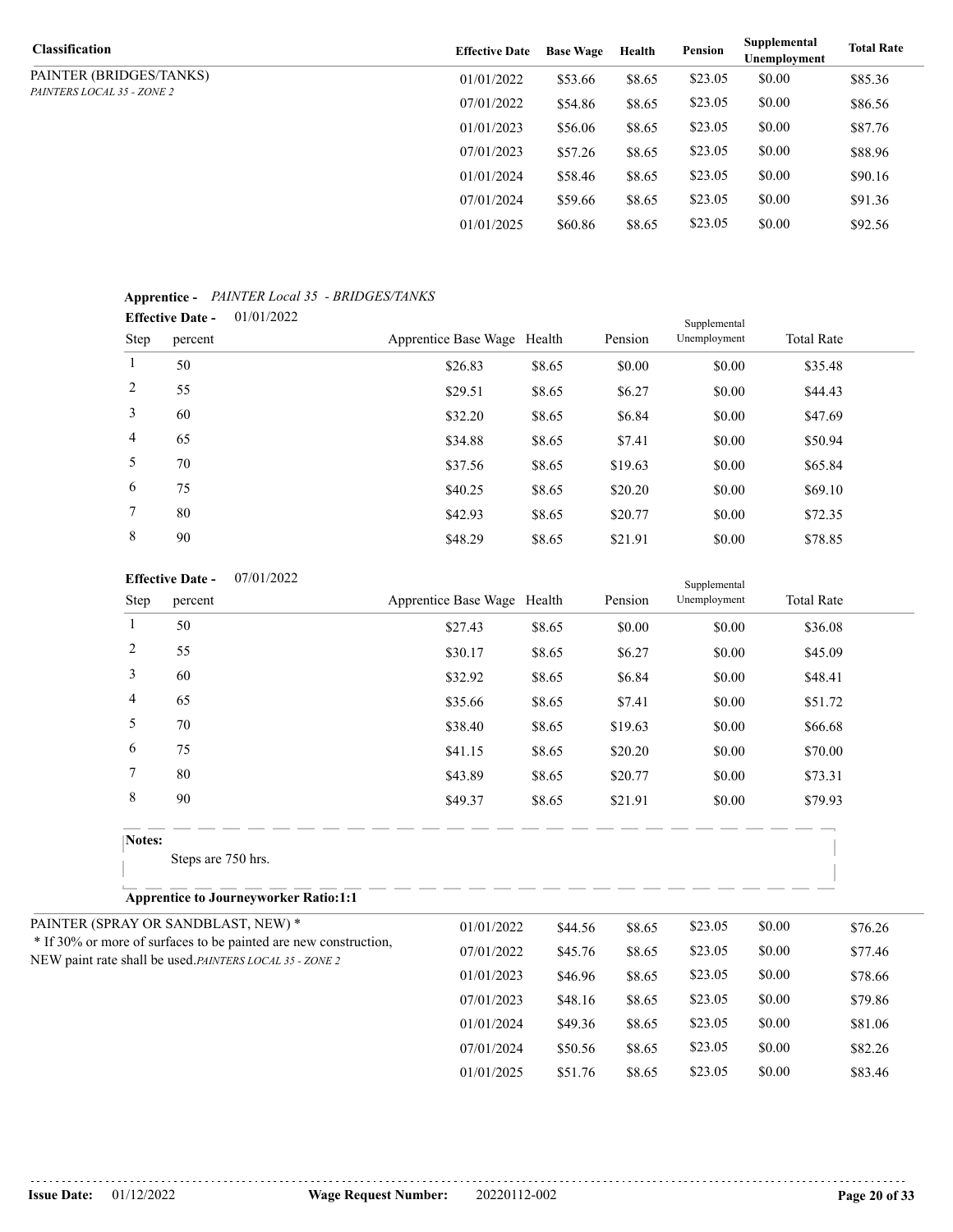07/01/2024 \$48.62 \$8.65 \$23.05 \$0.00 \$80.32 01/01/2025 \$49.82 \$8.65 \$23.05 \$0.00 \$81.52

|                | 01/01/2022<br><b>Effective Date -</b> |                             |        |         | Supplemental |                   |  |
|----------------|---------------------------------------|-----------------------------|--------|---------|--------------|-------------------|--|
| Step           | percent                               | Apprentice Base Wage Health |        | Pension | Unemployment | <b>Total Rate</b> |  |
| 1              | 50                                    | \$22.28                     | \$8.65 | \$0.00  | \$0.00       | \$30.93           |  |
| 2              | 55                                    | \$24.51                     | \$8.65 | \$6.27  | \$0.00       | \$39.43           |  |
| 3              | 60                                    | \$26.74                     | \$8.65 | \$6.84  | \$0.00       | \$42.23           |  |
| $\overline{4}$ | 65                                    | \$28.96                     | \$8.65 | \$7.41  | \$0.00       | \$45.02           |  |
| 5              | 70                                    | \$31.19                     | \$8.65 | \$19.63 | \$0.00       | \$59.47           |  |
| 6              | 75                                    | \$33.42                     | \$8.65 | \$20.20 | \$0.00       | \$62.27           |  |
| 7              | 80                                    | \$35.65                     | \$8.65 | \$20.77 | \$0.00       | \$65.07           |  |
| 8              | 90                                    | \$40.10                     | \$8.65 | \$21.91 | \$0.00       | \$70.66           |  |

| Apprentice - PAINTER Local 35 Zone 2 - Spray/Sandblast - New |
|--------------------------------------------------------------|
| $\mathbf{Fff}_0$ otivo Dato $01/01/2022$                     |

#### 07/01/2022 **Effective Date -**

|                            | 07/01/2022<br><b>Effective Date -</b>        |                             |         | Supplemental |              |        |                   |
|----------------------------|----------------------------------------------|-----------------------------|---------|--------------|--------------|--------|-------------------|
| Step                       | percent                                      | Apprentice Base Wage Health |         | Pension      | Unemployment |        | <b>Total Rate</b> |
| 1                          | 50                                           | \$22.88                     | \$8.65  | \$0.00       | \$0.00       |        | \$31.53           |
| 2                          | 55                                           | \$25.17                     | \$8.65  | \$6.27       | \$0.00       |        | \$40.09           |
| 3                          | 60                                           | \$27.46                     | \$8.65  | \$6.84       | \$0.00       |        | \$42.95           |
| 4                          | 65                                           | \$29.74                     | \$8.65  | \$7.41       | \$0.00       |        | \$45.80           |
| 5                          | 70                                           | \$32.03                     | \$8.65  | \$19.63      | \$0.00       |        | \$60.31           |
| 6                          | 75                                           | \$34.32                     | \$8.65  | \$20.20      | \$0.00       |        | \$63.17           |
| 7                          | 80                                           | \$36.61                     | \$8.65  | \$20.77      | \$0.00       |        | \$66.03           |
| $\,$ 8 $\,$                | 90                                           | \$41.18                     | \$8.65  | \$21.91      | \$0.00       |        | \$71.74           |
|                            | Notes:                                       |                             |         |              |              |        |                   |
|                            | Steps are 750 hrs.                           |                             |         |              |              |        |                   |
|                            | <b>Apprentice to Journeyworker Ratio:1:1</b> |                             |         |              |              |        |                   |
|                            | PAINTER (SPRAY OR SANDBLAST, REPAINT)        | 01/01/2022                  | \$42.62 | \$8.65       | \$23.05      | \$0.00 | \$74.32           |
| PAINTERS LOCAL 35 - ZONE 2 |                                              | 07/01/2022                  | \$43.82 | \$8.65       | \$23.05      | \$0.00 | \$75.52           |
|                            |                                              | 01/01/2023                  | \$45.02 | \$8.65       | \$23.05      | \$0.00 | \$76.72           |
|                            |                                              | 07/01/2023                  | \$46.22 | \$8.65       | \$23.05      | \$0.00 | \$77.92           |
|                            |                                              | 01/01/2024                  | \$47.42 | \$8.65       | \$23.05      | \$0.00 | \$79.12           |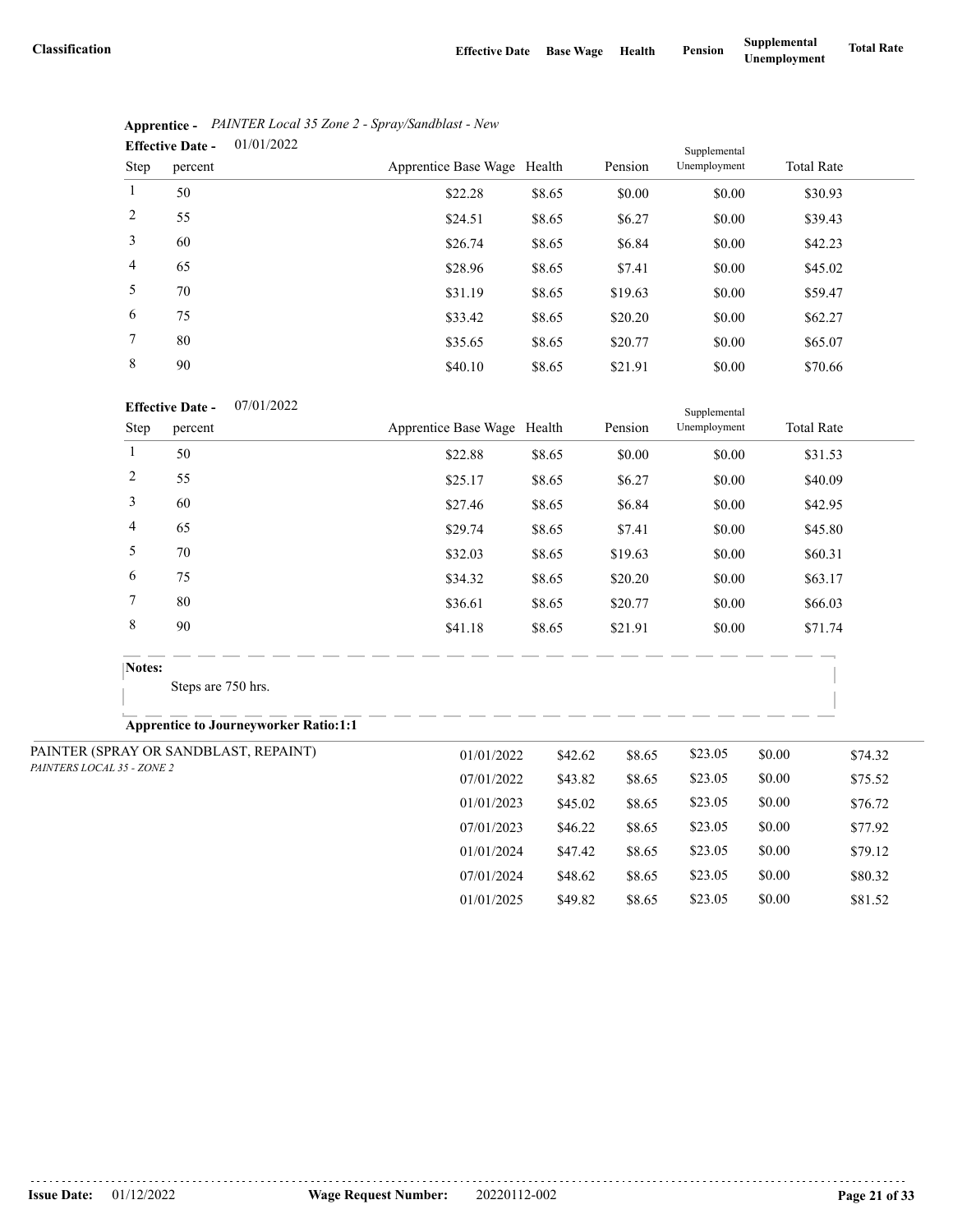|                | 01/01/2022<br><b>Effective Date -</b> |                             |        |         | Supplemental |                   |  |
|----------------|---------------------------------------|-----------------------------|--------|---------|--------------|-------------------|--|
| Step           | percent                               | Apprentice Base Wage Health |        | Pension | Unemployment | <b>Total Rate</b> |  |
| 1              | 50                                    | \$21.31                     | \$8.65 | \$0.00  | \$0.00       | \$29.96           |  |
| 2              | 55                                    | \$23.44                     | \$8.65 | \$6.27  | \$0.00       | \$38.36           |  |
| 3              | 60                                    | \$25.57                     | \$8.65 | \$6.84  | \$0.00       | \$41.06           |  |
| $\overline{4}$ | 65                                    | \$27.70                     | \$8.65 | \$7.41  | \$0.00       | \$43.76           |  |
| 5              | 70                                    | \$29.83                     | \$8.65 | \$19.63 | \$0.00       | \$58.11           |  |
| 6              | 75                                    | \$31.97                     | \$8.65 | \$20.20 | \$0.00       | \$60.82           |  |
| 7              | 80                                    | \$34.10                     | \$8.65 | \$20.77 | \$0.00       | \$63.52           |  |
| 8              | 90                                    | \$38.36                     | \$8.65 | \$21.91 | \$0.00       | \$68.92           |  |

|                               | Apprentice - PAINTER Local 35 Zone 2 - Spray/Sandblast - Repaint |
|-------------------------------|------------------------------------------------------------------|
| Effective Date $-$ 01/01/2022 |                                                                  |

| 07/01/2022 |
|------------|
|            |

|                | <b>Effective Date -</b><br>07/01/2022                            |                             |         |         | Supplemental |        |                   |
|----------------|------------------------------------------------------------------|-----------------------------|---------|---------|--------------|--------|-------------------|
| Step           | percent                                                          | Apprentice Base Wage Health |         | Pension | Unemployment |        | <b>Total Rate</b> |
| $\mathbf{1}$   | 50                                                               | \$21.91                     | \$8.65  | \$0.00  | \$0.00       |        | \$30.56           |
| $\overline{c}$ | 55                                                               | \$24.10                     | \$8.65  | \$6.27  | \$0.00       |        | \$39.02           |
| 3              | 60                                                               | \$26.29                     | \$8.65  | \$6.84  | \$0.00       |        | \$41.78           |
| 4              | 65                                                               | \$28.48                     | \$8.65  | \$7.41  | \$0.00       |        | \$44.54           |
| 5              | 70                                                               | \$30.67                     | \$8.65  | \$19.63 | \$0.00       |        | \$58.95           |
| 6              | 75                                                               | \$32.87                     | \$8.65  | \$20.20 | \$0.00       |        | \$61.72           |
| 7              | 80                                                               | \$35.06                     | \$8.65  | \$20.77 | \$0.00       |        | \$64.48           |
| $\,8\,$        | 90                                                               | \$39.44                     | \$8.65  | \$21.91 | \$0.00       |        | \$70.00           |
| Notes:         |                                                                  |                             |         |         |              |        |                   |
|                | Steps are 750 hrs.                                               |                             |         |         |              |        |                   |
|                | <b>Apprentice to Journeyworker Ratio:1:1</b>                     |                             |         |         |              |        |                   |
|                | PAINTER / TAPER (BRUSH, NEW) *                                   | 01/01/2022                  | \$43.16 | \$8.65  | \$23.05      | \$0.00 | \$74.86           |
|                | * If 30% or more of surfaces to be painted are new construction, | 07/01/2022                  | \$44.36 | \$8.65  | \$23.05      | \$0.00 | \$76.06           |
|                | NEW paint rate shall be used.PAINTERS LOCAL 35 - ZONE 2          | 01/01/2023                  | \$45.56 | \$8.65  | \$23.05      | \$0.00 | \$77.26           |
|                |                                                                  | 07/01/2023                  | \$46.76 | \$8.65  | \$23.05      | \$0.00 | \$78.46           |
|                |                                                                  | 01/01/2024                  | \$47.96 | \$8.65  | \$23.05      | \$0.00 | \$79.66           |
|                |                                                                  | 07/01/2024                  | \$49.16 | \$8.65  | \$23.05      | \$0.00 | \$80.86           |
|                |                                                                  | 01/01/2025                  | \$50.36 | \$8.65  | \$23.05      | \$0.00 | \$82.06           |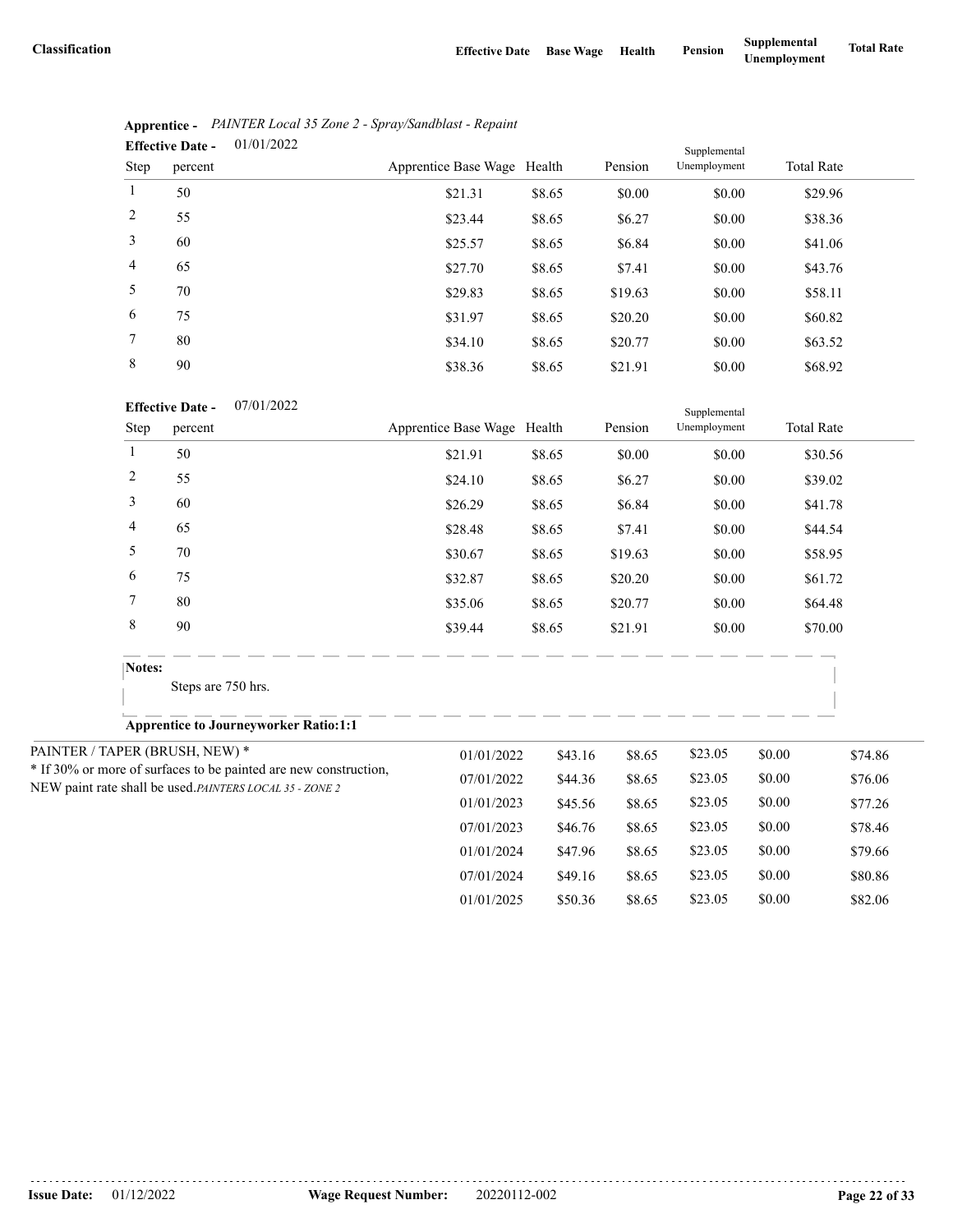07/01/2024 \$47.22 \$8.65 \$23.05 \$0.00 \$78.92 01/01/2025 \$48.42 \$8.65 \$23.05 \$0.00 \$80.12

|                | 01/01/2022<br><b>Effective Date -</b> |                             |        |         | Supplemental |                   |  |
|----------------|---------------------------------------|-----------------------------|--------|---------|--------------|-------------------|--|
| Step           | percent                               | Apprentice Base Wage Health |        | Pension | Unemployment | <b>Total Rate</b> |  |
| 1              | 50                                    | \$21.58                     | \$8.65 | \$0.00  | \$0.00       | \$30.23           |  |
| 2              | 55                                    | \$23.74                     | \$8.65 | \$6.27  | \$0.00       | \$38.66           |  |
| 3              | 60                                    | \$25.90                     | \$8.65 | \$6.84  | \$0.00       | \$41.39           |  |
| $\overline{4}$ | 65                                    | \$28.05                     | \$8.65 | \$7.41  | \$0.00       | \$44.11           |  |
| 5              | 70                                    | \$30.21                     | \$8.65 | \$19.63 | \$0.00       | \$58.49           |  |
| 6              | 75                                    | \$32.37                     | \$8.65 | \$20.20 | \$0.00       | \$61.22           |  |
| 7              | 80                                    | \$34.53                     | \$8.65 | \$20.77 | \$0.00       | \$63.95           |  |
| 8              | 90                                    | \$38.84                     | \$8.65 | \$21.91 | \$0.00       | \$69.40           |  |

# **Apprentice -** *PAINTER - Local 35 Zone 2 - BRUSH NEW*

#### 07/01/2022 **Effective Date -**

|                            | <b>Effective Date -</b><br>07/01/2022        |                             |         |         | Supplemental |        |                   |
|----------------------------|----------------------------------------------|-----------------------------|---------|---------|--------------|--------|-------------------|
| Step                       | percent                                      | Apprentice Base Wage Health |         | Pension | Unemployment |        | <b>Total Rate</b> |
| 1                          | 50                                           | \$22.18                     | \$8.65  | \$0.00  | \$0.00       |        | \$30.83           |
| $\overline{c}$             | 55                                           | \$24.40                     | \$8.65  | \$6.27  | \$0.00       |        | \$39.32           |
| 3                          | 60                                           | \$26.62                     | \$8.65  | \$6.84  | \$0.00       |        | \$42.11           |
| 4                          | 65                                           | \$28.83                     | \$8.65  | \$7.41  | \$0.00       |        | \$44.89           |
| 5                          | 70                                           | \$31.05                     | \$8.65  | \$19.63 | \$0.00       |        | \$59.33           |
| 6                          | 75                                           | \$33.27                     | \$8.65  | \$20.20 | \$0.00       |        | \$62.12           |
| 7                          | 80                                           | \$35.49                     | \$8.65  | \$20.77 | \$0.00       |        | \$64.91           |
| $\,$ 8 $\,$                | 90                                           | \$39.92                     | \$8.65  | \$21.91 | \$0.00       |        | \$70.48           |
|                            | Notes:                                       |                             |         |         |              |        |                   |
|                            | Steps are 750 hrs.                           |                             |         |         |              |        |                   |
|                            | <b>Apprentice to Journeyworker Ratio:1:1</b> |                             |         |         |              |        |                   |
|                            | PAINTER / TAPER (BRUSH, REPAINT)             | 01/01/2022                  | \$41.22 | \$8.65  | \$23.05      | \$0.00 | \$72.92           |
| PAINTERS LOCAL 35 - ZONE 2 |                                              | 07/01/2022                  | \$42.42 | \$8.65  | \$23.05      | \$0.00 | \$74.12           |
|                            |                                              | 01/01/2023                  | \$43.62 | \$8.65  | \$23.05      | \$0.00 | \$75.32           |
|                            |                                              | 07/01/2023                  | \$44.82 | \$8.65  | \$23.05      | \$0.00 | \$76.52           |
|                            |                                              | 01/01/2024                  | \$46.02 | \$8.65  | \$23.05      | \$0.00 | \$77.72           |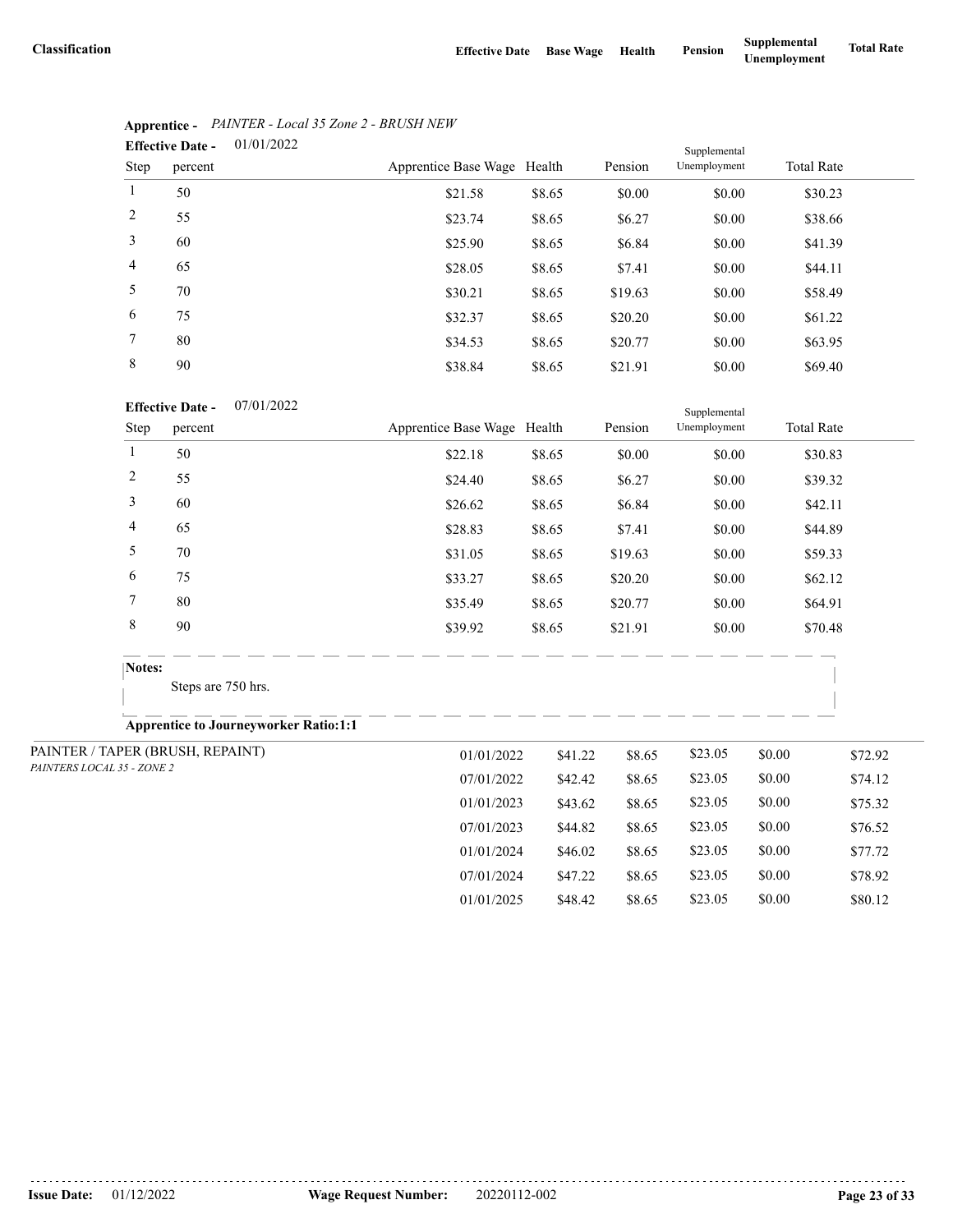Supplemental

|                | 01/01/2022<br><b>Effective Date -</b> |                             |        |         | Supplemental |                   |
|----------------|---------------------------------------|-----------------------------|--------|---------|--------------|-------------------|
| Step           | percent                               | Apprentice Base Wage Health |        | Pension | Unemployment | <b>Total Rate</b> |
| $\mathbf{1}$   | 50                                    | \$20.61                     | \$8.65 | \$0.00  | \$0.00       | \$29.26           |
| 2              | 55                                    | \$22.67                     | \$8.65 | \$6.27  | \$0.00       | \$37.59           |
| 3              | 60                                    | \$24.73                     | \$8.65 | \$6.84  | \$0.00       | \$40.22           |
| $\overline{4}$ | 65                                    | \$26.79                     | \$8.65 | \$7.41  | \$0.00       | \$42.85           |
| 5              | 70                                    | \$28.85                     | \$8.65 | \$19.63 | \$0.00       | \$57.13           |
| 6              | 75                                    | \$30.92                     | \$8.65 | \$20.20 | \$0.00       | \$59.77           |
| 7              | 80                                    | \$32.98                     | \$8.65 | \$20.77 | \$0.00       | \$62.40           |
| 8              | 90                                    | \$37.10                     | \$8.65 | \$21.91 | \$0.00       | \$67.66           |

# **Apprentice -** *PAINTER Local 35 Zone 2 - BRUSH REPAINT*

| <b>Effective Date -</b> | 07/01/2022 |
|-------------------------|------------|
|                         |            |

|                                              | Step   | percent                                                                                           | Apprentice Base Wage Health |         | Pension | Unemployment |        | <b>Total Rate</b> |
|----------------------------------------------|--------|---------------------------------------------------------------------------------------------------|-----------------------------|---------|---------|--------------|--------|-------------------|
|                                              | 1      | 50                                                                                                | \$21.21                     | \$8.65  | \$0.00  | \$0.00       |        | \$29.86           |
|                                              | 2      | 55                                                                                                | \$23.33                     | \$8.65  | \$6.27  | \$0.00       |        | \$38.25           |
|                                              | 3      | 60                                                                                                | \$25.45                     | \$8.65  | \$6.84  | \$0.00       |        | \$40.94           |
|                                              | 4      | 65                                                                                                | \$27.57                     | \$8.65  | \$7.41  | \$0.00       |        | \$43.63           |
|                                              | 5      | 70                                                                                                | \$29.69                     | \$8.65  | \$19.63 | \$0.00       |        | \$57.97           |
|                                              | 6      | 75                                                                                                | \$31.82                     | \$8.65  | \$20.20 | \$0.00       |        | \$60.67           |
|                                              | 7      | 80                                                                                                | \$33.94                     | \$8.65  | \$20.77 | \$0.00       |        | \$63.36           |
|                                              | 8      | 90                                                                                                | \$38.18                     | \$8.65  | \$21.91 | \$0.00       |        | \$68.74           |
|                                              | Notes: | Steps are 750 hrs.                                                                                |                             |         |         |              |        |                   |
|                                              |        | <b>Apprentice to Journeyworker Ratio:1:1</b>                                                      |                             |         |         |              |        |                   |
| LABORERS - ZONE 2 (HEAVY & HIGHWAY)          |        | PAINTER TRAFFIC MARKINGS (HEAVY/HIGHWAY)                                                          | 12/01/2021                  | \$35.41 | \$9.10  | \$16.64      | \$0.00 | \$61.15           |
|                                              |        | For apprentice rates see "Apprentice-LABORER (Heavy and Highway)                                  |                             |         |         |              |        |                   |
| TEAMSTERS JOINT COUNCIL NO. 10 ZONE B        |        | PANEL & PICKUP TRUCKS DRIVER                                                                      | 12/01/2021                  | \$35.78 | \$13.41 | \$16.01      | \$0.00 | \$65.20           |
| DECK)<br>PILE DRIVER LOCAL 56 (ZONE 1)       |        | PIER AND DOCK CONSTRUCTOR (UNDERPINNING AND<br>For apprentice rates see "Apprentice- PILE DRIVER" | 08/01/2020                  | \$49.07 | \$9.40  | \$23.12      | \$0.00 | \$81.59           |
| PILE DRIVER<br>PILE DRIVER LOCAL 56 (ZONE 1) |        |                                                                                                   | 08/01/2020                  | \$49.07 | \$9.40  | \$23.12      | \$0.00 | \$81.59           |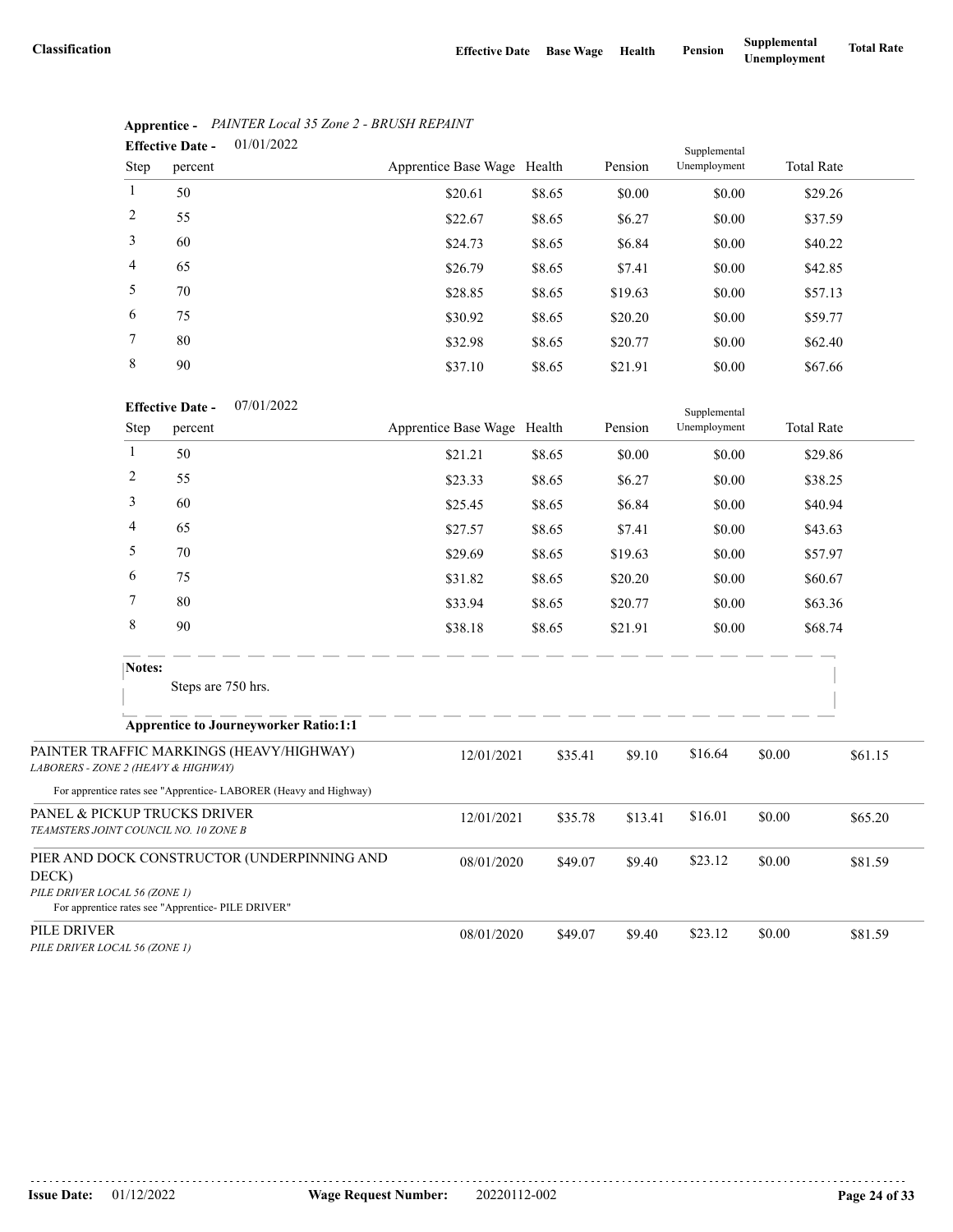|                                                   | <b>Effective Date -</b> | 08/01/2020                                           |                             |         |         | Supplemental |                   |         |
|---------------------------------------------------|-------------------------|------------------------------------------------------|-----------------------------|---------|---------|--------------|-------------------|---------|
|                                                   | Step<br>percent         |                                                      | Apprentice Base Wage Health |         | Pension | Unemployment | <b>Total Rate</b> |         |
| 1                                                 | 50                      |                                                      | \$24.54                     | \$9.40  | \$23.12 | \$0.00       | \$57.06           |         |
| 2                                                 | 60                      |                                                      | \$29.44                     | \$9.40  | \$23.12 | \$0.00       | \$61.96           |         |
| 3                                                 | 70                      |                                                      | \$34.35                     | \$9.40  | \$23.12 | \$0.00       | \$66.87           |         |
| 4                                                 | 75                      |                                                      | \$36.80                     | \$9.40  | \$23.12 | \$0.00       | \$69.32           |         |
| 5                                                 | 80                      |                                                      | \$39.26                     | \$9.40  | \$23.12 | \$0.00       | \$71.78           |         |
| 6                                                 | 80                      |                                                      | \$39.26                     | \$9.40  | \$23.12 | \$0.00       | \$71.78           |         |
| 7                                                 | 90                      |                                                      | \$44.16                     | \$9.40  | \$23.12 | \$0.00       | \$76.68           |         |
| 8                                                 | 90                      |                                                      | \$44.16                     | \$9.40  | \$23.12 | \$0.00       | \$76.68           |         |
|                                                   | Notes:                  |                                                      |                             |         |         |              |                   |         |
|                                                   |                         | % Indentured After 10/1/17; 45/45/55/55/70/70/80/80  |                             |         |         |              |                   |         |
|                                                   |                         | Step 1&2 \$34.01/3&4 \$41.46/5&6 \$62.80/7&8 \$69.25 |                             |         |         |              |                   |         |
|                                                   |                         | <b>Apprentice to Journeyworker Ratio:1:5</b>         |                             |         |         |              |                   |         |
| PIPEFITTER & STEAMFITTER<br>PIPEFITTERS LOCAL 537 |                         |                                                      | 03/01/2021                  | \$57.94 | \$11.70 | \$20.24      | \$0.00            | \$89.88 |

# **Apprentice -** *PILE DRIVER - Local 56 Zone 1*

### **Apprentice -** *PIPEFITTER - Local 537*

|                                     | 03/01/2021<br><b>Effective Date -</b> |                                               |                                                                                                                                 |                             |         |         | Supplemental |                   |         |
|-------------------------------------|---------------------------------------|-----------------------------------------------|---------------------------------------------------------------------------------------------------------------------------------|-----------------------------|---------|---------|--------------|-------------------|---------|
|                                     | Step                                  | percent                                       |                                                                                                                                 | Apprentice Base Wage Health |         | Pension | Unemployment | <b>Total Rate</b> |         |
|                                     | 1                                     | 40                                            |                                                                                                                                 | \$23.18                     | \$11.70 | \$8.25  | \$0.00       | \$43.13           |         |
|                                     | $\overline{c}$                        | 45                                            |                                                                                                                                 | \$26.07                     | \$11.70 | \$20.24 | \$0.00       | \$58.01           |         |
|                                     | 3                                     | 60                                            |                                                                                                                                 | \$34.76                     | \$11.70 | \$20.24 | \$0.00       | \$66.70           |         |
|                                     | 4                                     | 70                                            |                                                                                                                                 | \$40.56                     | \$11.70 | \$20.24 | \$0.00       | \$72.50           |         |
|                                     | 5                                     | 80                                            |                                                                                                                                 | \$46.35                     | \$11.70 | \$20.24 | \$0.00       | \$78.29           |         |
|                                     | Notes:                                |                                               | ** 1:3; 3:15; 1:10 thereafter / Steps are 1 yr.<br>Refrig/AC Mechanic **1:1;1:2;2:4;3:6;4:8;5:10;6:12;7:14;8:17;9:20;10:23(Max) |                             |         |         |              |                   |         |
|                                     |                                       |                                               | <b>Apprentice to Journeyworker Ratio:**</b>                                                                                     |                             |         |         |              |                   |         |
| PIPELAYER                           |                                       |                                               |                                                                                                                                 | 12/01/2021                  | \$35.66 | \$9.10  | \$16.64      | \$0.00            | \$61.40 |
| <b>LABORERS - ZONE 2</b>            |                                       |                                               |                                                                                                                                 | 06/01/2022                  | \$36.56 | \$9.10  | \$16.64      | \$0.00            | \$62.30 |
|                                     |                                       |                                               |                                                                                                                                 | 12/01/2022                  | \$37.41 | \$9.10  | \$16.64      | \$0.00            | \$63.15 |
|                                     |                                       |                                               |                                                                                                                                 | 06/01/2023                  | \$38.31 | \$9.10  | \$16.64      | \$0.00            | \$64.05 |
|                                     |                                       | For apprentice rates see "Apprentice-LABORER" |                                                                                                                                 | 12/01/2023                  | \$39.21 | \$9.10  | \$16.64      | \$0.00            | \$64.95 |
| PIPELAYER (HEAVY & HIGHWAY)         |                                       |                                               |                                                                                                                                 | 12/01/2021                  | \$35.66 | \$9.10  | \$16.64      | \$0.00            | \$61.40 |
| LABORERS - ZONE 2 (HEAVY & HIGHWAY) |                                       |                                               |                                                                                                                                 |                             |         |         |              |                   |         |

For apprentice rates see "Apprentice- LABORER (Heavy and Highway)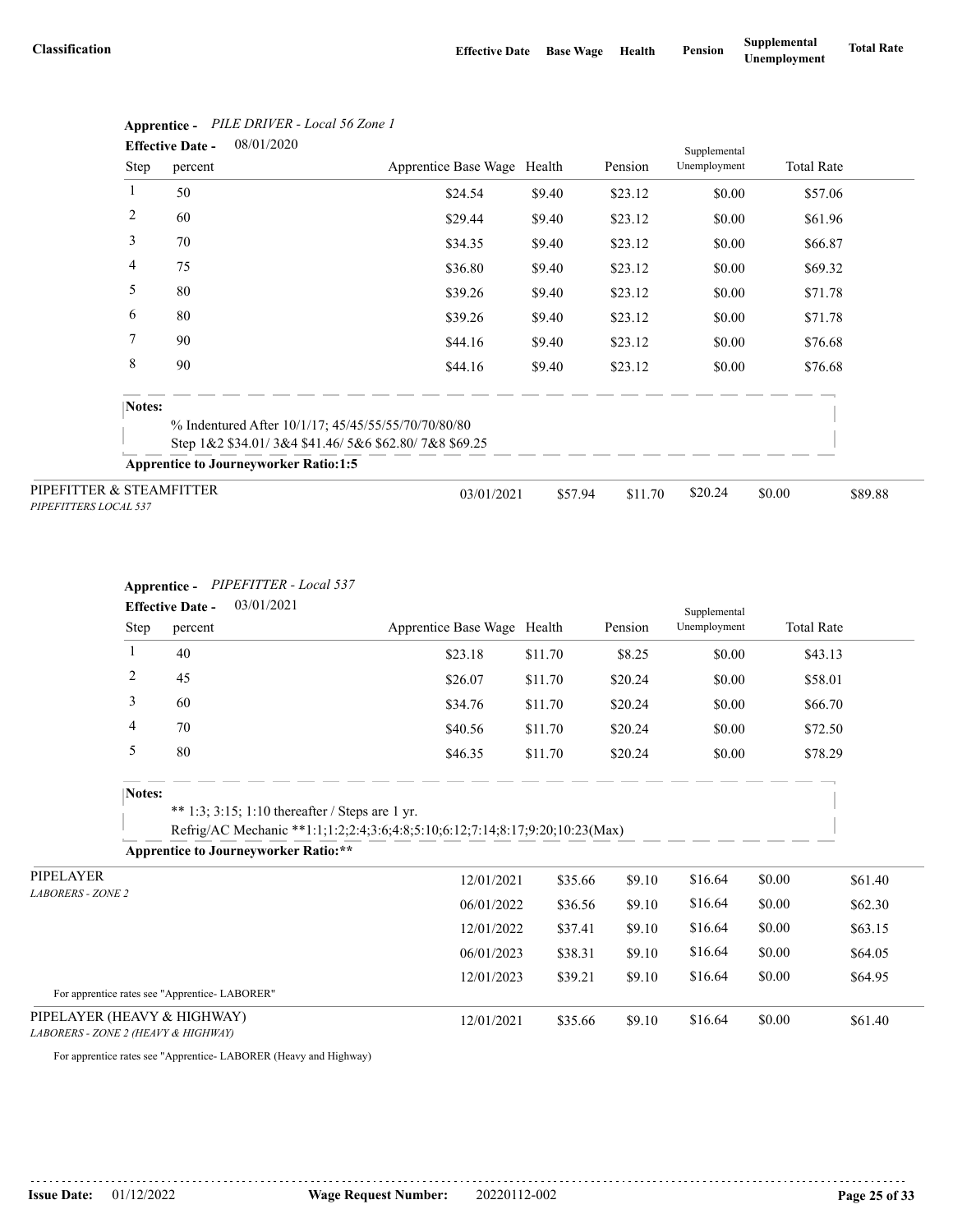| <b>Classification</b>          | <b>Effective Date</b> | <b>Base Wage</b> | Health  | <b>Pension</b> | Supplemental<br>Unemployment | <b>Total Rate</b> |
|--------------------------------|-----------------------|------------------|---------|----------------|------------------------------|-------------------|
| PLUMBERS & GASFITTERS          | 09/01/2021            | \$61.79          | \$13.57 | \$17.26        | \$0.00                       | \$92.62           |
| PLUMBERS & GASFITTERS LOCAL 12 | 02/27/2022            | \$63.39          | \$13.57 | \$17.26        | \$0.00                       | \$94.22           |
|                                | 09/04/2022            | \$65.09          | \$13.57 | \$17.26        | \$0.00                       | \$95.92           |
|                                | 02/26/2023            | \$66.79          | \$13.57 | \$17.26        | \$0.00                       | \$97.62           |
|                                | 09/03/2023            | \$68.54          | \$13.57 | \$17.26        | \$0.00                       | \$99.37           |
|                                | 03/03/2024            | \$70.34          | \$13.57 | \$17.26        | \$0.00                       | \$101.17          |
|                                | 09/01/2024            | \$72.14          | \$13.57 | \$17.26        | \$0.00                       | \$102.97          |
|                                | 03/02/2025            | \$73.94          | \$13.57 | \$17.26        | \$0.00                       | \$104.77          |

#### **Apprentice -** *PLUMBER/GASFITTER - Local 12* 09/01/2021 **Effective Date -**

|      | Lifecuve Date -<br>07012021 |                             |         |         | Supplemental |                   |  |
|------|-----------------------------|-----------------------------|---------|---------|--------------|-------------------|--|
| Step | percent                     | Apprentice Base Wage Health |         | Pension | Unemployment | <b>Total Rate</b> |  |
|      | 35                          | \$21.63                     | \$13.57 | \$6.24  | \$0.00       | \$41.44           |  |
| 2    | 40                          | \$24.72                     | \$13.57 | \$7.08  | \$0.00       | \$45.37           |  |
|      | 55                          | \$33.98                     | \$13.57 | \$9.63  | \$0.00       | \$57.18           |  |
| 4    | 65                          | \$40.16                     | \$13.57 | \$11.33 | \$0.00       | \$65.06           |  |
|      | 75                          | \$46.34                     | \$13.57 | \$13.03 | \$0.00       | \$72.94           |  |

|                                                     |        | 02/27/2022<br><b>Effective Date -</b>                                                        |                             |         |         | Supplemental |                   |         |
|-----------------------------------------------------|--------|----------------------------------------------------------------------------------------------|-----------------------------|---------|---------|--------------|-------------------|---------|
|                                                     | Step   | percent                                                                                      | Apprentice Base Wage Health |         | Pension | Unemployment | <b>Total Rate</b> |         |
|                                                     | 1      | 35                                                                                           | \$22.19                     | \$13.57 | \$6.24  | \$0.00       | \$42.00           |         |
|                                                     | 2      | 40                                                                                           | \$25.36                     | \$13.57 | \$7.08  | \$0.00       | \$46.01           |         |
|                                                     | 3      | 55                                                                                           | \$34.86                     | \$13.57 | \$9.63  | \$0.00       | \$58.06           |         |
|                                                     | 4      | 65                                                                                           | \$41.20                     | \$13.57 | \$11.33 | \$0.00       | \$66.10           |         |
|                                                     | 5      | 75                                                                                           | \$47.54                     | \$13.57 | \$13.03 | \$0.00       | \$74.14           |         |
|                                                     | Notes: | ** 1:2; 2:6; 3:10; 4:14; 5:19/Steps are 1 yr<br>Step4 with lic\$69.00, Step5 with lic\$76.87 |                             |         |         |              |                   |         |
|                                                     |        | <b>Apprentice to Journeyworker Ratio:**</b>                                                  |                             |         |         |              |                   |         |
| PNEUMATIC CONTROLS (TEMP.)<br>PIPEFITTERS LOCAL 537 |        |                                                                                              | 03/01/2021                  | \$57.94 | \$11.70 | \$20.24      | \$0.00            | \$89.88 |
|                                                     |        | For apprentice rates see "Apprentice- PIPEFITTER" or "PLUMBER/PIPEFITTER"                    |                             |         |         |              |                   |         |
|                                                     |        | PNEUMATIC DRILL/TOOL OPERATOR                                                                | 12/01/2021                  | \$35.66 | \$9.10  | \$16.64      | \$0.00            | \$61.40 |
| <b>LABORERS - ZONE 2</b>                            |        |                                                                                              | 06/01/2022                  | \$36.56 | \$9.10  | \$16.64      | \$0.00            | \$62.30 |
|                                                     |        |                                                                                              | 12/01/2022                  | \$37.41 | \$9.10  | \$16.64      | \$0.00            | \$63.15 |
|                                                     |        |                                                                                              | 06/01/2023                  | \$38.31 | \$9.10  | \$16.64      | \$0.00            | \$64.05 |
|                                                     |        |                                                                                              | 12/01/2023                  | \$39.21 | \$9.10  | \$16.64      | \$0.00            | \$64.95 |
|                                                     |        | For apprentice rates see "Apprentice-LABORER"                                                |                             |         |         |              |                   |         |

#### PNEUMATIC DRILL/TOOL OPERATOR (HEAVY &

#### HIGHWAY)

*LABORERS - ZONE 2 (HEAVY & HIGHWAY)*

For apprentice rates see "Apprentice- LABORER (Heavy and Highway)

12/01/2021 \$35.66 \$9.10 \$16.64 \$0.00 \$61.40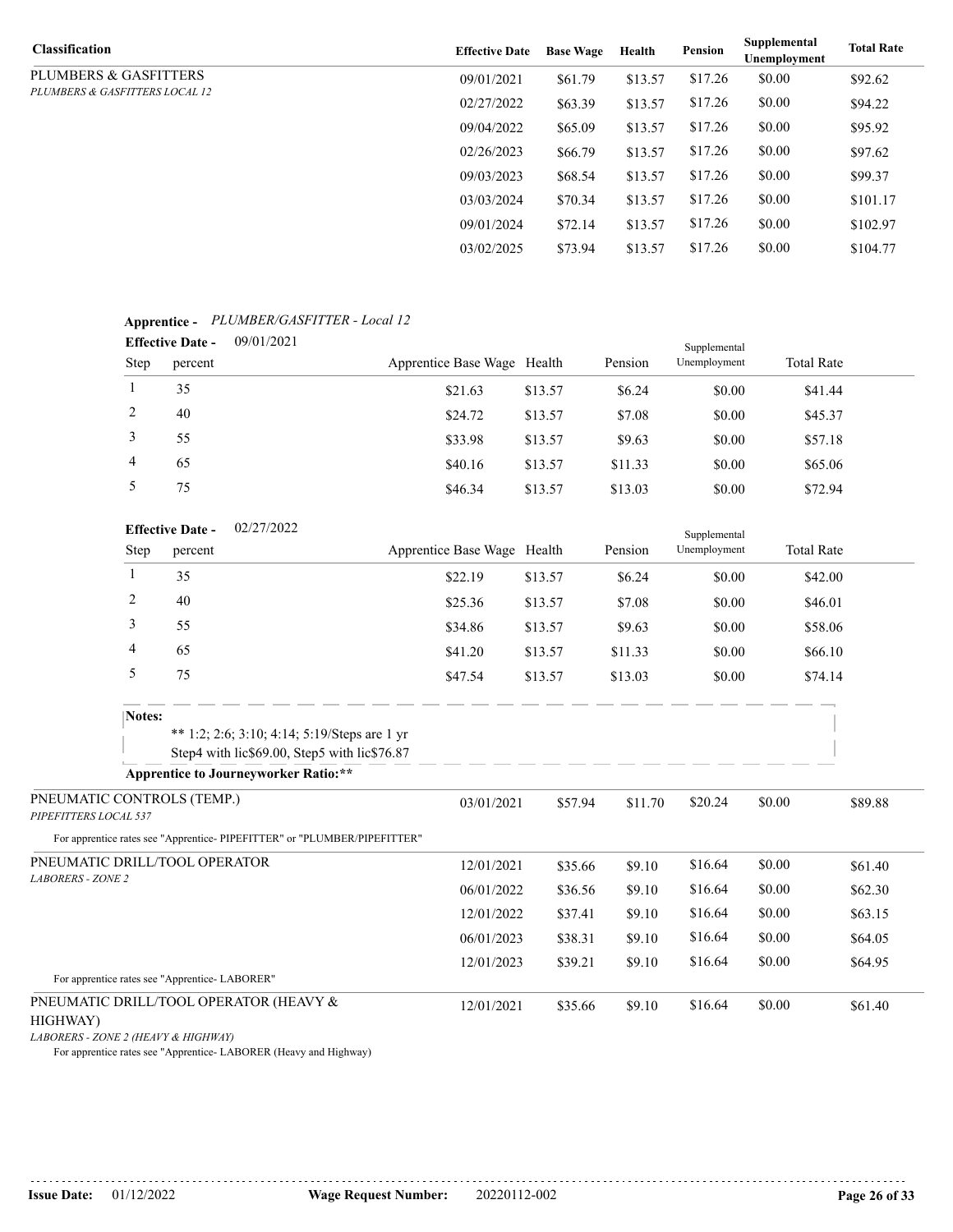| Classification                                                               | <b>Effective Date</b> | <b>Base Wage</b> | Health  | <b>Pension</b> | Supplemental<br>Unemployment | <b>Total Rate</b> |
|------------------------------------------------------------------------------|-----------------------|------------------|---------|----------------|------------------------------|-------------------|
| POWDERMAN & BLASTER                                                          | 12/01/2021            | \$36.41          | \$9.10  | \$16.64        | \$0.00                       | \$62.15           |
| <b>LABORERS - ZONE 2</b>                                                     | 06/01/2022            | \$37.31          | \$9.10  | \$16.64        | \$0.00                       | \$63.05           |
|                                                                              | 12/01/2022            | \$38.16          | \$9.10  | \$16.64        | \$0.00                       | \$63.90           |
|                                                                              | 06/01/2023            | \$39.06          | \$9.10  | \$16.64        | \$0.00                       | \$64.80           |
|                                                                              | 12/01/2023            | \$39.96          | \$9.10  | \$16.64        | \$0.00                       | \$65.70           |
| For apprentice rates see "Apprentice-LABORER"                                |                       |                  |         |                |                              |                   |
| POWDERMAN & BLASTER (HEAVY & HIGHWAY)<br>LABORERS - ZONE 2 (HEAVY & HIGHWAY) | 12/01/2021            | \$36.41          | \$9.10  | \$16.64        | \$0.00                       | \$62.15           |
| For apprentice rates see "Apprentice- LABORER (Heavy and Highway)            |                       |                  |         |                |                              |                   |
| POWER SHOVEL/DERRICK/TRENCHING MACHINE<br>OPERATING ENGINEERS LOCAL 4        | 12/01/2021            | \$51.38          | \$14.00 | \$16.05        | \$0.00                       | \$81.43           |
| For apprentice rates see "Apprentice- OPERATING ENGINEERS"                   |                       |                  |         |                |                              |                   |
| PUMP OPERATOR (CONCRETE)<br>OPERATING ENGINEERS LOCAL 4                      | 12/01/2021            | \$51.38          | \$14.00 | \$16.05        | \$0.00                       | \$81.43           |
| For apprentice rates see "Apprentice- OPERATING ENGINEERS"                   |                       |                  |         |                |                              |                   |
| PUMP OPERATOR (DEWATERING, OTHER)<br>OPERATING ENGINEERS LOCAL 4             | 12/01/2021            | \$33.69          | \$14.00 | \$16.05        | \$0.00                       | \$63.74           |
| For apprentice rates see "Apprentice- OPERATING ENGINEERS"                   |                       |                  |         |                |                              |                   |
| READY-MIX CONCRETE DRIVER                                                    | 01/01/2022            | \$25.50          | \$10.37 | \$6.35         | \$0.00                       | \$42.22           |
| TEAMSTERS 170 - J.G. MacLellan (Lowell)                                      | 05/01/2022            | \$25.85          | \$10.37 | \$6.35         | \$0.00                       | \$42.57           |
|                                                                              | 01/01/2023            | \$25.85          | \$10.77 | \$6.35         | \$0.00                       | \$42.97           |
| RECLAIMERS                                                                   | 12/01/2021            | \$50.83          | \$14.00 | \$16.05        | \$0.00                       | \$80.88           |
| <b>OPERATING ENGINEERS LOCAL 4</b>                                           |                       |                  |         |                |                              |                   |
| For apprentice rates see "Apprentice- OPERATING ENGINEERS"                   |                       |                  |         |                |                              |                   |
| RIDE-ON MOTORIZED BUGGY OPERATOR<br><b>LABORERS - ZONE 2</b>                 | 12/01/2021            | \$35.66          | \$9.10  | \$16.64        | \$0.00                       | \$61.40           |
|                                                                              | 06/01/2022            | \$36.56          | \$9.10  | \$16.64        | \$0.00                       | \$62.30           |
|                                                                              | 12/01/2022            | \$37.41          | \$9.10  | \$16.64        | \$0.00                       | \$63.15           |
|                                                                              | 06/01/2023            | \$38.31          | \$9.10  | \$16.64        | \$0.00                       | \$64.05           |
|                                                                              | 12/01/2023            | \$39.21          | \$9.10  | \$16.64        | \$0.00                       | \$64.95           |
| For apprentice rates see "Apprentice-LABORER"                                |                       |                  |         |                |                              |                   |
| ROLLER/SPREADER/MULCHING MACHINE<br><b>OPERATING ENGINEERS LOCAL 4</b>       | 12/01/2021            | \$50.83          | \$14.00 | \$16.05        | \$0.00                       | \$80.88           |
| For apprentice rates see "Apprentice- OPERATING ENGINEERS"                   |                       |                  |         |                |                              |                   |
| ROOFER (Inc.Roofer Waterproofng &Roofer Damproofg)                           | 08/01/2021            | \$47.03          | \$12.28 | \$18.15        | \$0.00                       | \$77.46           |
| ROOFERS LOCAL 33                                                             | 02/01/2022            | \$48.46          | \$12.28 | \$18.15        | \$0.00                       | \$78.89           |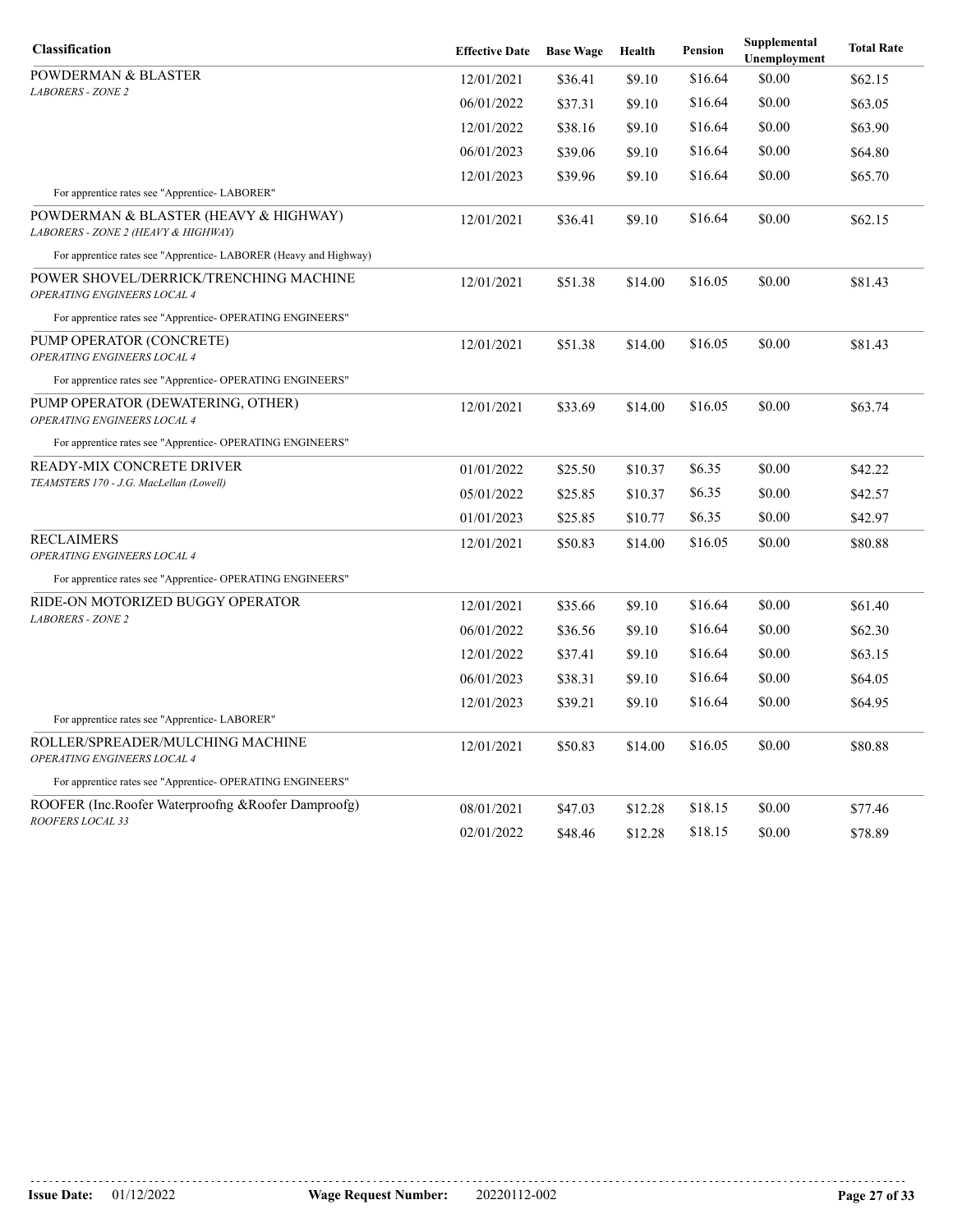**Apprentice -** *ROOFER - Local 33*

|                                              | <b>Effective Date -</b> | 08/01/2021                                                |                             |         |         | Supplemental |                   |         |
|----------------------------------------------|-------------------------|-----------------------------------------------------------|-----------------------------|---------|---------|--------------|-------------------|---------|
| Step                                         | percent                 |                                                           | Apprentice Base Wage Health |         | Pension | Unemployment | <b>Total Rate</b> |         |
| 1                                            | 50                      |                                                           | \$23.52                     | \$12.28 | \$4.56  | \$0.00       | \$40.36           |         |
| $\overline{c}$                               | 60                      |                                                           | \$28.22                     | \$12.28 | \$18.15 | \$0.00       | \$58.65           |         |
| 3                                            | 65                      |                                                           | \$30.57                     | \$12.28 | \$18.15 | \$0.00       | \$61.00           |         |
| 4                                            | 75                      |                                                           | \$35.27                     | \$12.28 | \$18.15 | \$0.00       | \$65.70           |         |
| 5                                            | 85                      |                                                           | \$39.98                     | \$12.28 | \$18.15 | \$0.00       | \$70.41           |         |
|                                              | <b>Effective Date -</b> | 02/01/2022                                                |                             |         |         | Supplemental |                   |         |
| Step                                         | percent                 |                                                           | Apprentice Base Wage Health |         | Pension | Unemployment | <b>Total Rate</b> |         |
| $\mathbf{1}$                                 | 50                      |                                                           | \$24.23                     | \$12.28 | \$4.56  | \$0.00       | \$41.07           |         |
| 2                                            | 60                      |                                                           | \$29.08                     | \$12.28 | \$18.15 | \$0.00       | \$59.51           |         |
| 3                                            | 65                      |                                                           | \$31.50                     | \$12.28 | \$18.15 | \$0.00       | \$61.93           |         |
| 4                                            | 75                      |                                                           | \$36.35                     | \$12.28 | \$18.15 | \$0.00       | \$66.78           |         |
| 5                                            | 85                      |                                                           | \$41.19                     | \$12.28 | \$18.15 | \$0.00       | \$71.62           |         |
|                                              |                         | Notes: ** 1:5, 2:6-10, the 1:10; Reroofing: 1:4, then 1:1 |                             |         |         |              |                   |         |
|                                              |                         | Step 1 is 2000 hrs.; Steps 2-5 are 1000 hrs.              |                             |         |         |              |                   |         |
|                                              |                         | (Hot Pitch Mechanics' receive \$1.00 hr. above ROOFER)    |                             |         |         |              |                   |         |
|                                              |                         | <b>Apprentice to Journeyworker Ratio:**</b>               |                             |         |         |              |                   |         |
| ROOFER SLATE / TILE / PRECAST CONCRETE       |                         |                                                           | 08/01/2021                  | \$47.28 | \$12.28 | \$18.15      | \$0.00            | \$77.71 |
| ROOFERS LOCAL 33                             |                         |                                                           | 02/01/2022                  | \$48.71 | \$12.28 | \$18.15      | \$0.00            | \$79.14 |
| For apprentice rates see "Apprentice-ROOFER" |                         |                                                           |                             |         |         |              |                   |         |
| SHEETMETAL WORKER                            |                         |                                                           | 08/01/2021                  | \$51.95 | \$13.80 | \$25.60      | \$2.74            | \$94.09 |
| SHEETMETAL WORKERS LOCAL 17 - A              |                         |                                                           | 02/01/2022                  | \$53.70 | \$13.80 | \$25.60      | \$2.79            | \$95.89 |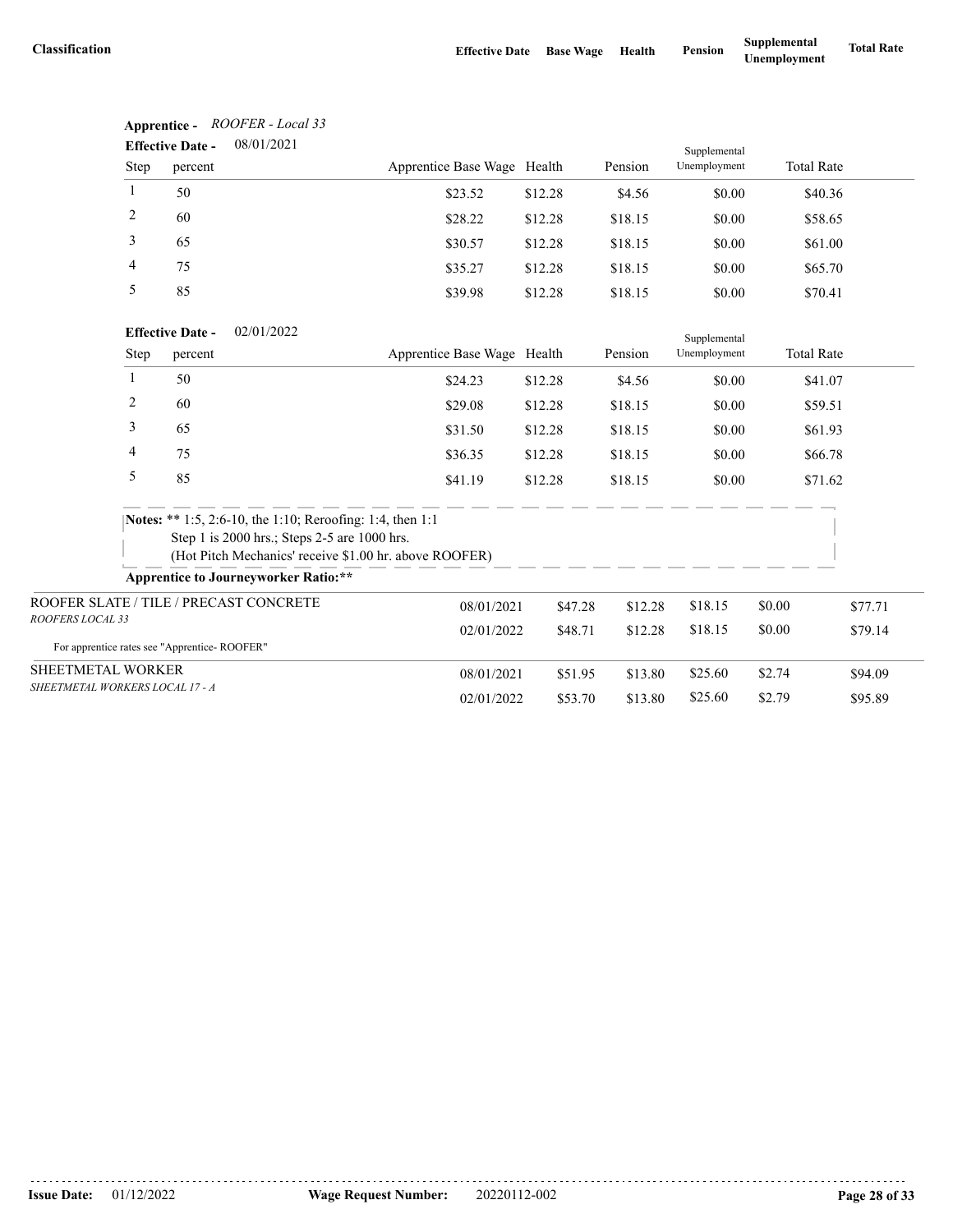| 08/01/2021<br><b>Effective Date -</b><br>Supplemental |         |  |                             |         |         |              |                   |  |  |
|-------------------------------------------------------|---------|--|-----------------------------|---------|---------|--------------|-------------------|--|--|
| Step                                                  | percent |  | Apprentice Base Wage Health |         | Pension | Unemployment | <b>Total Rate</b> |  |  |
| 1                                                     | 42      |  | \$21.82                     | \$13.80 | \$6.01  | \$0.00       | \$41.63           |  |  |
| 2                                                     | 42      |  | \$21.82                     | \$13.80 | \$6.01  | \$0.00       | \$41.63           |  |  |
| 3                                                     | 47      |  | \$24.42                     | \$13.80 | \$11.26 | \$1.48       | \$50.96           |  |  |
| 4                                                     | 47      |  | \$24.42                     | \$13.80 | \$11.26 | \$1.48       | \$50.96           |  |  |
| 5                                                     | 52      |  | \$27.01                     | \$13.80 | \$12.23 | \$1.59       | \$54.63           |  |  |
| 6                                                     | 52      |  | \$27.01                     | \$13.80 | \$12.48 | \$1.60       | \$54.89           |  |  |
| $\tau$                                                | 60      |  | \$31.17                     | \$13.80 | \$13.87 | \$1.77       | \$60.61           |  |  |
| 8                                                     | 65      |  | \$33.77                     | \$13.80 | \$14.84 | \$1.87       | \$64.28           |  |  |
| 9                                                     | 75      |  | \$38.96                     | \$13.80 | \$16.77 | \$2.09       | \$71.62           |  |  |
| 10                                                    | 85      |  | \$44.16                     | \$13.80 | \$18.20 | \$2.28       | \$78.44           |  |  |

### **Apprentice -** *SHEET METAL WORKER - Local 17-A*

|                                       | 10             | 85                                               | \$44.16                     | \$13.80 | \$18.20 | \$2.28                       |        | \$78.44           |
|---------------------------------------|----------------|--------------------------------------------------|-----------------------------|---------|---------|------------------------------|--------|-------------------|
|                                       | Step           | 02/01/2022<br><b>Effective Date -</b><br>percent | Apprentice Base Wage Health |         | Pension | Supplemental<br>Unemployment |        | <b>Total Rate</b> |
|                                       | $\mathbf{1}$   | 42                                               | \$22.55                     | \$13.80 | \$6.01  | \$0.00                       |        | \$42.36           |
|                                       | $\overline{c}$ | 42                                               | \$22.55                     | \$13.80 | \$6.01  | \$0.00                       |        | \$42.36           |
|                                       | 3              | 47                                               | \$25.24                     | \$13.80 | \$11.26 | \$1.51                       |        | \$51.81           |
|                                       | 4              | 47                                               | \$25.24                     | \$13.80 | \$11.26 | \$1.51                       |        | \$51.81           |
|                                       | 5              | 52                                               | \$27.92                     | \$13.80 | \$12.23 | \$1.62                       |        | \$55.57           |
|                                       | 6              | 52                                               | \$27.92                     | \$13.80 | \$12.48 | \$1.63                       |        | \$55.83           |
|                                       | 7              | 60                                               | \$32.22                     | \$13.80 | \$13.87 | \$1.80                       |        | \$61.69           |
|                                       | 8              | 65                                               | \$34.91                     | \$13.80 | \$14.84 | \$1.91                       |        | \$65.46           |
|                                       | 9              | 75                                               | \$40.28                     | \$13.80 | \$16.77 | \$2.13                       |        | \$72.98           |
|                                       | 10             | 85                                               | \$45.65                     | \$13.80 | \$18.20 | \$2.33                       |        | \$79.98           |
|                                       | Notes:         | Steps are 6 mos.                                 |                             |         |         |                              |        |                   |
|                                       |                | <b>Apprentice to Journeyworker Ratio:1:4</b>     |                             |         |         |                              |        |                   |
| TEAMSTERS JOINT COUNCIL NO. 10 ZONE B |                | SPECIALIZED EARTH MOVING EQUIP < 35 TONS         | 12/01/2021                  | \$36.24 | \$13.41 | \$16.01                      | \$0.00 | \$65.66           |
| TEAMSTERS JOINT COUNCIL NO. 10 ZONE B |                | SPECIALIZED EARTH MOVING EQUIP > 35 TONS         | 12/01/2021                  | \$36.53 | \$13.41 | \$16.01                      | \$0.00 | \$65.95           |
| SPRINKLER FITTER                      |                | SPRINKLER FITTERS LOCAL 550 - (Section A) Zone 1 | 03/01/2021                  | \$62.45 | \$10.00 | \$21.25                      | \$0.00 | \$93.70           |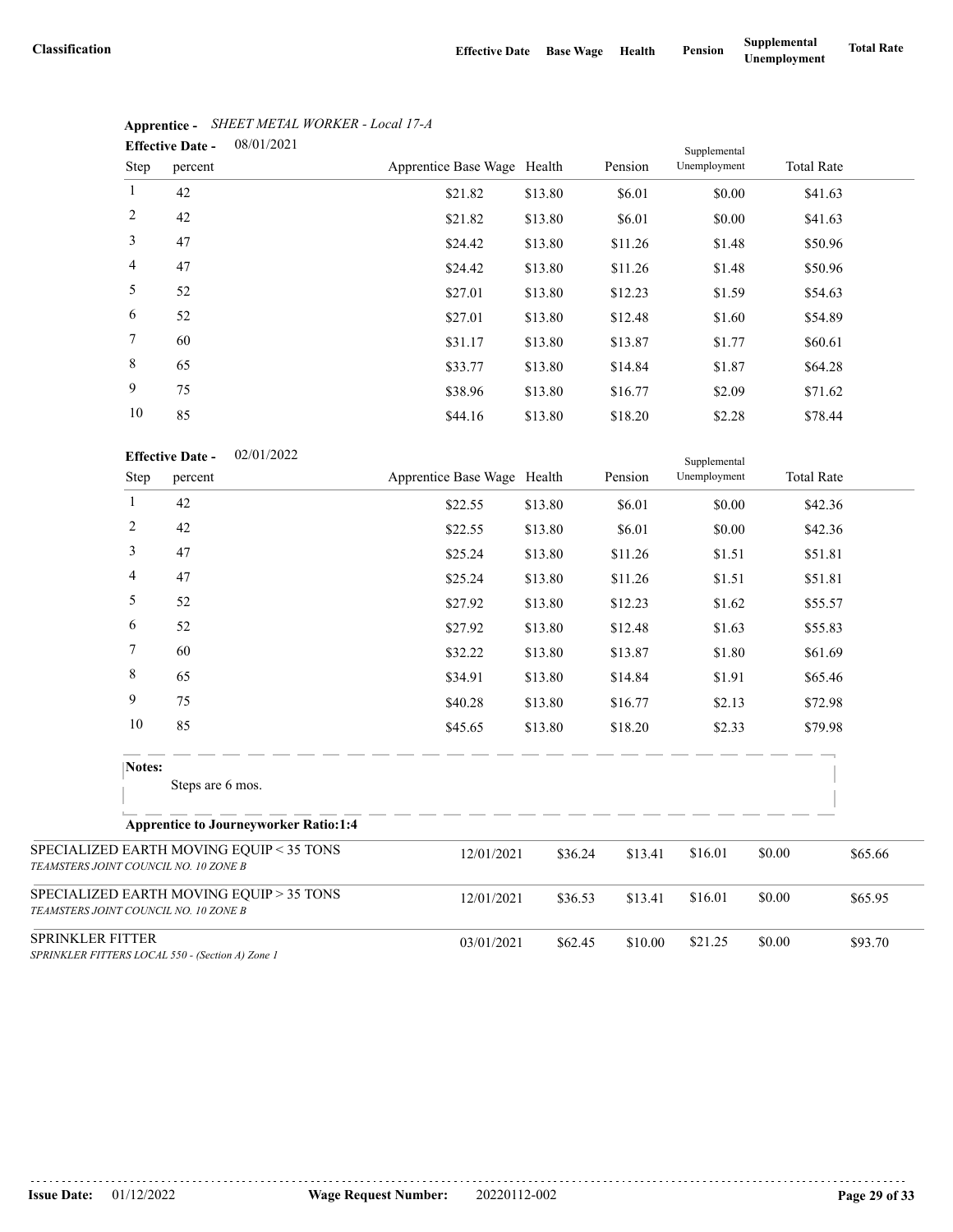|                                                             |      | 03/01/2021<br><b>Effective Date -</b>                                                                   |                             |         |         | Supplemental |        |                   |
|-------------------------------------------------------------|------|---------------------------------------------------------------------------------------------------------|-----------------------------|---------|---------|--------------|--------|-------------------|
|                                                             | Step | percent                                                                                                 | Apprentice Base Wage Health |         | Pension | Unemployment |        | <b>Total Rate</b> |
|                                                             | -1   | 35                                                                                                      | \$21.86                     | \$10.00 | \$11.99 | \$0.00       |        | \$43.85           |
|                                                             | 2    | 40                                                                                                      | \$24.98                     | \$10.00 | \$12.70 | \$0.00       |        | \$47.68           |
|                                                             | 3    | 45                                                                                                      | \$28.10                     | \$10.00 | \$13.41 | \$0.00       |        | \$51.51           |
|                                                             | 4    | 50                                                                                                      | \$31.23                     | \$10.00 | \$14.13 | \$0.00       |        | \$55.36           |
|                                                             | 5    | 55                                                                                                      | \$34.35                     | \$10.00 | \$14.84 | \$0.00       |        | \$59.19           |
|                                                             | 6    | 60                                                                                                      | \$37.47                     | \$10.00 | \$15.55 | \$0.00       |        | \$63.02           |
|                                                             | 7    | 65                                                                                                      | \$40.59                     | \$10.00 | \$16.26 | \$0.00       |        | \$66.85           |
|                                                             | 8    | 70                                                                                                      | \$43.72                     | \$10.00 | \$16.98 | \$0.00       |        | \$70.70           |
|                                                             | 9    | 75                                                                                                      | \$46.84                     | \$10.00 | \$17.69 | \$0.00       |        | \$74.53           |
|                                                             | 10   | 80                                                                                                      | \$49.96                     | \$10.00 | \$18.40 | \$0.00       |        | \$78.36           |
|                                                             |      | <b>Notes:</b> Apprentice entered prior 9/30/10:<br>40/45/50/55/60/65/70/75/80/85<br>Steps are 850 hours |                             |         |         |              |        |                   |
|                                                             |      | <b>Apprentice to Journeyworker Ratio:1:3</b>                                                            |                             |         |         |              |        |                   |
| <b>STEAM BOILER OPERATOR</b><br>OPERATING ENGINEERS LOCAL 4 |      |                                                                                                         | 12/01/2021                  | \$50.83 | \$14.00 | \$16.05      | \$0.00 | \$80.88           |
|                                                             |      | For apprentice rates see "Apprentice- OPERATING ENGINEERS"                                              |                             |         |         |              |        |                   |
| OPERATING ENGINEERS LOCAL 4                                 |      | TAMPERS, SELF-PROPELLED OR TRACTOR DRAWN                                                                | 12/01/2021                  | \$50.83 | \$14.00 | \$16.05      | \$0.00 | \$80.88           |
|                                                             |      | For apprentice rates see "Apprentice- OPERATING ENGINEERS"                                              |                             |         |         |              |        |                   |
|                                                             |      | TELECOMMUNICATION TECHNICIAN                                                                            | 09/01/2021                  | \$43.40 | \$13.00 | \$18.37      | \$0.00 | \$74.77           |
| ELECTRICIANS LOCAL 103                                      |      |                                                                                                         | 03/01/2022                  | \$44.71 | \$13.00 | \$18.74      | \$0.00 | \$76.45           |
|                                                             |      |                                                                                                         | 09/01/2022                  | \$46.42 | \$13.00 | \$18.87      | \$0.00 | \$78.29           |
|                                                             |      |                                                                                                         | 03/01/2023                  | \$48.34 | \$13.00 | \$19.01      | \$0.00 | \$80.35           |

|                         | Apprentice - SPRINKLER FITTER - Local 550 (Section A) Zone 1 |
|-------------------------|--------------------------------------------------------------|
| <b>Effective Date -</b> | 03/01/2021                                                   |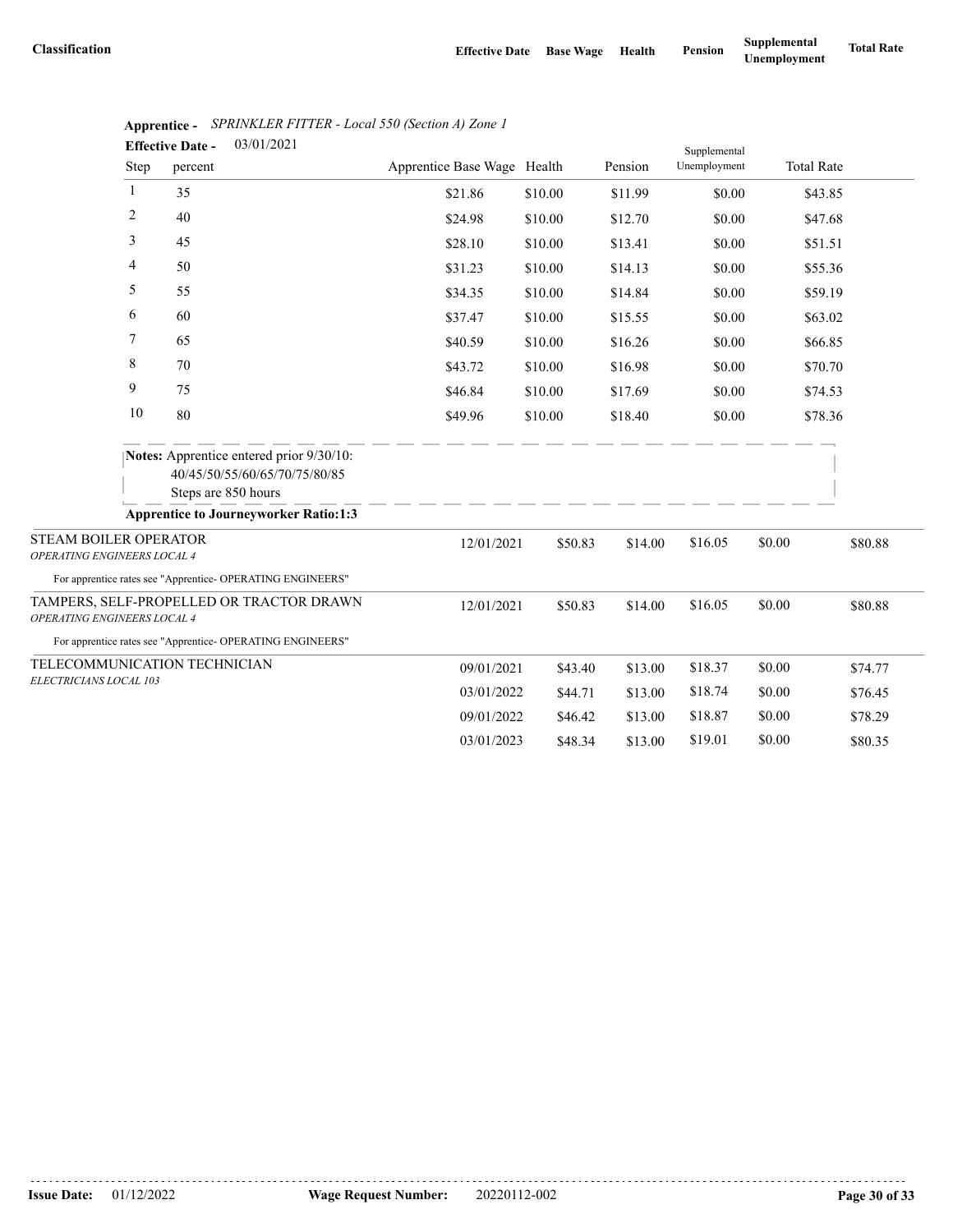|                 | <b>Effective Date -</b> | 09/01/2021 |                             |         |         | Supplemental |                   |  |
|-----------------|-------------------------|------------|-----------------------------|---------|---------|--------------|-------------------|--|
| Step            | percent                 |            | Apprentice Base Wage Health |         | Pension | Unemployment | <b>Total Rate</b> |  |
| $\mathbf{1}$    | 45                      |            | \$19.53                     | \$13.00 | \$0.59  | \$0.00       | \$33.12           |  |
| $\overline{2}$  | 45                      |            | \$19.53                     | \$13.00 | \$0.59  | \$0.00       | \$33.12           |  |
| 3               | 50                      |            | \$21.70                     | \$13.00 | \$14.75 | \$0.00       | \$49.45           |  |
| $\overline{4}$  | 50                      |            | \$21.70                     | \$13.00 | \$14.75 | \$0.00       | \$49.45           |  |
| 5               | 55                      |            | \$23.87                     | \$13.00 | \$15.12 | \$0.00       | \$51.99           |  |
| 6               | 60                      |            | \$26.04                     | \$13.00 | \$15.47 | \$0.00       | \$54.51           |  |
| $7\phantom{.0}$ | 65                      |            | \$28.21                     | \$13.00 | \$15.84 | \$0.00       | \$57.05           |  |
| 8               | 70                      |            | \$30.38                     | \$13.00 | \$16.20 | \$0.00       | \$59.58           |  |
| 9               | 75                      |            | \$32.55                     | \$13.00 | \$16.57 | \$0.00       | \$62.12           |  |
| 10              | 80                      |            | \$34.72                     | \$13.00 | \$16.92 | \$0.00       | \$64.64           |  |

### **Apprentice -** *TELECOMMUNICATION TECHNICIAN - Local 103*

|                                                |        |                         |                                              | ے ہ ہ∓ر ب                   | <b>ψ15.00</b> | 010.72  | $\mathcal{V}$ | PUT.UT            |         |
|------------------------------------------------|--------|-------------------------|----------------------------------------------|-----------------------------|---------------|---------|---------------|-------------------|---------|
|                                                |        | <b>Effective Date -</b> | 03/01/2022                                   |                             |               |         | Supplemental  |                   |         |
|                                                | Step   | percent                 |                                              | Apprentice Base Wage Health |               | Pension | Unemployment  | <b>Total Rate</b> |         |
|                                                | 1      | 45                      |                                              | \$20.12                     | \$13.00       | \$0.60  | \$0.00        | \$33.72           |         |
|                                                | 2      | 45                      |                                              | \$20.12                     | \$13.00       | \$0.60  | \$0.00        | \$33.72           |         |
|                                                | 3      | 50                      |                                              | \$22.36                     | \$13.00       | \$15.02 | \$0.00        | \$50.38           |         |
|                                                | 4      | 50                      |                                              | \$22.36                     | \$13.00       | \$15.02 | \$0.00        | \$50.38           |         |
|                                                | 5      | 55                      |                                              | \$24.59                     | \$13.00       | \$15.39 | \$0.00        | \$52.98           |         |
|                                                | 6      | 60                      |                                              | \$26.83                     | \$13.00       | \$15.74 | \$0.00        | \$55.57           |         |
|                                                | $\tau$ | 65                      |                                              | \$29.06                     | \$13.00       | \$16.11 | \$0.00        | \$58.17           |         |
|                                                | 8      | 70                      |                                              | \$31.30                     | \$13.00       | \$16.48 | \$0.00        | \$60.78           |         |
|                                                | 9      | 75                      |                                              | \$33.53                     | \$13.00       | \$16.85 | \$0.00        | \$63.38           |         |
|                                                | 10     | 80                      |                                              | \$35.77                     | \$13.00       | \$17.20 | \$0.00        | \$65.97           |         |
|                                                | Notes: |                         |                                              |                             |               |         |               |                   |         |
|                                                |        |                         |                                              |                             |               |         |               |                   |         |
|                                                |        |                         | <b>Apprentice to Journeyworker Ratio:1:1</b> |                             |               |         |               |                   |         |
| <b>TERRAZZO FINISHERS</b>                      |        |                         |                                              | 08/01/2021                  | \$56.09       | \$11.39 | \$22.25       | \$0.00            | \$89.73 |
| <b>BRICKLAYERS LOCAL 3 - MARBLE &amp; TILE</b> |        |                         |                                              | 02/01/2022                  | \$56.68       | \$11.39 | \$22.25       | \$0.00            | \$90.32 |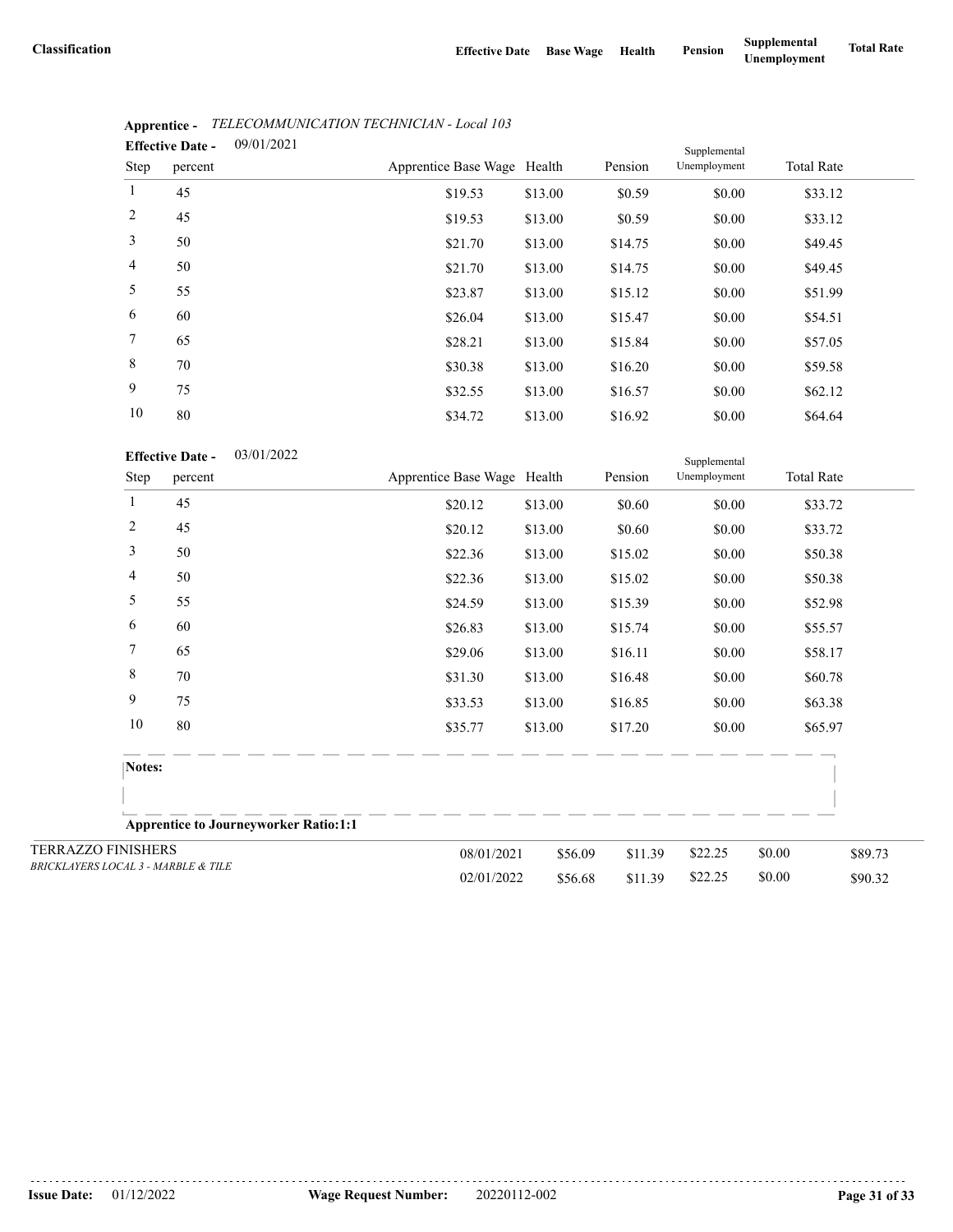|                                                                          |                                       | <b>Effective Date -</b> | 08/01/2021                                                 |                             |         | Supplemental |              |                   |         |
|--------------------------------------------------------------------------|---------------------------------------|-------------------------|------------------------------------------------------------|-----------------------------|---------|--------------|--------------|-------------------|---------|
|                                                                          | Step                                  | percent                 |                                                            | Apprentice Base Wage Health |         | Pension      | Unemployment | <b>Total Rate</b> |         |
|                                                                          | 1                                     | 50                      |                                                            | \$28.05                     | \$11.39 | \$22.25      | \$0.00       | \$61.69           |         |
|                                                                          | 2                                     | 60                      |                                                            | \$33.65                     | \$11.39 | \$22.25      | \$0.00       | \$67.29           |         |
|                                                                          | 3                                     | 70                      |                                                            | \$39.26                     | \$11.39 | \$22.25      | \$0.00       | \$72.90           |         |
|                                                                          | 4                                     | 80                      |                                                            | \$44.87                     | \$11.39 | \$22.25      | \$0.00       | \$78.51           |         |
|                                                                          | 5                                     | 90                      |                                                            | \$50.48                     | \$11.39 | \$22.25      | \$0.00       | \$84.12           |         |
|                                                                          | 02/01/2022<br><b>Effective Date -</b> |                         |                                                            |                             |         |              | Supplemental |                   |         |
|                                                                          | Step                                  | percent                 |                                                            | Apprentice Base Wage Health |         | Pension      | Unemployment | <b>Total Rate</b> |         |
|                                                                          | $\mathbf{1}$                          | 50                      |                                                            | \$28.34                     | \$11.39 | \$22.25      | \$0.00       | \$61.98           |         |
|                                                                          | 2                                     | 60                      |                                                            | \$34.01                     | \$11.39 | \$22.25      | \$0.00       | \$67.65           |         |
|                                                                          | 3                                     | 70                      |                                                            | \$39.68                     | \$11.39 | \$22.25      | \$0.00       | \$73.32           |         |
|                                                                          | 4                                     | 80                      |                                                            | \$45.34                     | \$11.39 | \$22.25      | \$0.00       | \$78.98           |         |
|                                                                          | 5                                     | 90                      |                                                            | \$51.01                     | \$11.39 | \$22.25      | \$0.00       | \$84.65           |         |
|                                                                          | Notes:                                |                         |                                                            |                             |         |              |              |                   |         |
|                                                                          |                                       |                         |                                                            |                             |         |              |              |                   |         |
|                                                                          |                                       |                         | <b>Apprentice to Journeyworker Ratio:1:3</b>               |                             |         |              |              |                   |         |
| TEST BORING DRILLER<br><b>LABORERS - FOUNDATION AND MARINE</b>           |                                       |                         |                                                            | 12/01/2021                  | \$42.58 | \$9.10       | \$17.72      | \$0.00            | \$69.40 |
| For apprentice rates see "Apprentice- LABORER"                           |                                       |                         |                                                            |                             |         |              |              |                   |         |
| TEST BORING DRILLER HELPER<br><b>LABORERS - FOUNDATION AND MARINE</b>    |                                       |                         |                                                            | 12/01/2021                  | \$41.30 | \$9.10       | \$17.72      | \$0.00            | \$68.12 |
| For apprentice rates see "Apprentice-LABORER"                            |                                       |                         |                                                            |                             |         |              |              |                   |         |
| <b>TEST BORING LABORER</b><br><b>LABORERS - FOUNDATION AND MARINE</b>    |                                       |                         |                                                            | 12/01/2021                  | \$41.18 | \$9.10       | \$17.72      | \$0.00            | \$68.00 |
| For apprentice rates see "Apprentice- LABORER"                           |                                       |                         |                                                            |                             |         |              |              |                   |         |
| OPERATING ENGINEERS LOCAL 4                                              |                                       |                         | TRACTORS/PORTABLE STEAM GENERATORS                         | 12/01/2021                  | \$50.83 | \$14.00      | \$16.05      | \$0.00            | \$80.88 |
|                                                                          |                                       |                         | For apprentice rates see "Apprentice- OPERATING ENGINEERS" |                             |         |              |              |                   |         |
| TEAMSTERS JOINT COUNCIL NO. 10 ZONE B                                    |                                       |                         | TRAILERS FOR EARTH MOVING EQUIPMENT                        | 12/01/2021                  | \$36.82 | \$13.41      | \$16.01      | \$0.00            | \$66.24 |
| TUNNEL WORK - COMPRESSED AIR<br>LABORERS (COMPRESSED AIR)                |                                       |                         |                                                            | 12/01/2021                  | \$53.41 | \$9.10       | \$18.17      | \$0.00            | \$80.68 |
| For apprentice rates see "Apprentice- LABORER"                           |                                       |                         |                                                            |                             |         |              |              |                   |         |
| TUNNEL WORK - COMPRESSED AIR (HAZ. WASTE)<br>LABORERS (COMPRESSED AIR)   |                                       |                         | 12/01/2021                                                 | \$55.41                     | \$9.10  | \$18.17      | \$0.00       | \$82.68           |         |
| For apprentice rates see "Apprentice- LABORER"                           |                                       |                         |                                                            |                             |         |              |              |                   |         |
| TUNNEL WORK - FREE AIR<br>LABORERS (FREE AIR TUNNEL)                     |                                       |                         |                                                            | 12/01/2021                  | \$45.48 | \$9.10       | \$18.17      | \$0.00            | \$72.75 |
| For apprentice rates see "Apprentice- LABORER"                           |                                       |                         |                                                            |                             |         |              |              |                   |         |
| TUNNEL WORK - FREE AIR (HAZ. WASTE)<br><b>LABORERS (FREE AIR TUNNEL)</b> |                                       |                         |                                                            | 12/01/2021                  | \$47.48 | \$9.10       | \$18.17      | \$0.00            | \$74.75 |
| For apprentice rates see "Apprentice-LABORER"                            |                                       |                         |                                                            |                             |         |              |              |                   |         |

#### **Apprentice -** *TERRAZZO FINISHER - Local 3 Marble & Tile* 08/01/2021